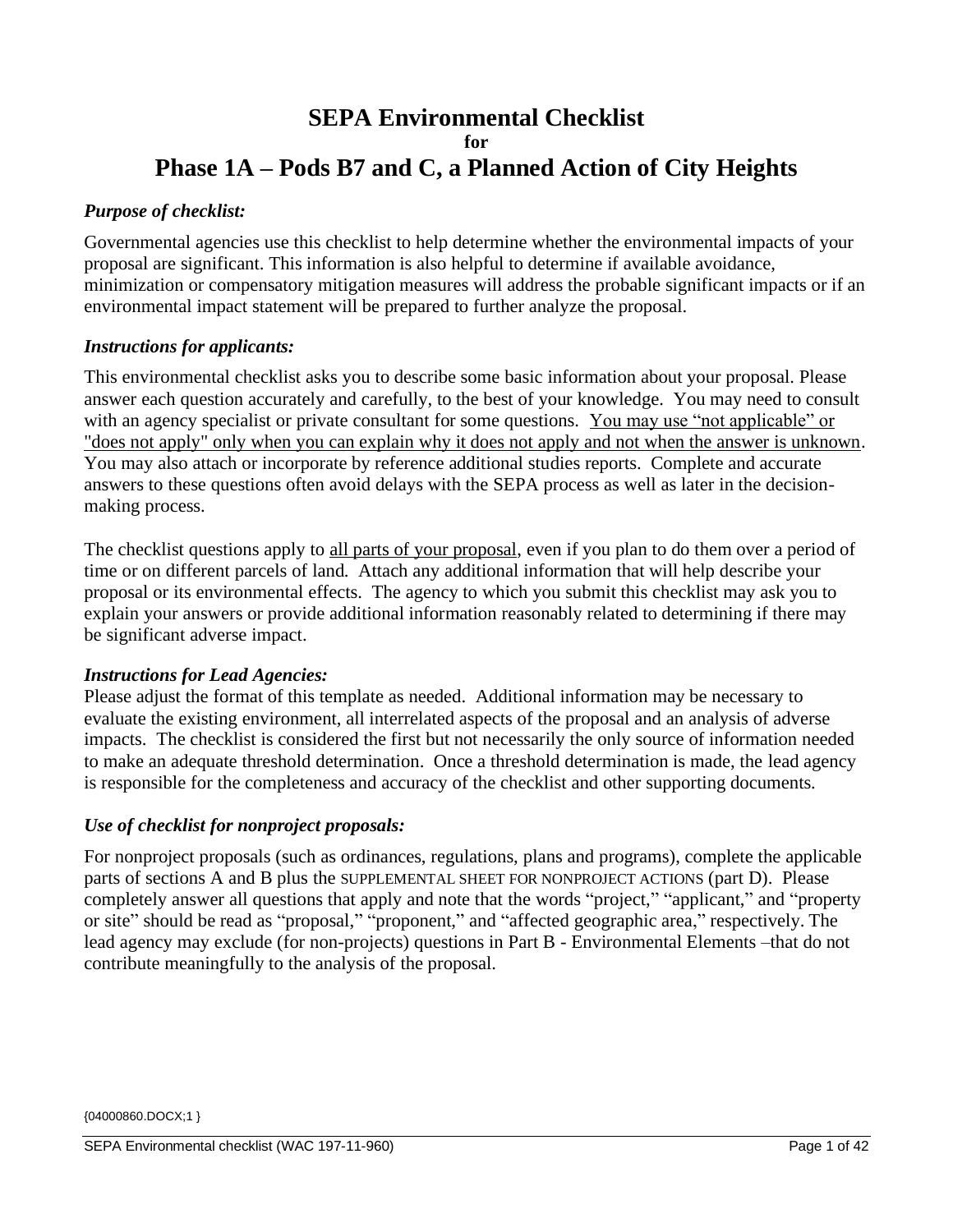# **A. BACKGROUND**

### **1. Name of proposed project, if applicable:**

City Heights Phase 1A – Pods B7 and C, a planned action/implementing proposal of the City Heights master planned mixed use development. This Phase 1As referred to as the "proposed planned action" throughout this document.

### **2. Name of applicants:**

City Heights Holdings, LLC; The Blueline Group, LLC (as authorized agent for City Heights Holding, LLC)

### **3. Address and phone number of applicants and contact person(s):**

Blueline Contact: Lee Ann Ryan 25 Central Way Suite 400 Kirkland, WA 98033 425-250-7248

## **4. Date checklist prepared:**

July 29, 2020

# **5. Agency requesting checklist:**

City of Cle Elum

# **6. Proposed timing or schedule (including phasing, if applicable):**

Ongoing throughout the Buildout Period. As defined in the Developer's Agreement (DA), executed on November 8, 2011, "Buildout Period" refers to:

*the period during which the Development Standards for the Property shall not be modified except as expressly stated in this Agreement, which period shall be the earlier of: (a) twenty (20) years from the recording of the first final plat for the Property under this Agreement, or (b) twenty-five (25) years from the date that Ordinances have been adopted and all applicable appeal periods have elapsed*.

The current Phase 1As anticipated to start construction upon receiving necessary permit approvals anticipated to be late summer or fall of 2020. It is possible final platting of this initial Phase 1As divided into three phases as necessary to bring lots to market sooner.

## **7. Do you have any plans for future additions, expansion, or further activity related to or connected with this proposal? If yes, explain.**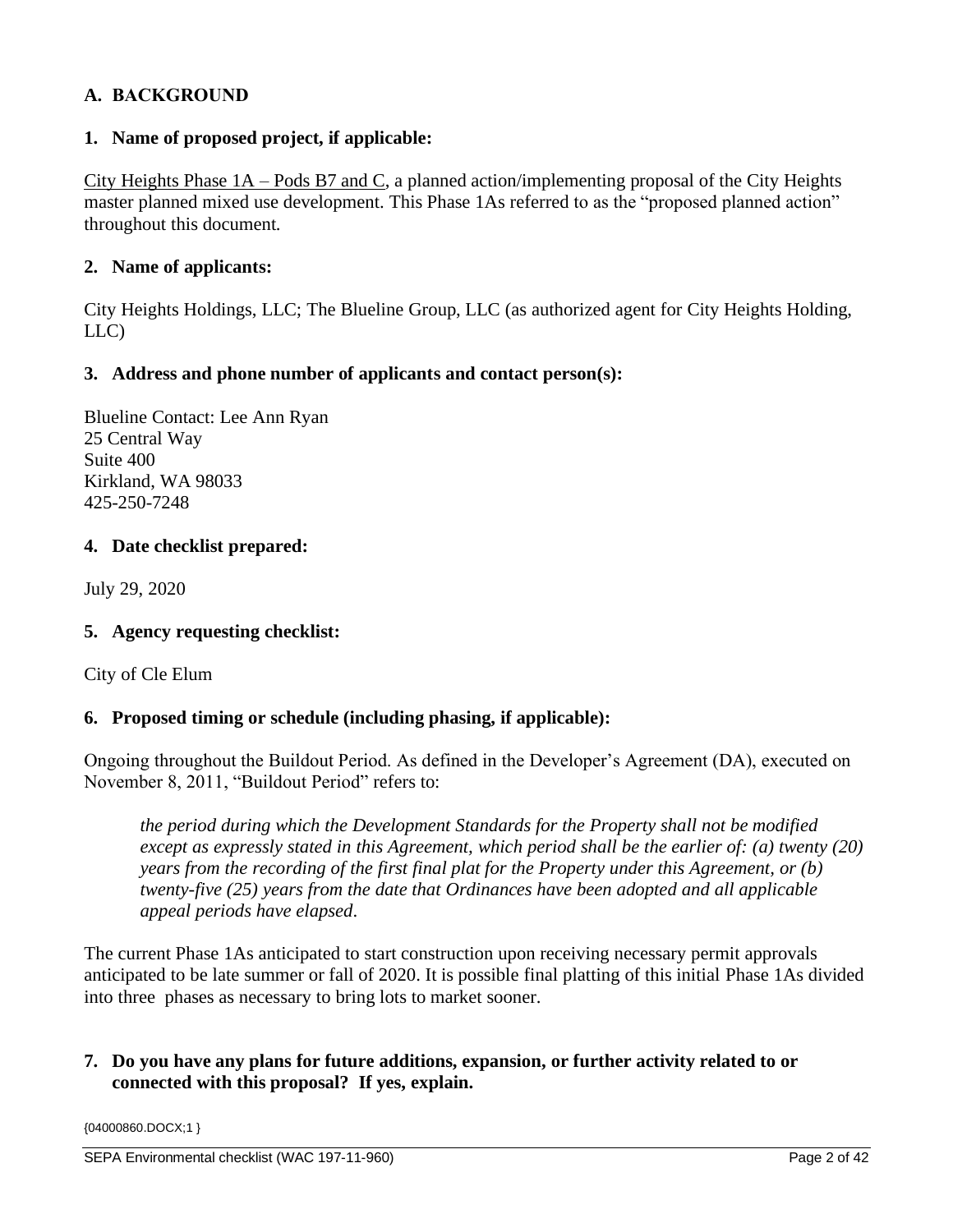This planned action is part of City Heights, a 358-acre master planned mixed use development that will be built in phases over many years.

# **8. List any environmental information you know about that has been prepared, or will be prepared, directly related to this proposal.**

The City issued a Draft Environmental Impact Statement (DEIS) for the City Heights Development Agreement/Master Site Plan on April 23, 2010. The Final Environmental Impact Statement (FEIS) was issued on November 12, 2010. On November 8, 2011, City Council passed Ordinance 1352 ("Planned Action Ordinance") designating City Heights as a planned action under SEPA. Also on November 8, 2011, the City and the proponent of City Heights executed a Development Agreement (DA) for City Heights. The DA sets forth certain development standards that affect the environment and incorporates mitigation measures identified in the DEIS as "Mitigation Measures Included in Development Proposal." These measures are quoted and addressed below.

In addition to the aforementioned documents are the following environmental documents specific to this planned action:

- Preliminary storm drainage report prepared by Blueline
- Geotechnical Report prepared by Terra Associates June 2020
- Wetlands and Wildlife Habitat addendum prepared by Sewall Wetland Consulting June 2020
- **9. Do you know whether applications are pending for governmental approvals of other proposals directly affecting the property covered by your proposal? If yes, explain.**

None known.

# **10. List any government approvals or permits that will be needed for your proposal, if known.**

Preliminary plat, construction approvals, Forest Practice Permit, Ecology NPDES permit coverage, final plat, building permits, HPA from WDFW.

**11. Give brief, complete description of your proposal, including the proposed uses and the size of the project and site. There are several questions later in this checklist that ask you to describe certain aspects of your proposal. You do not need to repeat those answers on this page. (Lead agencies may modify this form to include additional specific information on project description.)** 

City Heights is a 358-acre master planned mixed use development in the City of Cle Elum with approvals to include more than 900 residences including single family detached, single family attached and multi-family residences. Two neighborhood commercial spaces are proposed with 20,000 sq ft of floor space. The community will include a series of public parks and amenity areas joined by trail systems planned to allow for pedestrian corridors throughout the site. An emphasis is placed on preserving the mature conifer trees within open space zones, maintaining steep critical slopes onsite, and preserving natural streams and wetlands. The project will set aside at least 125 acres for parks, open space, natural areas, recreational areas, village greens, commons or otherwise undeveloped space

{04000860.DOCX;1 } The current planned action proposal, Phase 1A – Pods B7 and C, is a preliminary plat creating 68 residential lots, approximately 16.3 acres of open space (including open space tarcts, critical areas and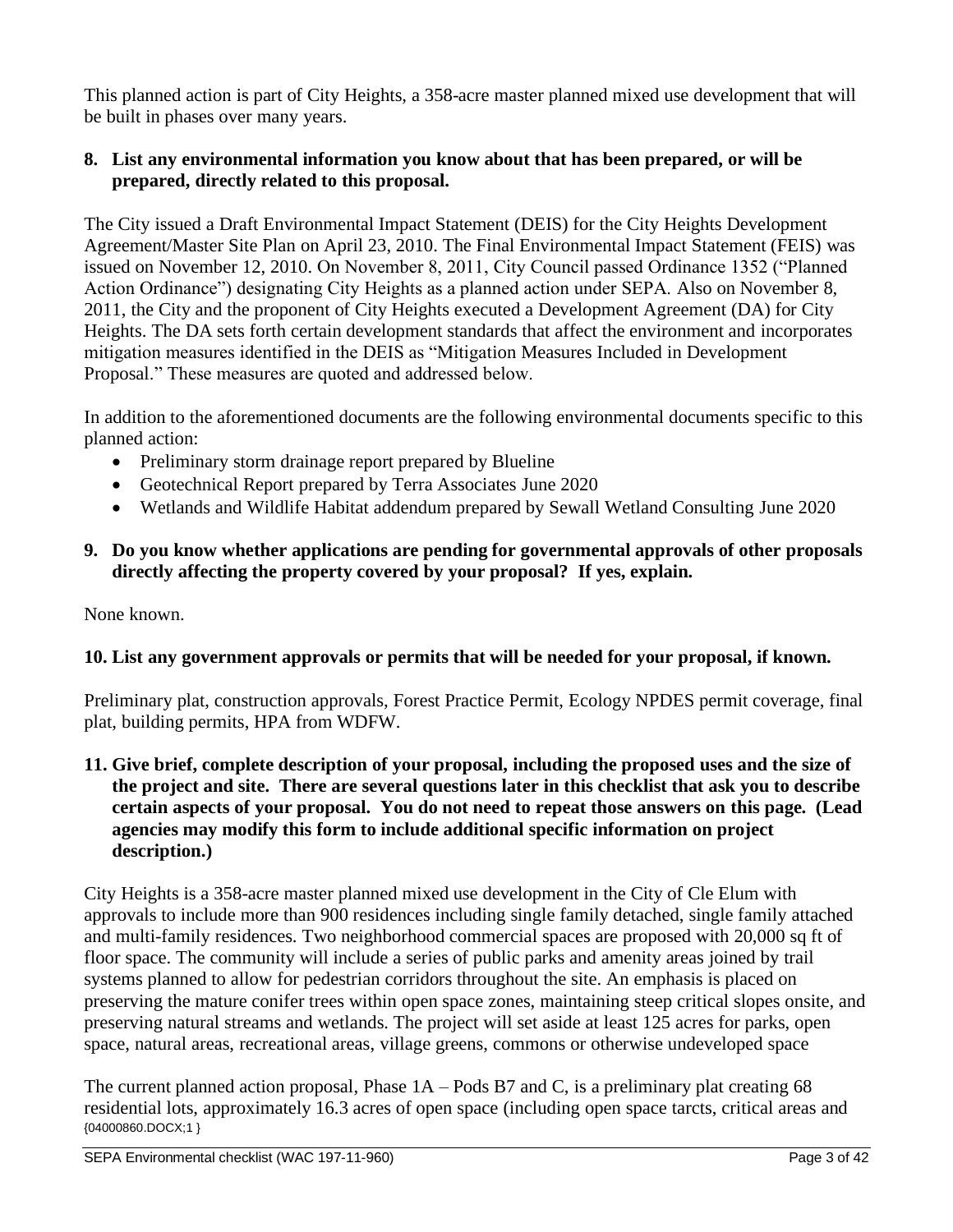amenity tract). The amenity tract is set aside to accommodate an amenity area with community appropriate commercial use and limited office space. Final programming and use of the amenity area to be determined at a future date.

**12. Location of the proposal. Give sufficient information for a person to understand the precise location of your proposed project, including a street address, if any, and section, township, and range, if known. If a proposal would occur over a range of area, provide the range or boundaries of the site(s). Provide a legal description, site plan, vicinity map, and topographic map, if reasonably available. While you should submit any plans required by the agency, you are not required to duplicate maps or detailed plans submitted with any permit applications related to this checklist.** 

The City Heights development is generally located north of downtown Cle Elum. The current planned action (Phase 1A - Pods B7 and C) is generally located near Summit View Drive in City Heights Development Pods B7 and C, as delineated in the approved Master Site Plan. It includes several existing parcels numbers; 956732, 956734, 956736, and 493935.

# **B. ENVIRONMENTAL ELEMENTS**

# **1. Earth**

**a. General description of the site.**

### **Check one:**

\_\_\_\_Flat **\_\_\_\_**rolling **\_\_x\_hilly \_\_\_**steep slopes **\_\_\_\_**mountainous **\_\_\_\_**other: \_\_\_\_\_\_\_\_\_\_\_\_\_

The site's topography varies significantly with flat, hilly and steep slope areas.

### **b. What is the steepest slope on the site (approximate percent slope)?**

The steepest slope for Phase 1A – Development Pod B7 and C is 84%, but this area will remain undeveloped. The steepest slope that is planned for development is 32%. The slopes mentioned are for areas over 100 feet.

**c. What general types of soils are found on the site (for example, clay, sand, gravel, peat, muck)? If you know the classification of agricultural soils, specify them and note any agricultural land of long-term commercial significance and whether the proposal results in removing any of these soils.** 

City Heights includes no agricultural lands.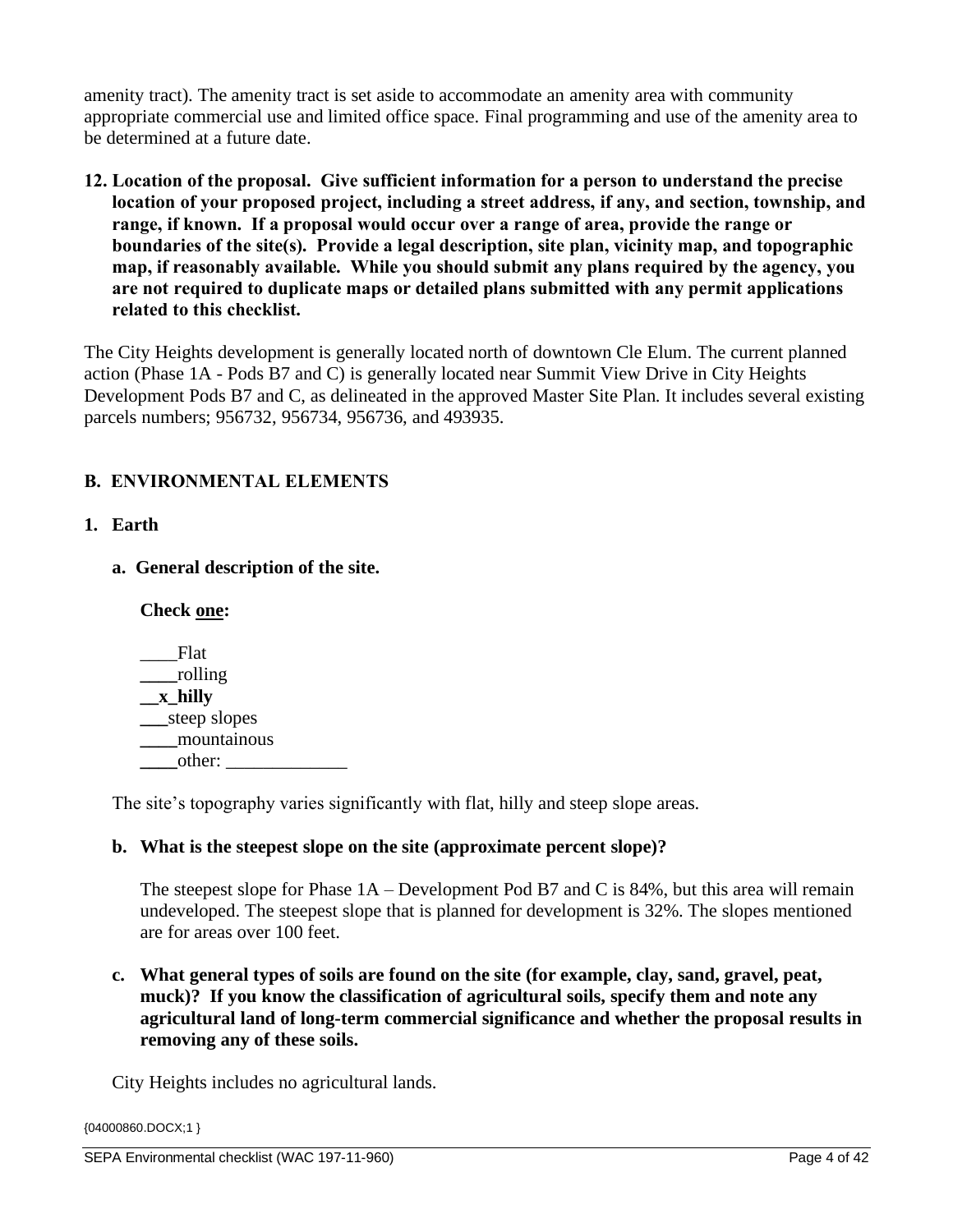Existing soils vary across the site. Phase 1A – Pods B7 and C contains fill (modified land), alluvium of Yakima River/Ronald subdrift, and Rosalyn formation.

# **d. Are there surface indications or history of unstable soils in the immediate vicinity? If so, describe.**

The overall site contains areas with slopes greater than 25 percent and ravines along Deer Creek with slopes of 70 percent. These would be classified as erosion hazard areas per CEMC. Shallow land sliding was observed on site and multiple areas on site would be classify as landslide hazard areas per CEMC, as well. However, the areas planned for development in general have slopes of less than 35 percent with gentle to moderate slope inclinations which are considered low erosion/landslide hazard.

## **e. Describe the purpose, type, total area, and approximate quantities and total affected area of any filling, excavation, and grading proposed. Indicate source of fill.**

The planned action, Phase 1A – Development Pods B7 and C, will have 20,000 cubic yards of cut, which includes approximately 1,800 for the stormwater vault and approximately 1,600 for the pond. There will be approximately 27,500 cubic yards of fill, including approximately 100 cubic yards for the pond.

## **f. Could erosion occur as a result of clearing, construction, or use? If so, generally describe.**

Yes, erosion could occur. However, it will be minimized and controlled as described below in the Mitigation Measures in subsection h.

# **g. About what percent of the site will be covered with impervious surfaces after project construction (for example, asphalt or buildings)?**

The limits of the current phase total 29.19 acres. Approximately 14.7 acres are anticipated to remain undeveloped for this phase and being placed in open space or critical area tracts. Of the remaining 14.5 acres that is targeted for development, approximately 54% of the site will be covered with impervious surfaces.

# **h. Proposed measures to reduce or control erosion, or other impacts to the earth, if any:**

The DEIS for City Heights contains mitigation measures that were incorporated into the DA. Those broadly applicable mitigation measures are quoted below in *italics*, followed by regular text describing how this specific planned action will comply with that mitigation measure.

# EARTH MITIGATION MEASURE 1: TOPOGRAPHY

*Development would be clustered on existing prominent terraces to the maximum extent practicable in order to minimize development in steeper areas that would require more grading. Under Alternative 1, 2, or 3A, a substantial portion of the Red Rock waste rock pile area would be preserved in a park, rather than grading its slopes to make it suitable for development. Potentially unstable slopes in the waste rock pile would be graded as necessary to improve public safety.*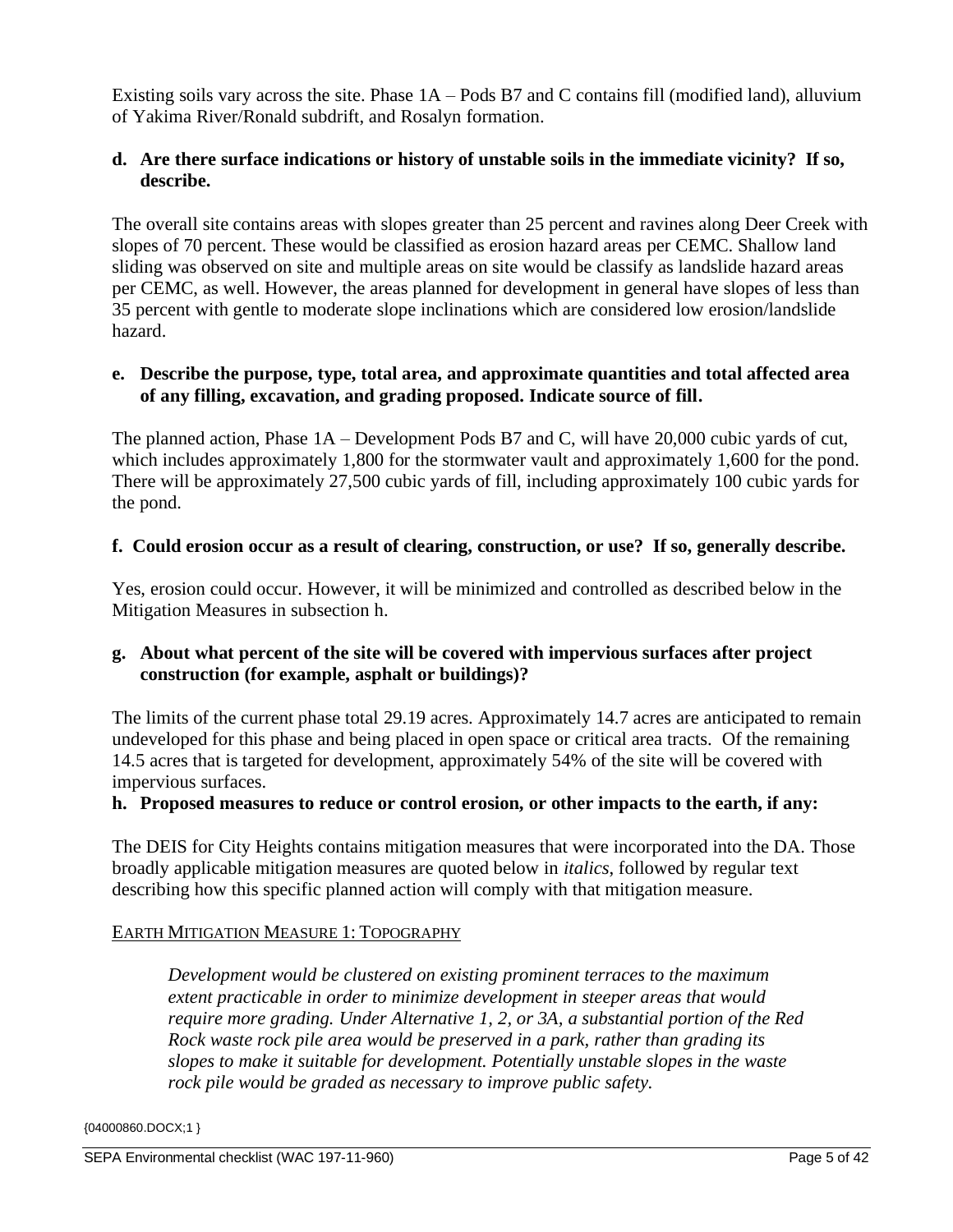This proposed planned action will comply with this mitigation measure as it is located in the clustered development areas known as Development Pod B7 and Development Pod C. The proposal has also complied with this mitigation area by preserving the Red Rock waste rock pile area in the form of a park.

## EARTH MITIGATION MEASURE 2: TOPOGRAPHY

*Additional geotechnical investigations will be performed in proposed Development Area A to determine best construction practices as they relate to the coal waste pile. Engineering solutions could involve measures to either strengthen the soil or to transmit structural loads to the underlying native soil. Driven piles are a typical solution for supporting residential structures located on weak soil. Ground improvement options could include a preload surcharge, where excess fill would be placed on proposed building areas to compress and densify the soil over time, producing a stronger, less compressible subgrade. Ground improvement, overexcavation or a combination of these methods would likely be required to provide a stable subgrade for the construction of roads and utilities through the area where the coal waste pile is located. Specific geotechnical recommendations for pavements and utilities will be developed in the design Phase 1Af development is proposed within Area A.*

These mitigating measures do not apply to the proposed planned action as the proposal site is located outside of Development Area "A".

# EARTH MITIGATION MEASURE 3: TOPOGRAPHY

*The applicant proposes to maximize use of on-site sources of fill material to minimize the number of haul trips to/from the site. The proposal also includes using excess excavated material and stockpiled soils to reclaim on-site borrow areas. Under Alternative 1 or 2, construction haul routes and plans will be submitted to the City of Cle Elum Public Works Director for approval prior to the start of construction activity.*

This proposed planned action will utilize onsite soils for fill sources where practical to minimize haul trips. A Haul Route will be defined and approved with the city prior to the start of construction.

### EARTH MITIGATION MEASURE 4: TOPOGRAPHY

*As development proceeds, if it is determined that blasting will be needed in localized areas, a detailed blast specification would be prepared by a Project Engineer to integrate the findings and recommendations of the Geotechnical Evaluation (Aspect Consulting, October 2009) and the Coal Mine Hazards Risk Assessment (Subterra, Inc., October 2009), and to outline blasting objectives and activities for the project. The blasting contractor would then prepare a site-specific blast plan that identifies all details and procedures for blasting on-site.*

{04000860.DOCX;1 } This proposed planned action will not address this mitigation as the proposal does not require blasting.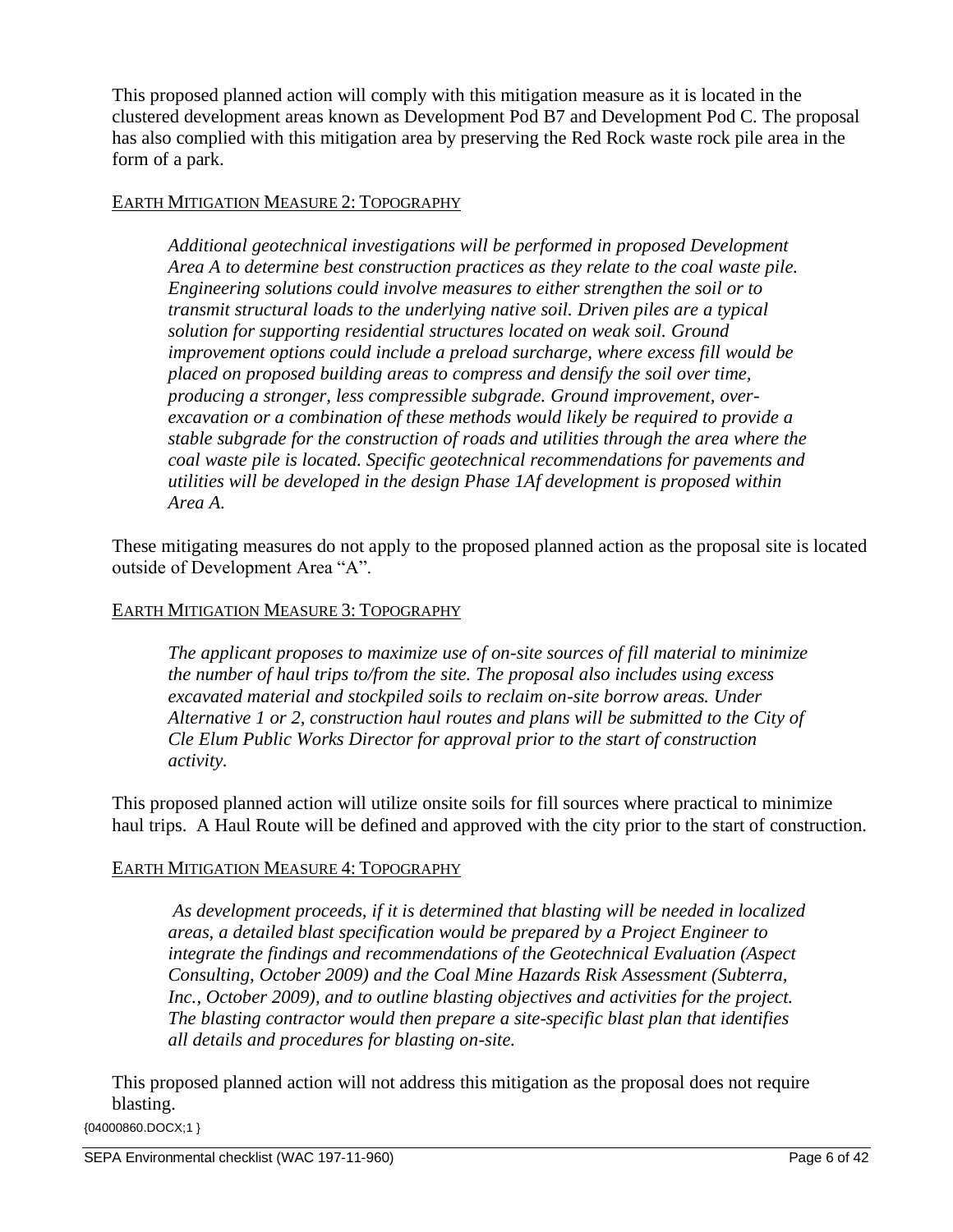### EARTH MITIGATION MEASURE 5: TOPOGRAPHY

*Soil and rock slopes created by blasting (if any) shall be maintained according to the recommendations of the Geotechnical Engineer. Slope inclinations may have to be modified by the blasting contractor if localized sloughing or rockfalls occur. In order to minimize the potential for erosion from areas where blasting is performed, erosion control measures would be installed as soon as practicable, surface water would be diverted away from blast areas, and slopes would be inspected daily until stabilized.*

This proposed planned action will not address this mitigation as the proposal does not require blasting.

## EARTH MITIGATION MEASURE 6: TOPOGRAPHY

*Consistent with conditions of the property owner's easement to Puget Sound Energy (Kittitas County Auditor, April 14, 1986), no blasting shall be done within 300 feet of the electrical transmission line corridors through the site without PSE's written consent, and PSE shall not unreasonably withhold this consent.*

This proposed planned action will not address this mitigation as the proposal does not require blasting.

## EARTH MITIGATION MEASURE 7: GEOLOGY AND SOILS

*Design of structures to be built within the project would comply with applicable seismic design codes.*

This proposed planned action will meet this mitigation measure at the time of building permit, and building permits applications will comply with all applicable codes, including seismic design codes.

### EARTH MITIGATION MEASURE 8: EROSION

*Elements of the proposed City Heights development would eliminate or minimize erosion from existing unstable soil areas of the site. The proposal includes re-grading the Stream C gully concurrent with site improvements in proposed Development Area D1, constructing a coordinated stormwater management system, and eliminating, regrading and/or paving unimproved dirt roads. Proposed stormwater management measures to avoid or minimize erosion and sedimentation (described in Draft EIS Section 3.18.3) would also minimize potential adverse effects to topography and soils.*

{04000860.DOCX;1 } See below the Water Mitigation Measures for Stormwater and Utilities Mitigation Measures for Stormwater Management for further information. In addition, this proposed planned action will comply with this mitigation measure during construction through meeting the Ecology NPDES construction permit requirements, and approval and implementation of a Temporary Erosion and Sedimentation (TESC) plan with engineering and construction plans. The proposal is outside the areas including unstable soils. Long term, the project complies with this mitigation measure as the stormwater system for this Phase will send stormwater to Pond B7-A, which will outfall to Stream C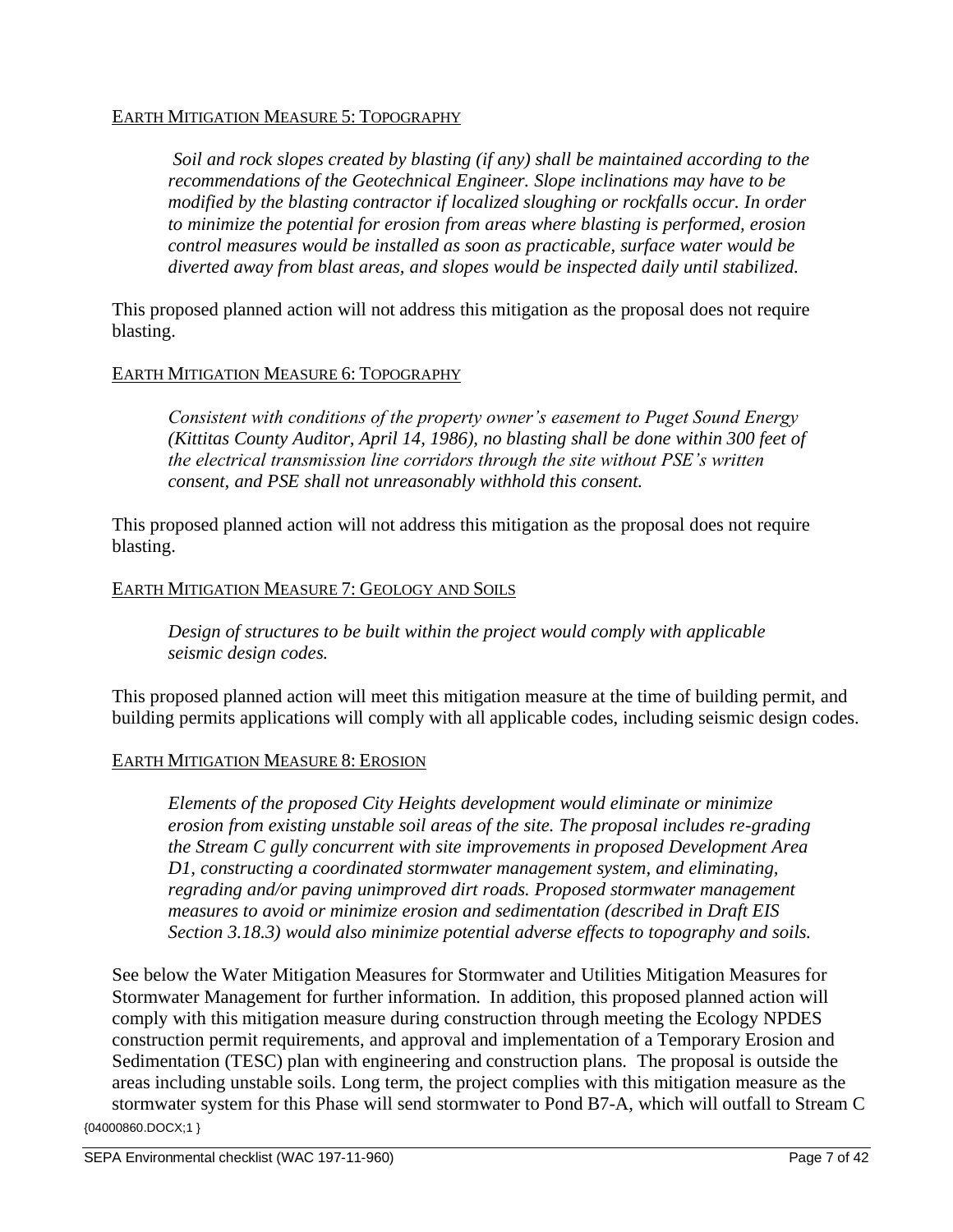and Vault C, which will outfall to the existing ditch on the south side of 6th Street. Summit View Drive will also be realigned and improved to collect storm water and minimize erosion.

EARTH MITIGATION MEASURES FOR COAL MINE HAZARD AREAS. The applicant proposes to implement mitigation measures for the six different categories of Coal Mine Hazard Areas (CMHAs) identified in the *Coal Mine Hazards Risk Assessment* (SubTerra, Inc., October 2009) as follows.

### EARTH MITIGATION MEASURE 9: CMHAS 1 AND 2

*Drill and grout remnant voids beneath the site and seal air shafts and adit/decline/incline portals. If grouting or some similar method of fill is applied in conjunction with additional proof-drilling and stability analyses, Area K2 at the east end of the site would be developable under the criteria for CMHA 2.*

## EARTH MITIGATION MEASURE 10: CMHAS 1 THROUGH 4

*Additional development criteria and mitigation for construction in CMHAs 1 through 4 include:*

• *Building designs shall accommodate standard requirements for construction in abandoned mine areas including, at a minimum, the use of rigid foundations (conventional reinforced concrete spread footings) supporting a flexible superstructure (metal or wood frame).* 

• *Concrete slab-on-grade construction should use rebar rather than wire mesh for added strength.* 

• *There would be no brick or rock construction in CMHAs 1 through 4 other than for fireplaces, nonstructural facades, or landscape features.*

### EARTH MITIGATION MEASURE 11: CMHAS 3 THROUGH 5

*Clean up abandoned mine structures.*

# EARTH MITIGATION MEASURE 12: CMHA 6

*Completely or partially remove coal waste (spoil) material from the proposed development area to the satisfaction of the qualified Geotechnical/Civil Engineer. Guidance on coal mine spoil pile hazard mitigation is provided in King County guidelines attached to the Coal Mine Hazards Risk Assessment (SubTerra, Inc., October 2009).*

This proposed planned action is located within CMHA 5, with coal mine workings between 550-ft and 650-ft deep below the site. Surface inspections are required to confirm the absence of coal mine spoils and determine if abandoned mine structures exist and need to be cleaned up. No further mitigation or development restrictions are required.

### EARTH MITIGATION MEASURE 13: HAZARDOUS SUBSTANCES INVESTIGATION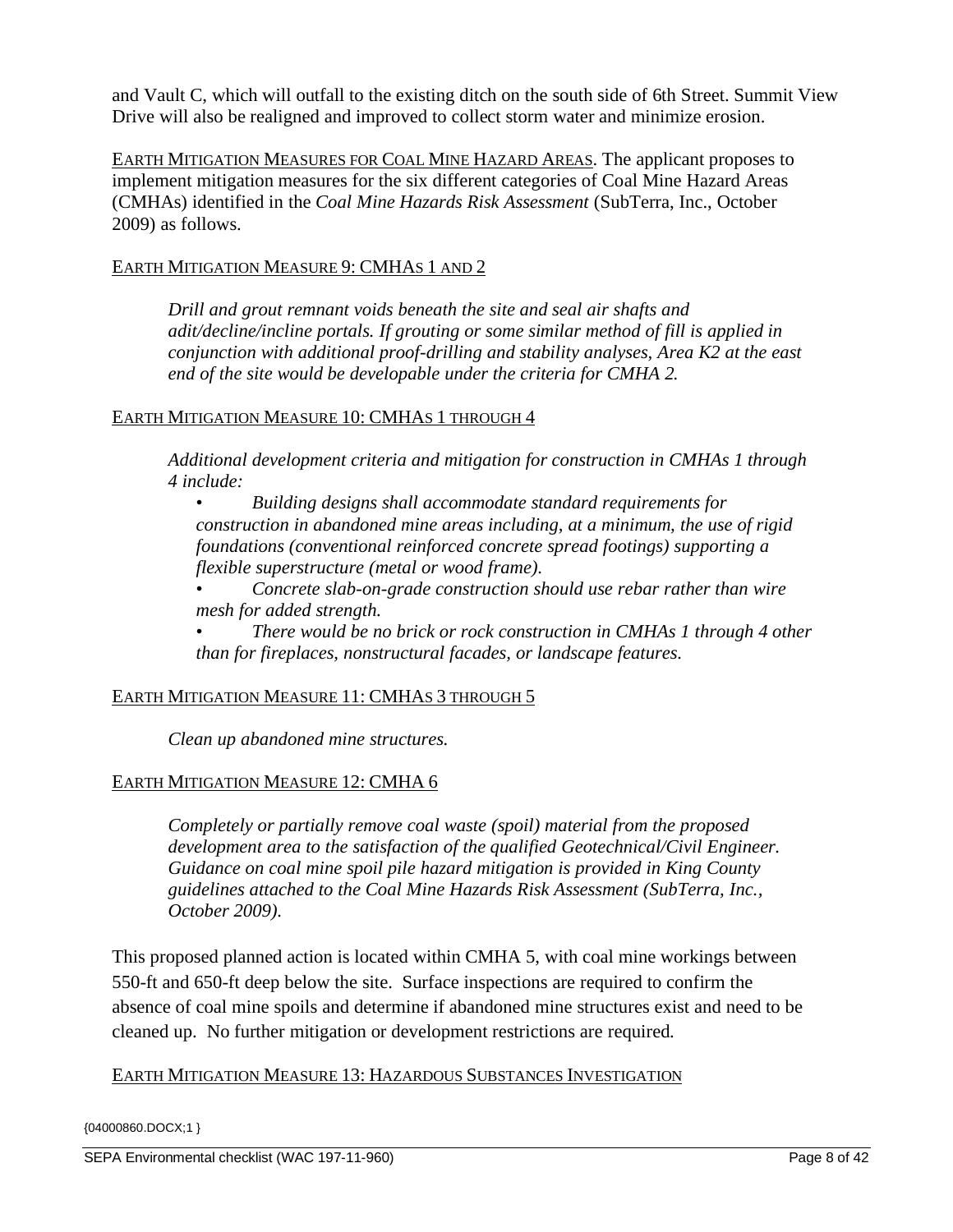*The applicant proposes to comply with the recommendations of the Geotechnical consultant with regard to handling, disposal, compaction, and/or capping (as necessary) coal waste deposits on the site. A common approach for addressing soils that present only a direct-contact risk is to cap these areas with clean soils to prevent contact. This would be consistent with both the Washington State Model Toxics Control Act (MTCA) (Chapter 70.105D Revised Code of Washington (RCW), and Chapter 173.340 Washington Administrative Code) remediation requirements and coal mine waste reclamation practices. Alternatively, this material may be excavated and disposed off-site as a non-hazardous waste at a Subtitle D landfill (Aspect Consulting, November 2009).*

This proposed planned action does contain coal waste deposits. Chemical concentrations in the Red Rock area waste rock were below all screening levels. This material does not pose an environmental risk and does not pose a risk if left in place and, subject to geotechnical suitability, would be available for use as fill elsewhere.

# EARTH MITIGATION MEASURE 14: HAZARDOUS SUBSTANCES INVESTIGATION

*Measures to address potential future settlement in areas where coal waste rock would remain on the site will be addressed by additional geotechnical evaluation and engineering design at the time of actual site development applications for proposed Development Areas A and D2.*

These mitigating measures do not apply to the proposed planned action as the proposal site is not located in Development Areas A and D2.

# **2. Air**

# **a. What types of emissions to the air would result from the proposal during construction, operation, and maintenance when the project is completed? If any, generally describe and give approximate quantities if known.**

Site construction will include heavy machinery emitting exhaust, and subject to erosion and dust control measures, there is the potential for dust. Following construction, normal emissions from a residential neighborhood are expected.

## **b. Are there any off-site sources of emissions or odor that may affect your proposal? If so, generally describe.**

None known.

### **c. Proposed measures to reduce or control emissions or other impacts to air, if any:**

The DEIS for City Heights contains mitigation measures that were incorporated into the DA. Those broadly applicable mitigation measures are quoted below in *italics*, followed by regular text describing how this specific planned action will comply with that mitigation measure.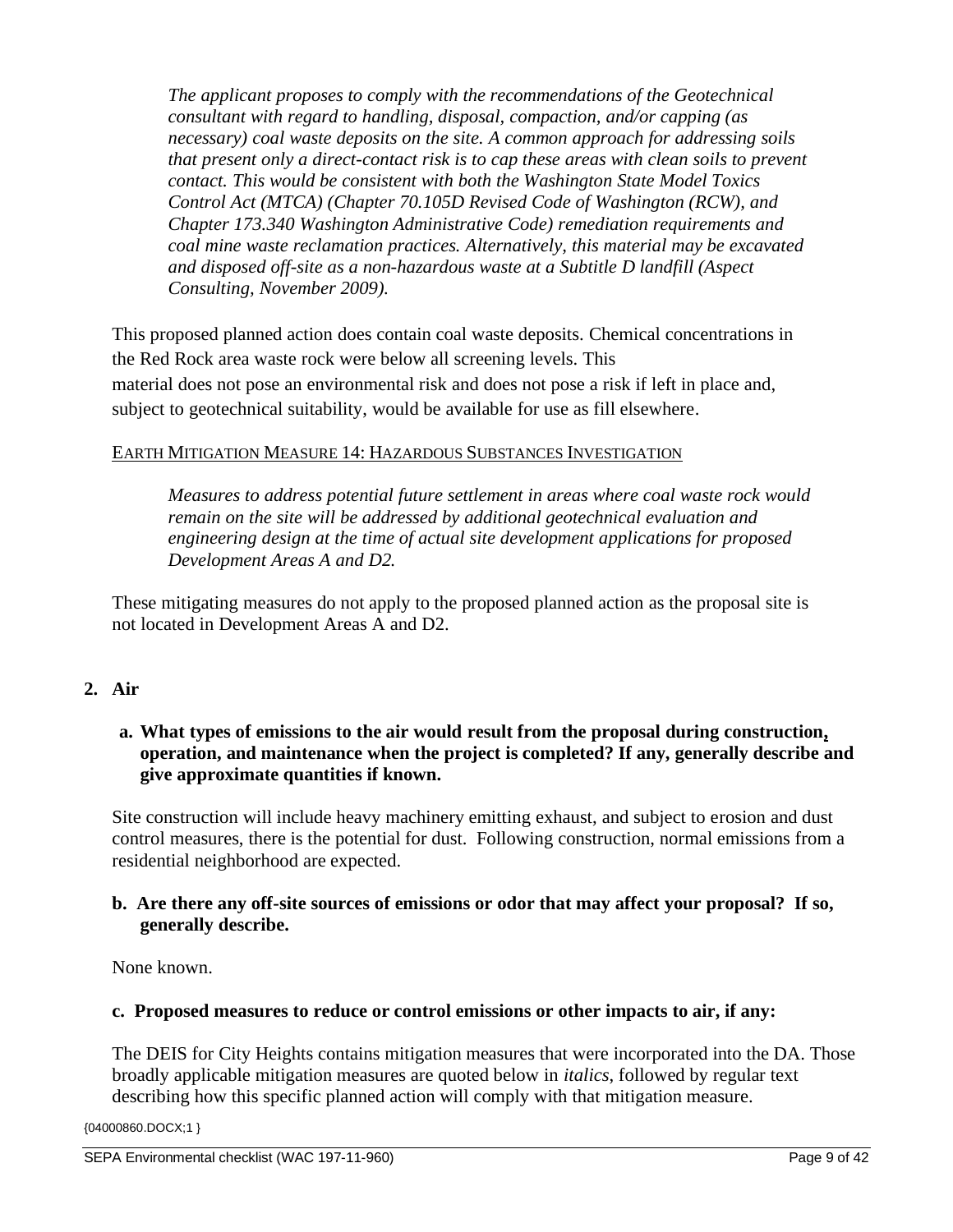# AIR QUALITY MITIGATION MEASURE 1

*The project proponent (Northland Resources) has committed to prohibit residential wood-burning devices for space heating or aesthetics, and outdoor burning through Covenants, Conditions & Restrictions (CC&Rs) to be enforced by the Homeowners Association. The City will further enforce these restrictions through plat conditions and/or building permit conditions. These commitments will preclude the discharge of potentially significant sources of fine particulates and other pollutants to the air with Alternative 1, 2 or 3A. It is not known at the time of this writing whether there will be any additional features incorporated into the proposed development to minimize potential greenhouse gas emissions. The analysis identifies no need to mitigate traffic-related emissions for purposes of maintaining good air quality, based on acceptable Level of Service operating conditions at signalized intersections within the study area.*

This proposed planned action comply with this measure, by including the necessary restrictions in the CC&Rs.

# **3. Water**

### **a. Surface Water:**

**1) Is there any surface water body on or in the immediate vicinity of the site (including year-round and seasonal streams, saltwater, lakes, ponds, wetlands)? If yes, describe type and provide names. If appropriate, state what stream or river it flows into.** 

Yes, there is a Type 4 stream, referred to as Stream C, that runs south of Development Pod B7 with associated wetlands in the central and northeast areas of proposal area (Development Pods B7 and C). See site plan for locations and submitted critical area report for details.

# **2) Will the project require any work over, in, or adjacent to (within 200 feet) the described waters? If yes, please describe and attach available plans.**

A new Stream C crossing is proposed based on the new alignment of Summit View Drive. A bottomless arch culvert is proposed to span the ordinary high water mark at this crossing. In addition, a pedestrian bridge is proposed to span the OHWM of stream C. No work within the OHWM is proposed.

# **3) Estimate the amount of fill and dredge material that would be placed in or removed from surface water or wetlands and indicate the area of the site that would be affected. Indicate the source of fill material.**

It is not anticipated that fill material and dredge material would be palced in or removed from streams/wetlands in the development area of Phase 1A – Development Pods B7 and C.

# **4) Will the proposal require surface water withdrawals or diversions? Give general description, purpose, and approximate quantities if known.**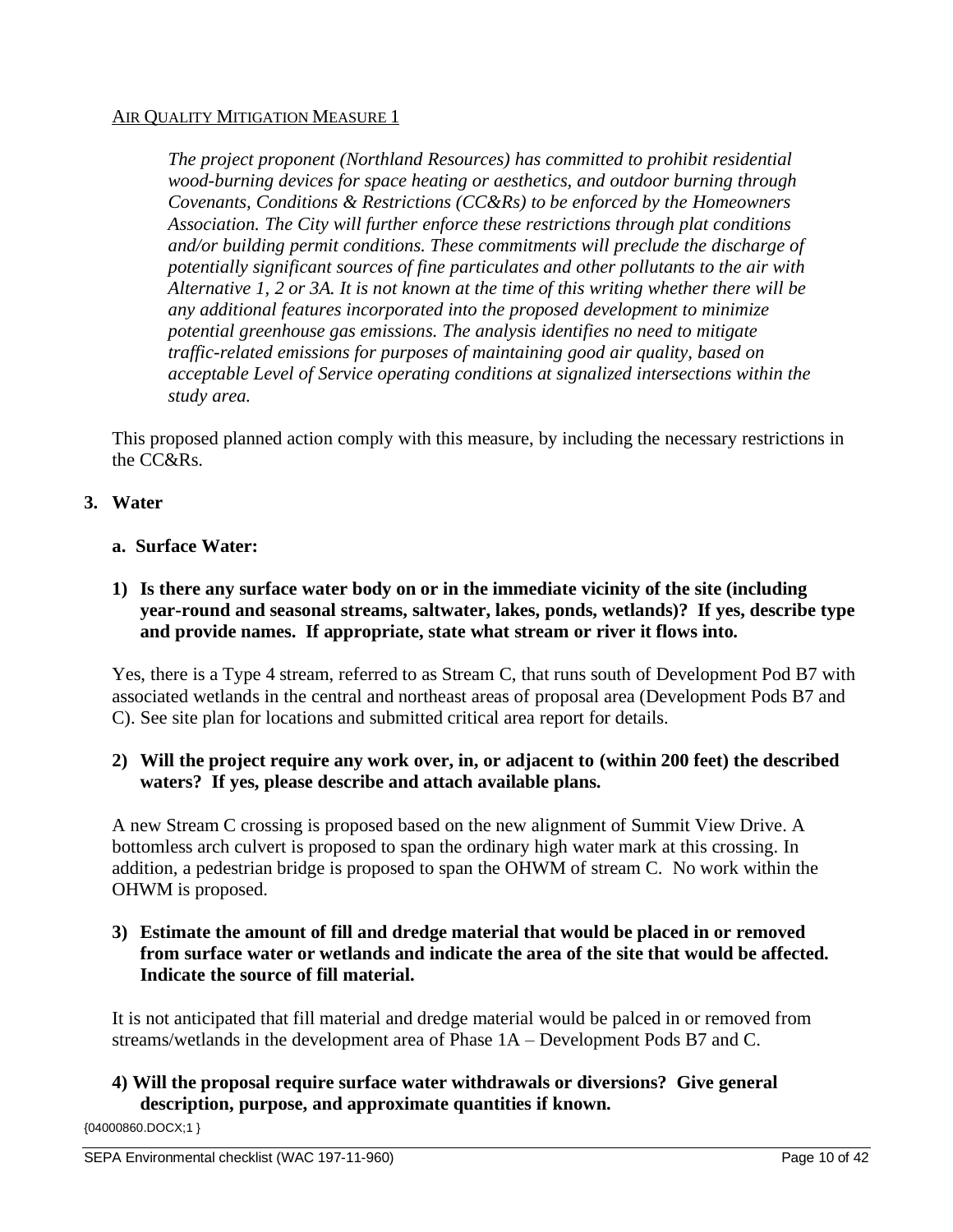No.

**5) Does the proposal lie within a 100-year floodplain? If so, note location on the site plan.** 

No.

**6) Does the proposal involve any discharges of waste materials to surface waters? If so, describe the type of waste and anticipated volume of discharge.** 

No.

**b. Ground Water:**

**1) Will groundwater be withdrawn from a well for drinking water or other purposes? If so, give a general description of the well, proposed uses and approximate quantities withdrawn from the well. Will water be discharged to groundwater? Give general description, purpose, and approximate quantities if known.**

It is possible that existing water rights will be utilized to provide a well for onsite irrigation use. Withdrawals would not exceed existing water rights and restrictions. This option is being evaluated further.

**2) Describe waste material that will be discharged into the ground from septic tanks or other sources, if any (for example: Domestic sewage; industrial, containing the following chemicals. . . ; agricultural; etc.). Describe the general size of the system, the number of such systems, the number of houses to be served (if applicable), or the number of animals or humans the system(s) are expected to serve.**

None. The proposal will be served by sewer.

- **c. Water runoff (including stormwater):**
- **1) Describe the source of runoff (including storm water) and method of collection and disposal, if any (include quantities, if known). Where will this water flow? Will this water flow into other waters? If so, describe.**

The only expected source of runoff is stormwater. In general, stormwater from developed areas will be collected and conveyed to storm water facilities that provide flow control and water quality enhancement. Stormwater designs are discussed further, below, under Water Mitigation Measures 3 and 4.

# **2) Could waste materials enter ground or surface waters? If so, generally describe.**

No.

# **3) Does the proposal alter or otherwise affect drainage patterns in the vicinity of the site? If so, describe.**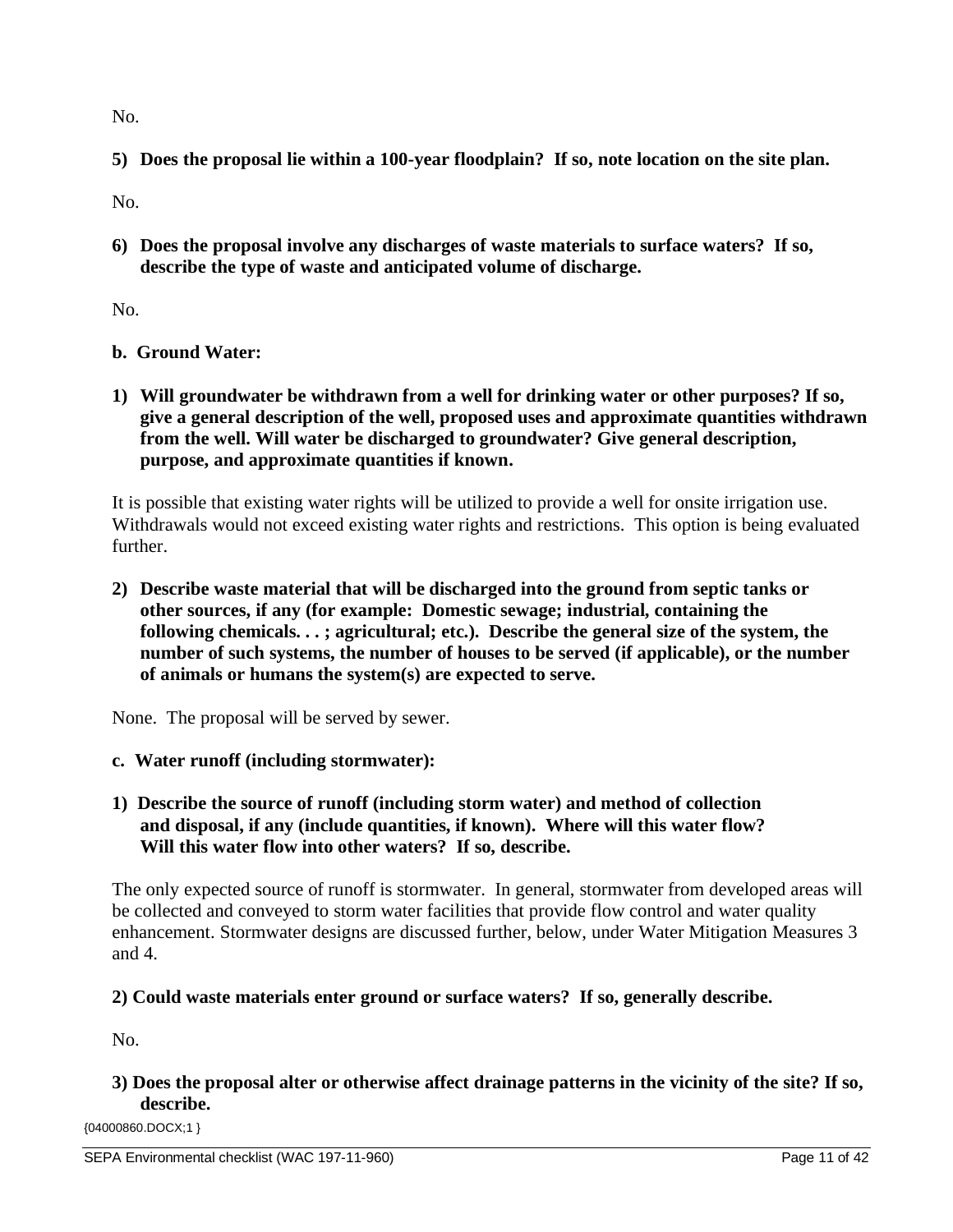It is not anticipated that the proposal will alter or otherwise affect drainage patterns. Pond B7-A will outfall to Stream C and Vault C will outfall to the existing ditch on the south side of 6th Street.

# **d. Proposed measures to reduce or control surface, ground, and runoff water, and drainage pattern impacts, if any:**

The DEIS for City Heights contains mitigation measures that were incorporated into the DA. Those broadly applicable mitigation measures are quoted below in *italics*, followed by regular text describing how this specific planned action will comply with that mitigation measure.

## WATER MITIGATION MEASURE 1: WATER SUPPLY EFFECTS

*The Mitigation Measures: Applicable Regulations subsection below* [in the DEIS] *describes the process by which new water rights or authorization to use permitexempt wells would be obtained. The process for achieving water-budget-neutral use of groundwater wells is also described in the same subsection.*

*The City Heights proposal includes two options for a "water budget neutral" approach to the provision of water supply to Alternative 1, 2, or 3A of the development. These are described below* [in the DEIS] *under Applicable Regulations. Proposed development under Alternatives 1 or 2 would incorporate low-flow faucets, toilets and similar fixtures to minimize domestic water supply requirements.*

This proposed planned action will be part of Alternative 1, as to water supply and is below the initial 140 unit ERU threshold. Use of low-flow fixtures will be addressed as part of the building permit process.

### WATER MITIGATION MEASURE 2: SEWAGE DISPOSAL EFFECTS

*No mitigation measures for groundwater quantity or quality would be required for a wastewater collection and treatment option to serve Alternative 1, 2, or 3A (i.e., a Public System Option, or MBR System Option). If Alternative 3A or 3B were selected for implementation, and if on-site sewage disposal systems were selected as the means for wastewater treatment, these systems would be sited, designed, constructed, and maintained in accordance with all applicable State and local regulations to assure proper function. Due to the residential density of Alternative 3A, community on-site sewage disposal systems to serve this alternative would be maintained by a management entity approved by Kittitas County.*

The proposed planned action is part of Alternative 1 for City Heights, including service by sewers. Thus, no mitigation measures for groundwater quantity or quality are required.

#### WATER MITIGATION MEASURE 3: STORMWATER EFFECTS

*Construction contractors would be required to comply with applicable State and local regulations and permit requirements (described below* [in the DEIS]*) to*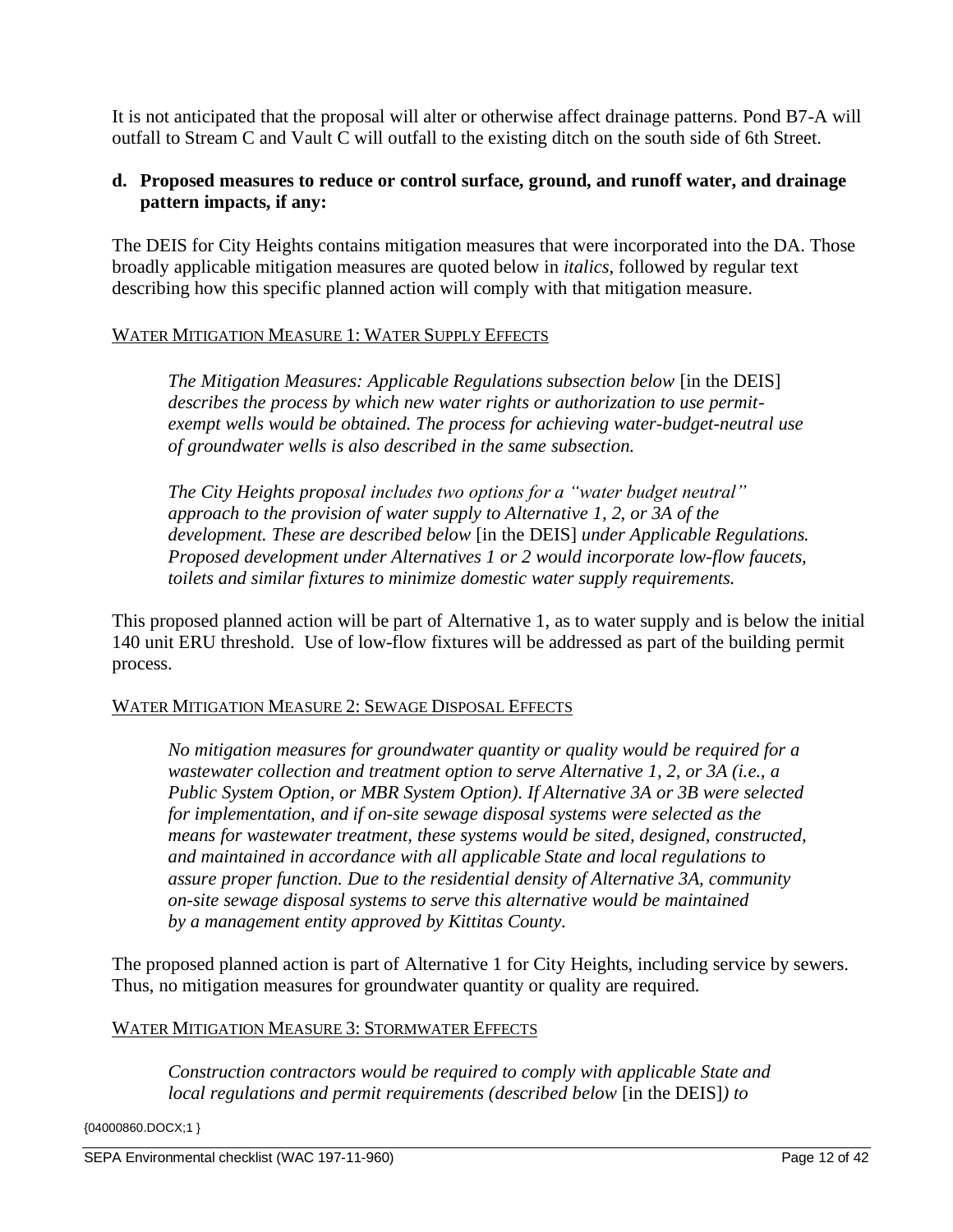*mitigate potential construction-related impacts to groundwater quantity or quality.*

*Potential impacts to groundwater quantity due to reduced recharge in the developedcondition of the site would be offset in part or in whole by the following features of the Planned Mixed-Use development:*

• *The open space proposal under Alternative 1, 2 or 3A would retain approximately 43 to 45 percent in a condition where the natural process of groundwater recharge would continue to occur.*

• *To the extent that parks and residential landscaping are irrigated, this would locally increase groundwater recharge.*

• *The on-site stormwater infiltration proposal would increase groundwater recharge due to the increased volume of runoff from the developed condition of the site*

This proposed planned action will comply with the mitigation measures above to the extent possible. The site area is approximately 29.19 acres and there will be 16.33 acres of open space, critical area and amenity tracts reserved, accounting for approximately 54% open space retention for this phase. Parks and residential landscaping will irrigate their landscaping to the extent possible, locally increasing groundwater recharge. The soils in the site area are variable and in general do not allow for significant opportunities for on-site stormwater infiltration.

### WATER MITIGATION MEASURE 5: WETLANDS

*Construction contractors will be required to comply with all applicable permit conditions to avoid inadvertent clearing or compaction within wetlands and their associated buffers. Prior to the start of construction in areas where delineated wetlands occur, wetland boundaries will be flagged and silt fencing will be installed to alert contractors to the "no disturbance" requirement for these areas.*

This proposed planned action comply with this measure as follows. Per Appendix B of the Development Agreement, the critical area designations and delineations set forth in the EIS were deemed the final determination of the identification, designation, and extent of critical areas and boundaries for purposes of applying and implementing the provisions of the City's critical area ordinance(s) set forth in Title 18 of CEMC. There are wetland areas on the planned action site, and wetland boundaries will be flagged and silt fencing install prior to the start of construction.

### WATER MITIGATION MEASURE 6: WETLANDS

*Best Management Practices to be implemented during construction, and water quality treatment facilities in the developed-condition stormwater management system, would minimize or avoid water quality impacts to wetlands. These measures would potentially improve water quality discharges over existing conditions, as removal of the off-road vehicle use would reduce the amount of untreated sedimentladen runoff that currently flows into creeks and enters wetlands.*

As noted elsewhere in this Checklist, TESC and BMPs will be implemented during construction to meet this mitigation measure.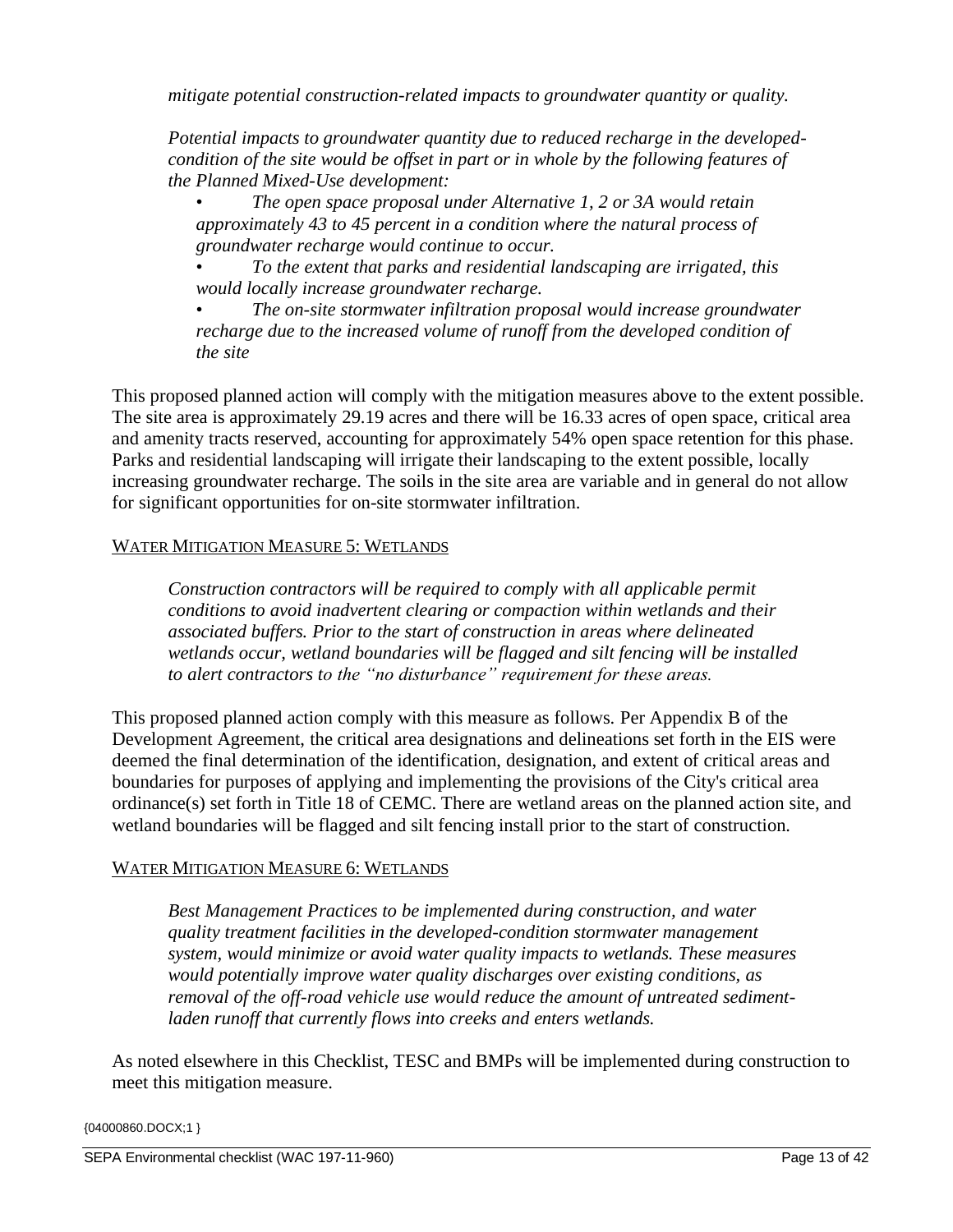#### WATER MITIGATION MEASURE 7: WETLANDS

*Direct impacts to wetlands (i.e., fill at road crossings) will be mitigated at required ratios per City or County Code (depending on the alternative selected for implementation) through wetland creation, likely by expanding the edge of impacted wetlands outside the area of fill. Potential impacts to wetland buffers will be mitigated through buffer averaging as allowed by Code. Buffer averaging allows reduction of a buffer in one area as long as an equal area is added to (or preserved in) the buffer in another location. Under buffer averaging, the actual area of the buffer remains the same as the standard full width buffer.*

No impacts to wetlands or streams are proposed. A new Stream C crossing is proposed based on the new alignment of Summit View Drive. A bottomless arch culvert is proposed to span the ordinary high water mark of Stream C to avoid impacts. No fill of streams or wetlands are proposed. Impacts to buffers will be addressed by buffer averaging as outlined in the report by Sewall Consulting.

#### WATER MITIGATION MEASURE 8: WETLANDS

*In compliance with Ecology's Stormwater Management Manual for Eastern Washington (SWMMEW), potential impacts to wetland hydrology would be minimized or avoided by the proposed stormwater management system that would redirect treated water back toward wetlands that received stream hydrology prior to development.*

This proposed planned action is not anticipated to alter drainage patterns to wetlands. In general, drainage patterns are being maintained.

#### WATER MITIGATION MEASURE 9: STREAMS

*Potential impacts to streams will be avoided or mitigated through the installation and operation of a stormwater management system on the site – both during construction and in the developed-condition of the project – in accordance with the Washington Department of Ecology 2004 Stormwater Manual for Eastern Washington. The proposed system is described in Draft EIS Section 3.18.3.*

This proposed planned action will install a stormwater management system described in Draft EIS Section 3.18.3 to meet this mitigation measure. Approximately 6.43 acres of the phase will be collected and routed through biofiltration swale for water quality treatment and routed to a detention pond that will outfall to Stream C via dispersion trench. Approximately 9.30 acres of the phase will be collected and routed to a biofiltration swale for water quality treatment and a detention vault that will outfall to the existing ditch on the south side of 6th Street. Approximately 0.21 acres of the phase will be collected and conveyed to a dispersion trench for full dispersion.

#### WATER MITIGATION MEASURE 10: STREAMS

*Construction contractors will be required to comply with all applicable permit conditions for the protection of stream beds, stream banks, and stream water quality.*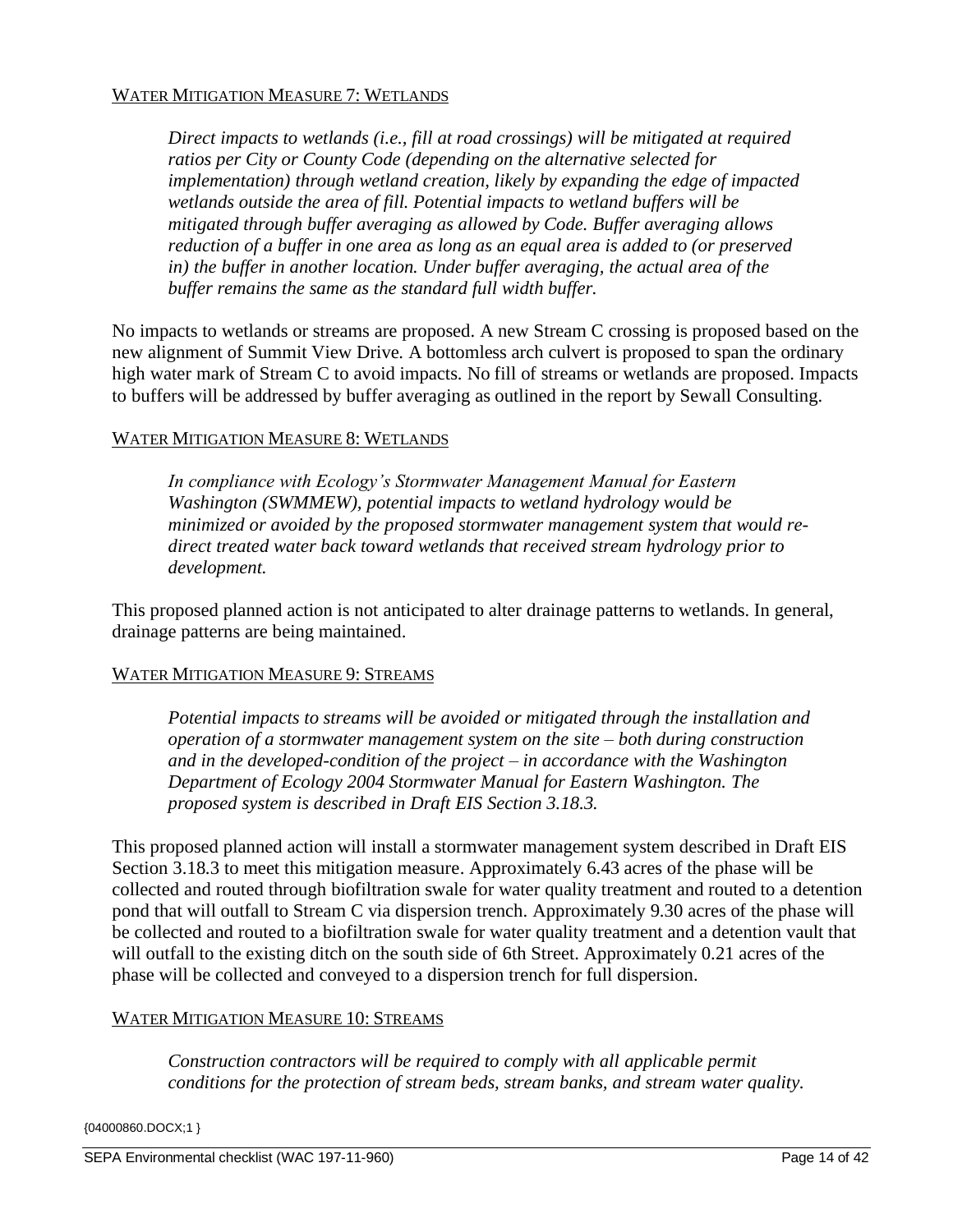This proposed planned action will comply with this measure as follows. Per Appendix B of the Development Agreement, the critical area designations and delineations set forth in the EIS were deemed the final determination of the identification, designation, and extent of critical areas and boundaries for purposes of applying and implementing the provisions of the City's critical area ordinance(s) set forth in Title 18 of CEMC. There are streams on the planned action site, and stream boundaries will be flagged and silt fencing installed prior to the start of construction.

# **4. Plants**

# **a. Check the types of vegetation found on the site:**

- \_**\_x**\_deciduous tree: alder, maple, aspen, other
- \_\_**x**\_evergreen tree: fir, cedar, pine, other
- \_\_**x**\_shrubs
- \_\_**x**\_grass
- \_\_\_\_pasture
- \_\_\_\_crop or grain
- \_\_\_\_orchards, vineyards or other permanent crops
- \_\_\_\_wet soil plants: cattail, buttercup, bullrush, skunk cabbage, other
- \_\_\_\_water plants: water lily, eelgrass, milfoil, other
- \_\_\_\_other types of vegetation

# **b. What kind and amount of vegetation will be removed or altered?**

To generate the site grade appropriate for the proposed buildings and infrastructure, vegetation within the disturbed area boundaries of the site will be removed.

# **c. List threatened and endangered species known to be on or near the site.**

None known.

# **d. Proposed landscaping, use of native plants, or other measures to preserve or enhance vegetation on the site, if any:**

The proposed planned action will utilize native plants where feasible to preserve or enhance vegetation on the site.

### **e. List all noxious weeds and invasive species known to be on or near the site.**

None known.

# **5. Animals**

**a. List any birds and other animals which have been observed on or near the site or are known to be on or near the site. Examples include birds such as hawk, heron, eagle, songbirds; mammals such as deer, bear, elk, beaver; fish such as bass, salmon, trout, herring, shellfish.**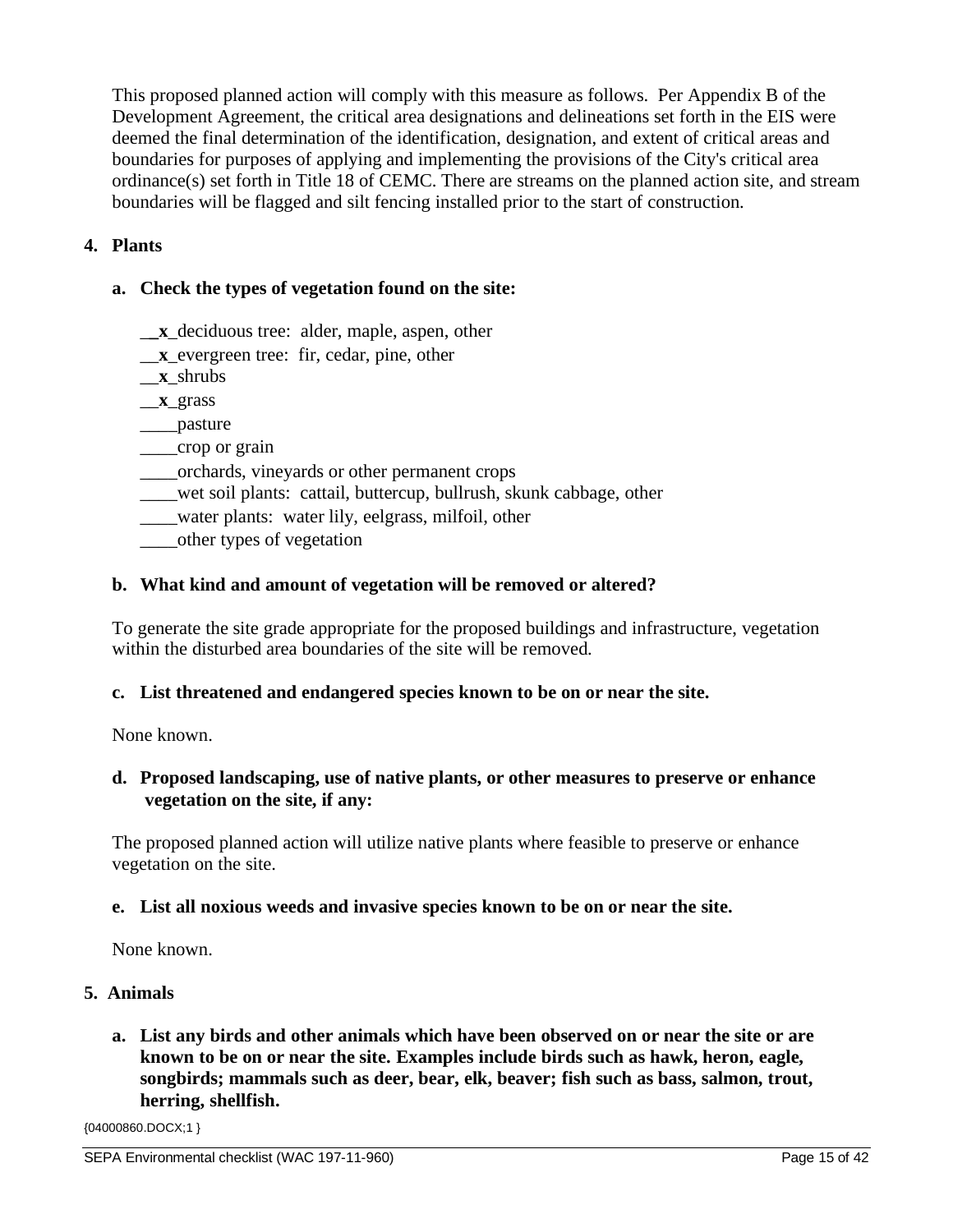Red-tailed hawk, kestrel, ring-necked pheasant, ruffed grouse, common crow, raven, fench lizards, turkey vulture, red-headed sapsucker, tree swallows, dippers, black capped chickadee, towhee, winter wren, turkey, black bear, mule deer, elk, coyote, bobcat, mountain lion, douglas squirrel, raccoon, California quail, magpie, European starling, skunk habitats were all observed on site in 2009 according to the Wetlands and Wildlife Habitat Report dated October 26, 2009.

# **b. List any threatened and endangered species known to be on or near the site.**

None known.

# **c. Is the site part of a migration route? If so, explain.**

The site is part of the Pacific Flyway Migration Route.

## **d. Proposed measures to preserve or enhance wildlife, if any:**

The DEIS for City Heights contains mitigation measures that were incorporated into the DA. Those broadly applicable mitigation measures are quoted below in *italics*, followed by regular text describing how this specific planned action will comply with that mitigation measure.

### WILDLIFE AND HABITAT MITIGATION MEASURE 1

*Landscaping to be introduced on the site and restoration plantings would be specified to include native vegetation to the extent practicable. This would partially compensate for the loss of existing wildlife habitat with implementation of any conceptual land use alternative. Target species should include plants particularly beneficial as food sources for wildlife such as chokecherry, serviceberry, and native roses (Rosa pisocarpa; R. nutka; and R. gymnocarpa). Potentially invasive, exotic vegetation would not be allowed in site landscaping (to be enforced through the Covenants, Conditions, and Restrictions of the development), including but not limited to English ivy (Hedera helix), Scott's broom (Cytisus scoparius), Japanese knotweed (Polygonum cuspidatum), baby's breath (Gypsophila paniculata), or any other species on the Kittitas County Noxious Weed List.3.5.2 Wildlife Species Use of the Site*

This proposed planned action will comply by assuring that final landscaping plans include native species, and that the project CC&Rs will prohibit the use of noxious weeds in site landscaping.

# WILDLIFE AND HABITAT MITIGATION MEASURE 2

*It will not be possible to fully mitigate wildlife impacts under any build alternative. Species that use the site will either use the remaining linked habitat areas (wetlands, streams, buffers, and open space corridors), or they will relocate to the north into the large forested area that includes more than 1,000,000 acres of commercial forest and wilderness area. The proposal to retain open space corridors on the site and connection through the development to off-site habitat areas would partially off-set habitat fragmentation that would result from site development. This would retain*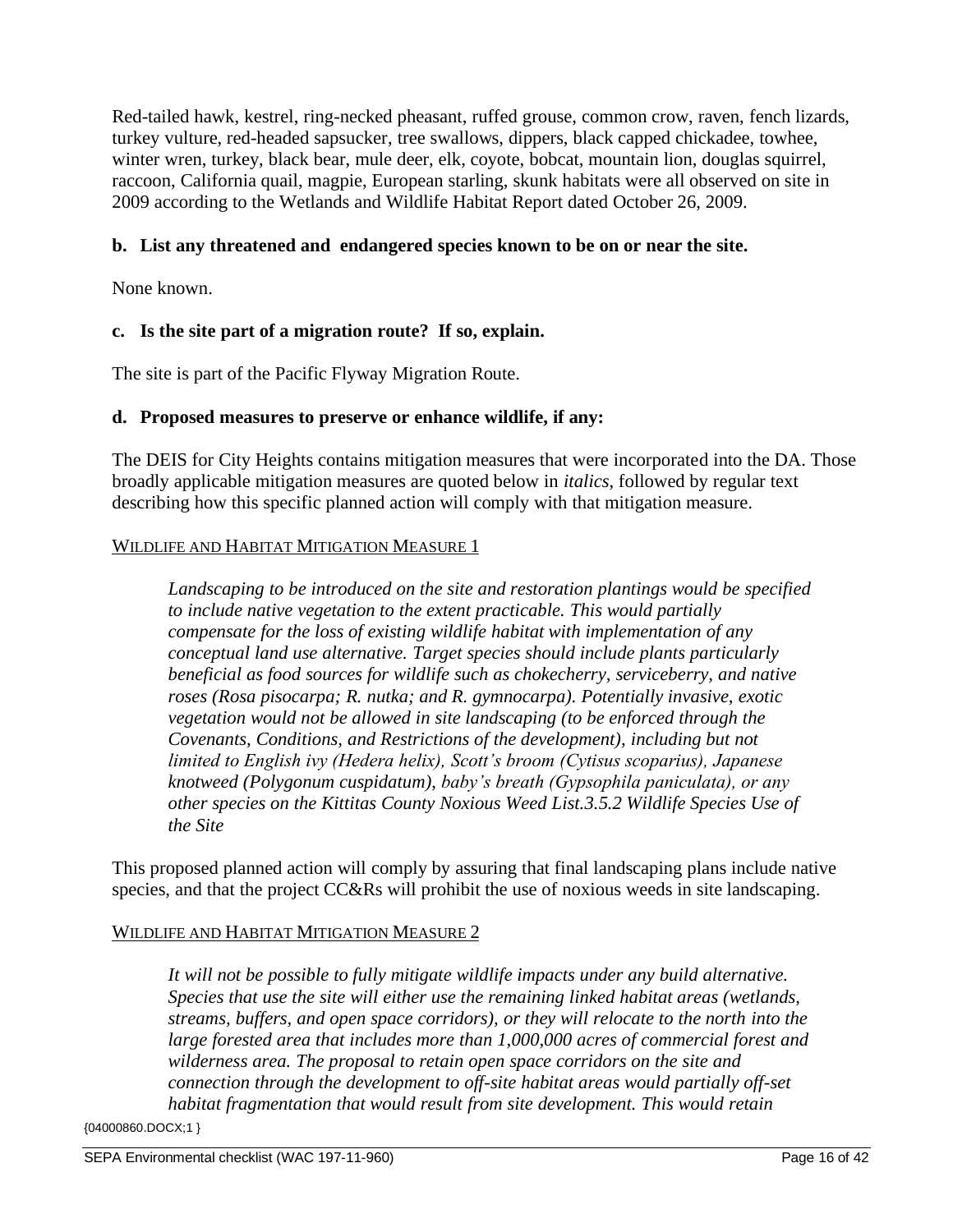*shelter and sources of food for small mammals and birds, but could have the undesirable effect of also maintaining corridors for large mammals and predators to move through the site.*

This proposed planned action will comply through the reservation of approximately 17 acres of open space throughout the site for Phase 1A – Development Pods B7 and C. See site plan for location details.

## WILDLIFE AND HABITAT MITIGATION MEASURE 3

*Covenants, Conditions and Restrictions (CC&Rs) to be enforced by the Homeowner's Association with Alternative 1, 2 or 3A would be used to inform residents of wildlife in the area and how to minimize sources of conflict. For example, garbage storage areas can be required to include animal-exclusion features, and a pet leash law could help minimize predation by domestic pets on small mammals and birds on the property, as well as to control these pets to minimize their availability as prey for*  large native predators. Certain types of landscaping could be discouraged to prevent *conflicts with wildlife, such as grassed lawns, fruit trees, and berry bushes.*

This proposed planned action will with this measure as project CC&Rs will include the terms outlined above.

## **e. List any invasive animal species known to be on or near the site.**

None known.

# **6. Energy and Natural Resources**

**a. What kinds of energy (electric, natural gas, oil, wood stove, solar) will be used to meet the completed project's energy needs? Describe whether it will be used for heating, manufacturing, etc.** 

It is expected the development will utilize electric and potentially natural gas or propane service to provide power to the site for typical uses associated with single-family residences.

## **b. Would your project affect the potential use of solar energy by adjacent properties? If so, generally describe.**

It is not expected for the development to affect the potential use of solar energy by adjacent properties.

**c. What kinds of energy conservation features are included in the plans of this proposal? List other proposed measures to reduce or control energy impacts, if any:** 

The DEIS for City Heights contains mitigation measures that were incorporated into the DA. Those broadly applicable mitigation measures are quoted below in *italics*, followed by regular text describing how this specific planned action will comply with that mitigation measure.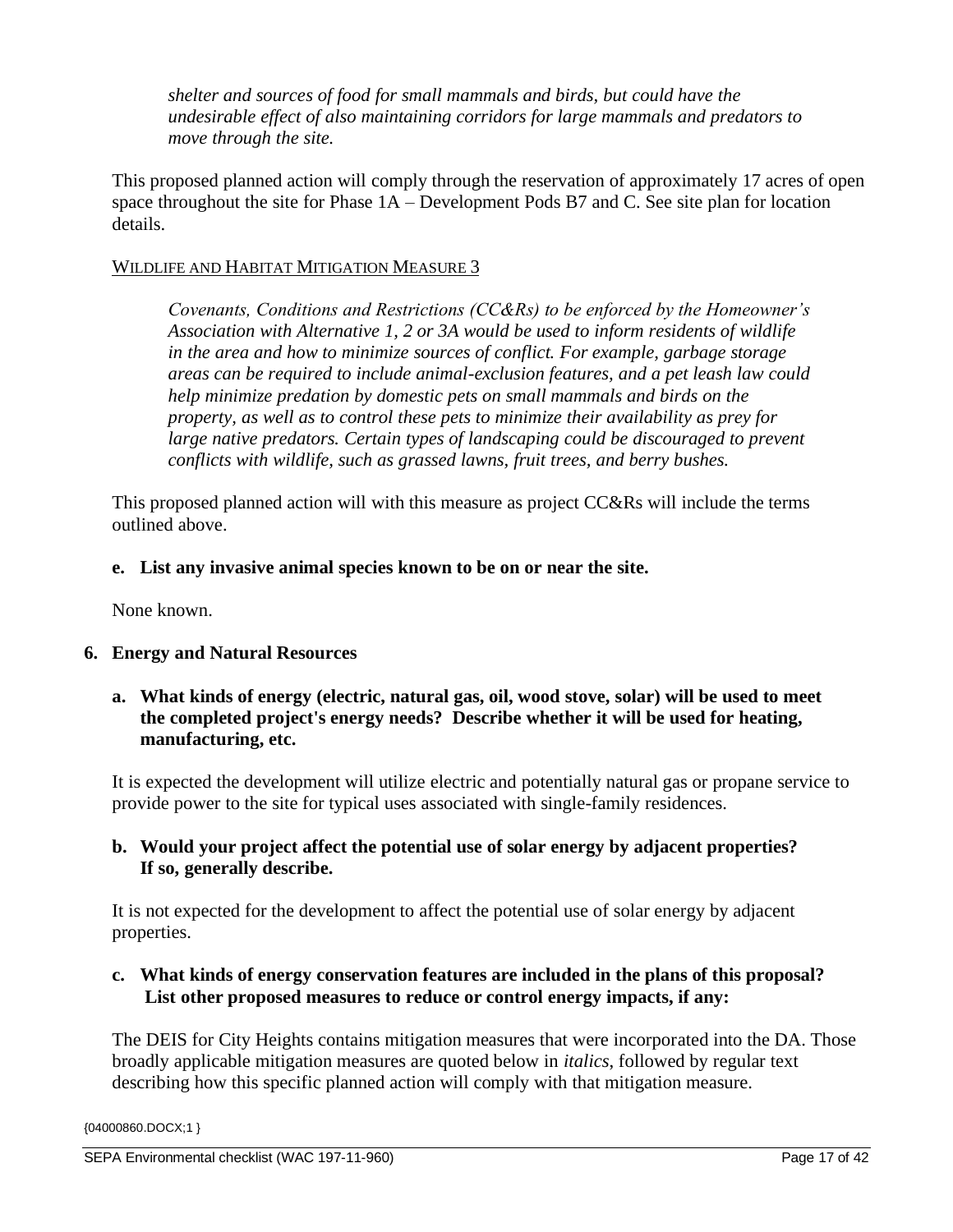*Homes and commercial buildings to be constructed within the City Heights development will comply with the most current energy conservation measures specified in applicable codes. The City of Cle Elum Building Code would apply to Alternative 1 or 2; the Kittitas County Building Code would apply to Alternative 3A or 3B. The applicant will also encourage builders to include provisions for the use of solar energy as this technology advances, such as roofing materials with solar power generation capabilities.*

This proposed planned action will comply by ensuring the City Heights development adheres to the most current energy conservation measures specified in applicable codes, including the City of Cle Elum Building Code. The applicant will also encourage builders to include provisions for the use of solar energy as mentioned above.

## **7. Environmental Health**

**a. Are there any environmental health hazards, including exposure to toxic chemicals, risk of fire and explosion, spill, or hazardous waste, that could occur as a result of this proposal? If so, describe.**

None known.

**1) Describe any known or possible contamination at the site from present or past uses.** 

None associated with the Phase 1A – Development Pods B7 and C site.

**2) Describe existing hazardous chemicals/conditions that might affect project development and design. This includes underground hazardous liquid and gas transmission pipelines located within the project area and in the vicinity.** 

There are no existing hazardous chemicals/conditions located within the Phase 1A – Development Pods B7 and C site.

### **3) Describe any toxic or hazardous chemicals that might be stored, used, or produced during the project's development or construction, or at any time during the operating life of the project.**

Products associated with typical infrastructure construction activities (fuel, exhaust, etc.), building construction (paints and cleaners) and residential use will be utilized at the site.

### **4) Describe special emergency services that might be required.**

None known.

### **5) Proposed measures to reduce or control environmental health hazards, if any:**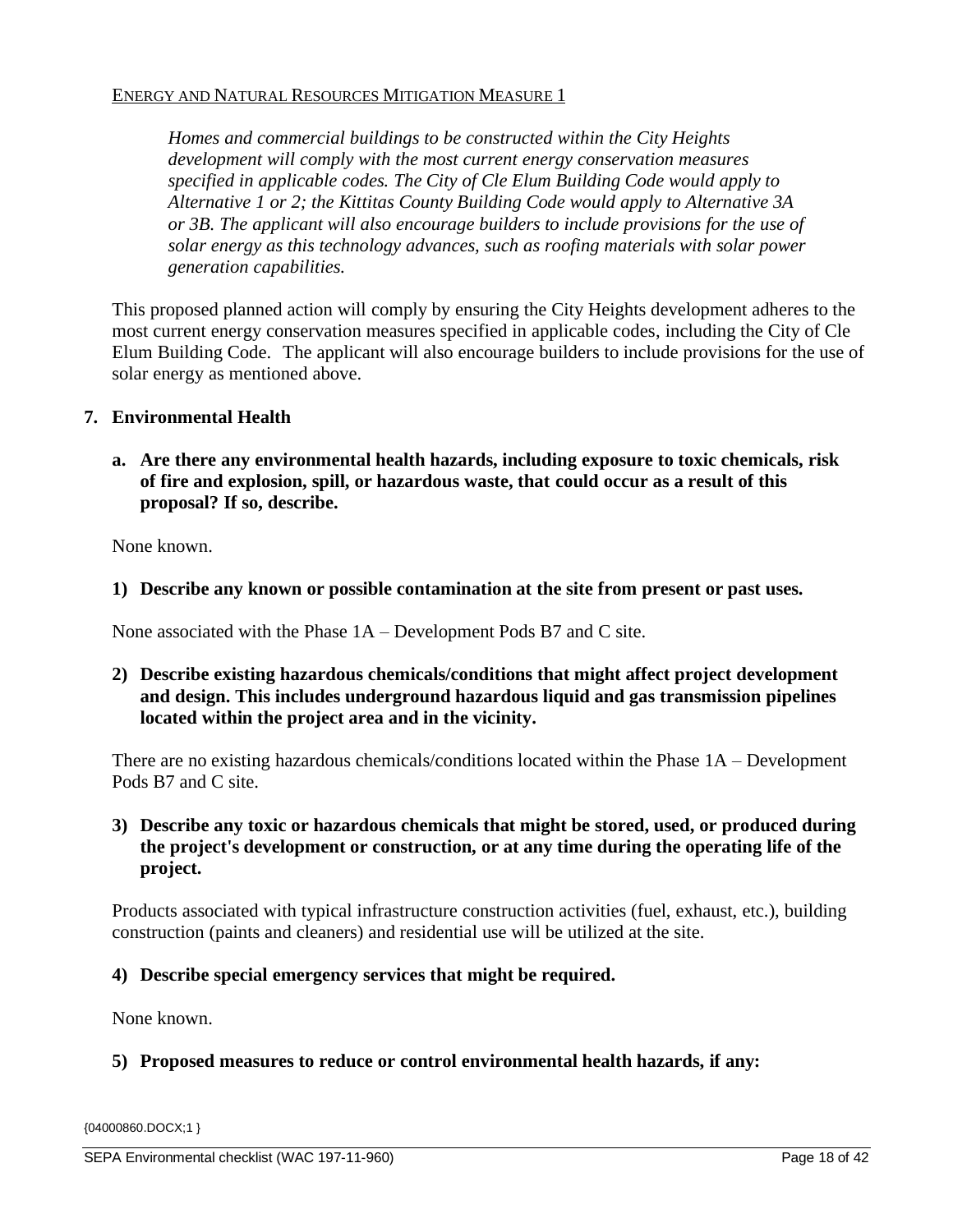Risks associated with any environmental health hazards were analyzed during the EIS process and necessary mitigation measures will be outlined within the Conditions of Approval in the DA. Additionally, mitigation measures regarding the Coal Mine Hazard Areas have been addressed above and within the Coal Mine Risk Assessment by Subterra.

This proposed planned action is located within CMHA 5, with coal mine workings between 550-ft and 650-ft deep below the site placing. However, no mitigation or development restrictions are proposed. Surface inspections are required to confirm the absence of coal mine spoils.

# **b. Noise**

**1) What types of noise exist in the area which may affect your project (for example: traffic, equipment, operation, other)?** 

Normal city noises exist, including traffic.

**2) What types and levels of noise would be created by or associated with the project on a short-term or a long-term basis (for example: traffic, construction, operation, other)? Indicate what hours noise would come from the site.**

In the short-term noise associated with construction activities will occur during city approved hours. For the longer-term noise associated with a single-family residential community can be expected.

# **3) Proposed measures to reduce or control noise impacts, if any:**

The DEIS for City Heights contains mitigation measures that were incorporated into the DA. Those broadly applicable mitigation measures are quoted below in *italics*, followed by regular text describing how this specific planned action will comply with that mitigation measure.

# NOISE MITIGATION MEASURE 1

*The proposal includes maintaining an existing natural buffer in an area 20 to 80 feet wide along most of the south boundary of the site. In addition to visual screening, this buffer may help dampen noise generated within the project.* 

The proposed planned action will comply with this measure as the portion of the site along the south boundary will have landscape buffers (denoted as open space tracts on the site plans) that satisfy this requirement. See preliminary site plan and engineering plans for details.

# NOISE MITIGATION MEASURE 2

*A detailed blast specification would be prepared, as needed, by a Project Engineer to*  integrate the findings and recommendations of the Geotechnical Report (Aspect *Consulting 2009) and the Coal Mine Hazards Risk Assessment (Subterra 2009), and to outline blasting objectives and activities. A Blasting Contractor would prepare a*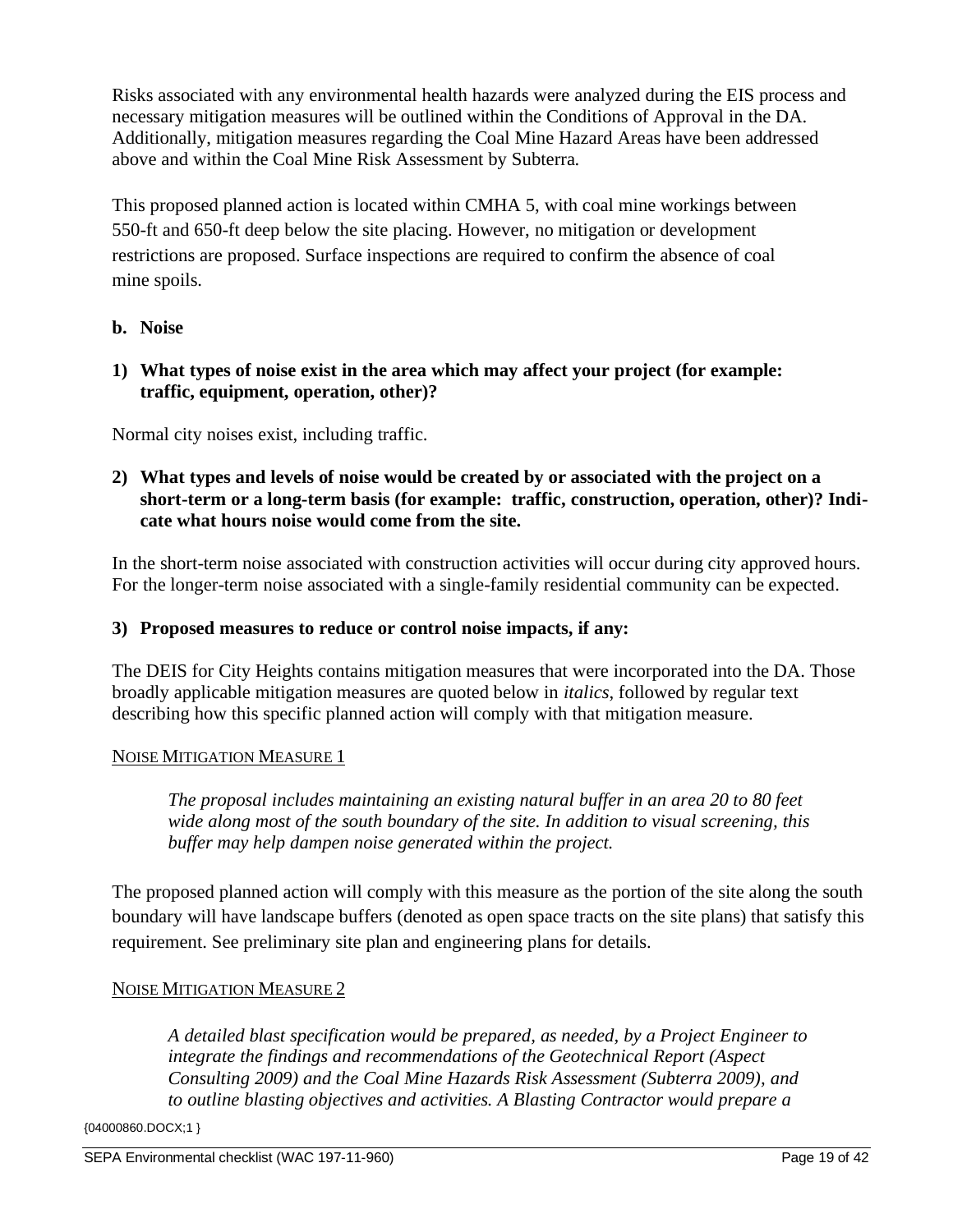*site-specific blast plan, as needed, that identifies all details and procedures for blasting on-site.*

This proposed planned action will not comply with this measure as the project does not require blasting.

# **8. Land and Shoreline Use**

**a. What is the current use of the site and adjacent properties? Will the proposal affect current land uses on nearby or adjacent properties? If so, describe.**

The site is currently vacant, forested land. The only adjacent land uses are single-family residences to the south.

# **b. Has the project site been used as working farmlands or working forest lands? If so, describe. How much agricultural or forest land of long-term commercial significance will be converted to other uses as a result of the proposal, if any? If resource lands have not been designated, how many acres in farmland or forest land tax status will be converted to nonfarm or nonforest use?**

Parts of the City Heights site were used in the past as working forest lands. However those lands have not been operational for several years, so no working forest lands will be lost as a result of this proposal.

# **1) Will the proposal affect or be affected by surrounding working farm or forest land normal business operations, such as oversize equipment access, the application of pesticides, tilling, and harvesting? If so, how:**

The proposal will not affect or be affected by surrounding working farm or forest land business operations.

### **c. Describe any structures on the site.**

The Phase 1A – Development Pods B7 and C site does not contain any structures.

# **d. Will any structures be demolished? If so, what?**

No, as there are no structures on the Phase 1A – Development Pods B7 and C site.

# **e. What is the current zoning classification of the site?**

PMU – Planned Mixed Use

# **f. What is the current comprehensive plan designation of the site?**

PMU – Planned Mixed Use

### {04000860.DOCX;1 } **g. If applicable, what is the current shoreline master program designation of the site?**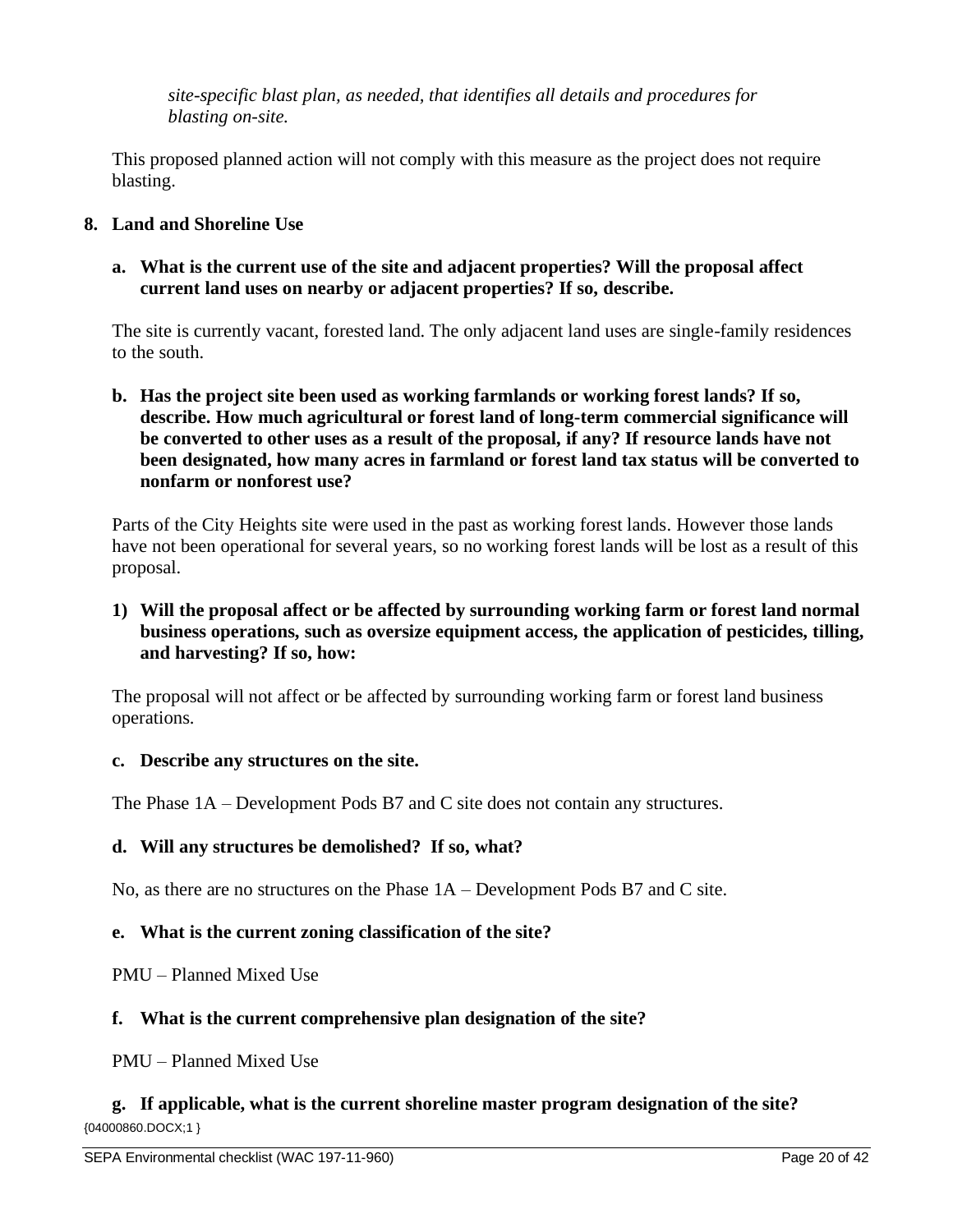Not applicable.

# **h. Has any part of the site been classified as a critical area by the city or county? If so, specify.**

Yes, the site contains steep slopes, wetlands, and a stream. See site plan for locations and see the submitted critical areas report and Geotechnical report for details.

## **i. Approximately how many people would reside or work in the completed project?**

Phase 1A – Development Pods B7 and C proposes 68 residential lots.

## **j. Approximately how many people would the completed project displace?**

No displacement would occur, as there are no existing residences located within the Development Pods B7 and C.

## **k. Proposed measures to avoid or reduce displacement impacts, if any:**

There are no proposed mitigation measures, as displacement is not a risk associated with the proposal.

### **l. Proposed measures to ensure the proposal is compatible with existing and projected land uses and plans, if any:**

The DEIS for City Heights contains mitigation measures that were incorporated into the DA. Those broadly applicable mitigation measures are quoted below in *italics*, followed by regular text describing how this specific planned action will comply with that mitigation measure.

### LAND USE MITIGATION MEASURES

*While no adverse impacts requiring mitigation were identified in this section, several of the purpose and objective statements for the City Heights project (listed below) indicate an intent to integrate the project with the existing community consistent with the City's Comprehensive Plan land use goals, and with the purpose and objectives of the City's Planned Mixed-Use district (discussed in Draft EIS Section 3.7.2):* 

• *Provide an interconnecting trail system to enhance the ability of the public to travel east and west through the Cle Elum area on trails through open space rather than on roads shared with vehicles.*

• *Provide connections to existing developed areas within the City for residents to enjoy the public amenities provided within the development, and to facilitate access to the services provided in the commercial core.* 

• *Invigorate the downtown commercial area by increasing the population within the service area.* 

• *Provide neighborhood commercial uses that would not compete with downtown core businesses.*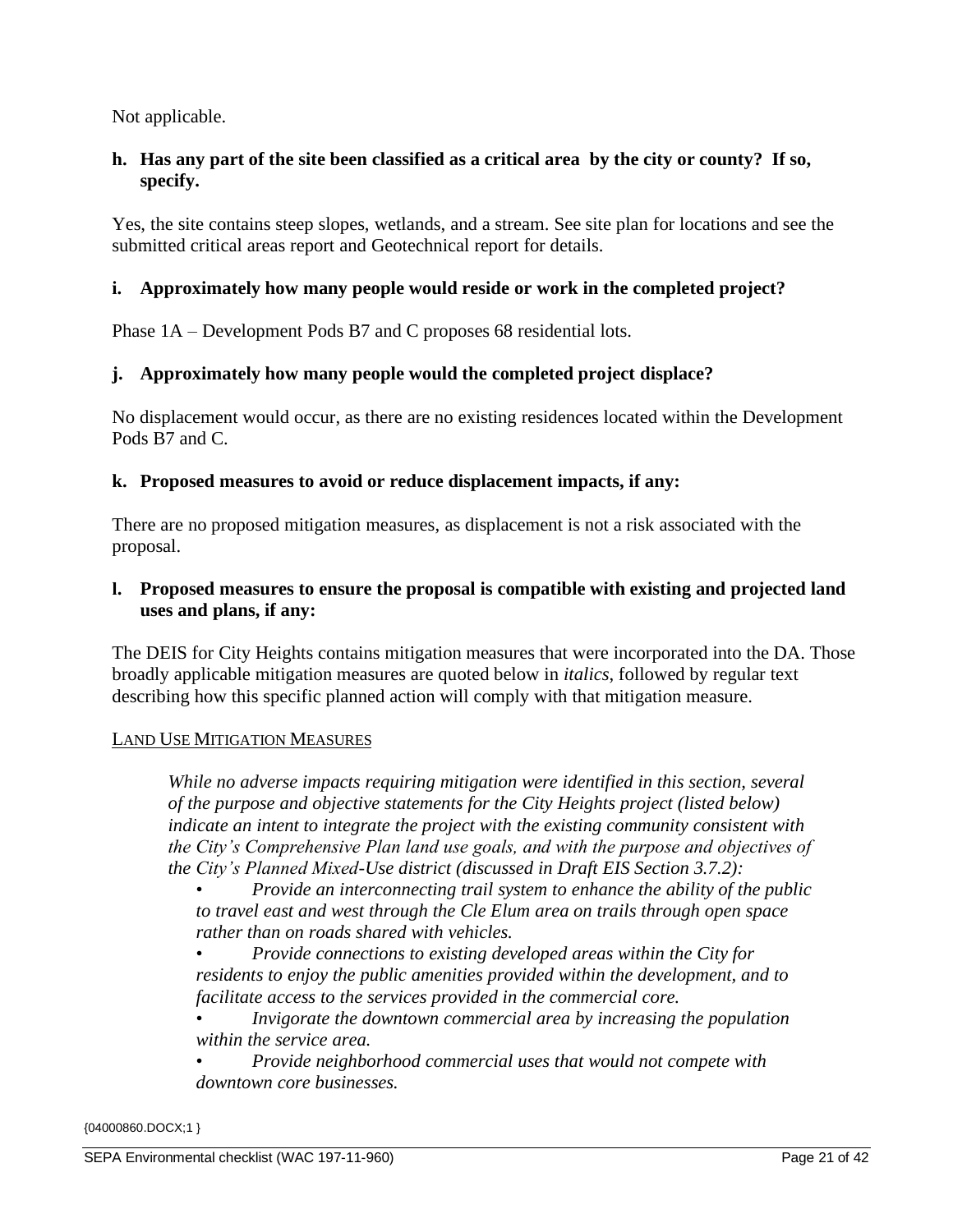Portions of the existing bike trails throughout the site will be retained, some of the trails such as the Rat Pac, Up-Down, and Get-Some may be relocated. The bike park, Maximus, Hillbilly Holiday, and the Trax Bike climb will be retained. Walking trails will also be incorporated throughout Red Rock Park. Parts of a trail system known as the Skyline Trail will be added with each phase. At full buildout, the development areas on site will be linked by trail systems that will allow for bike and pedestrian access.

The site's proximity to downtown Cle Elum and use of trail systems and pedestrian amenities throughout will allow for all Cle Elum citizens to enjoy the site's recreational features and create a natural integration into the City's exiting urban fabric.

The City Heights development will certainly increase the population, creating economic opportunity for the downtown commercial district. Proximity to the site and ease of access will help facilitate this opportunity.

This proposed planned action, Phase  $1A$  – Development Pods B7 and C, is not proposing any commercial uses at this time other than small scale flexible commercial space that may be created as part of a community amenity area. Careful thought will be given to the type of commercial uses so as to limit possible competition with existing businesses in the downtown core.

# **m. Proposed measures to reduce or control impacts to agricultural and forest lands of longterm commercial significance, if any:**

Not applicable because there are no agricultural or forest lands of long-term significance on or on immediately adjacent the property.

# **9. Housing**

## **a. Approximately how many units would be provided, if any? Indicate whether high, middle, or low-income housing.**

Phase 1A – Development Pods B7 and C proposes 68 single-family residential lots. The units are expected to be middle-incoming housing.

## **b. Approximately how many units, if any, would be eliminated? Indicate whether high, middle, or low-income housing.**

No units will be eliminated.

# **c. Proposed measures to reduce or control housing impacts, if any:**

The DEIS does not require any mitigation measures for housing. In any event, this planned action and City Heights in general will help resolve housing supply issues in the City of Cle Elum by providing hundreds of additional housing units.

# **10. Aesthetics**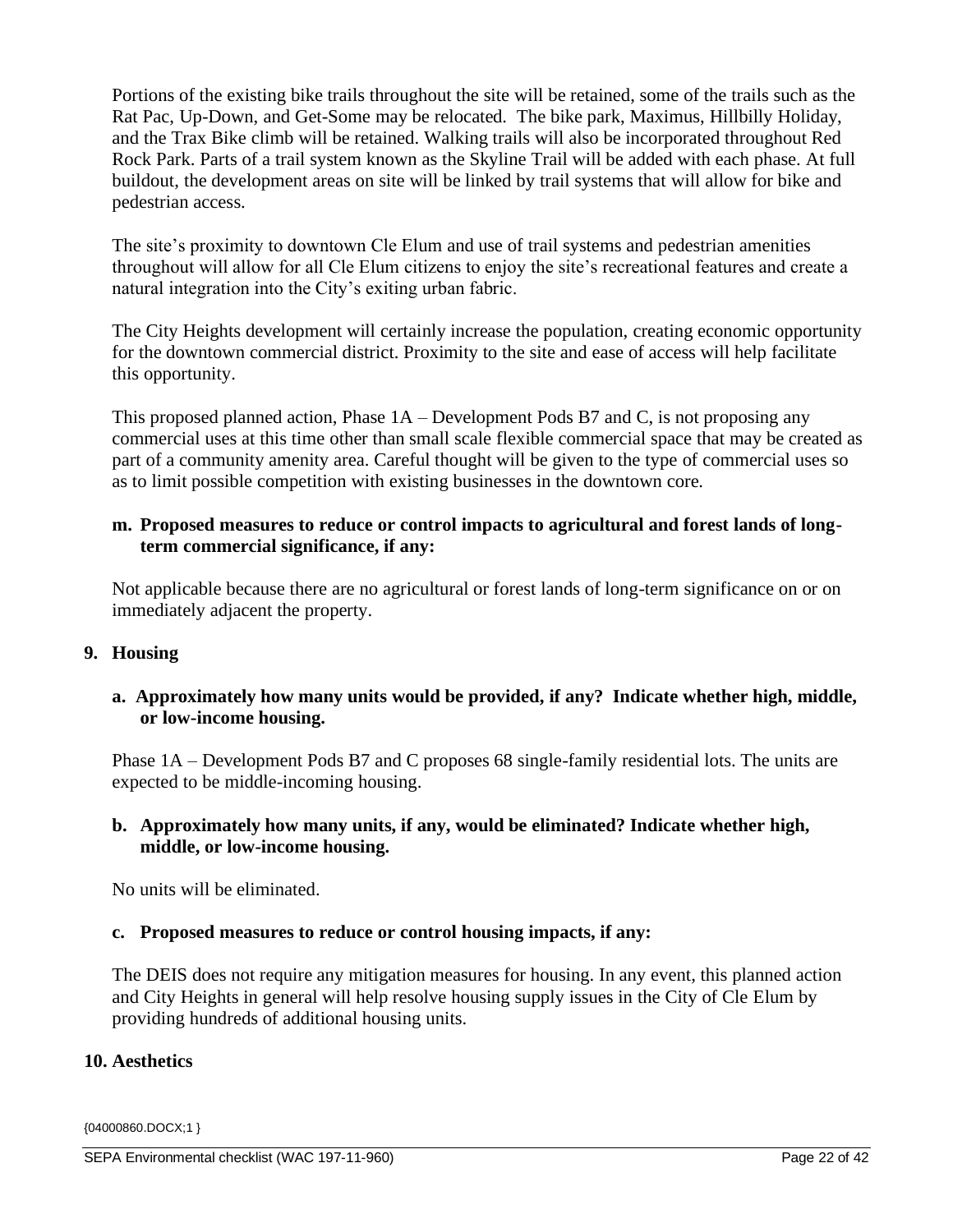## **a. What is the tallest height of any proposed structure(s), not including antennas; what is the principal exterior building material(s) proposed?**

Structure heights will not exceed the maximum building height permitted by the underlying zone, or maximum building heights otherwise specified within the DA.

### **b. What views in the immediate vicinity would be altered or obstructed?**

No views in the immediate vicinity will be altered or obstructed.

### **c. Proposed measures to reduce or control aesthetic impacts, if any:**

The DEIS for City Heights contains mitigation measures that were incorporated into the DA. Those broadly applicable mitigation measures are quoted below in *italics*, followed by regular text describing how this specific planned action will comply with that mitigation measure.

#### AESTHETICS MITIGATION MEASURE 1

*The proposal under conceptual land use Alternatives 1, 2, or 3A includes preserving an existing natural buffer 20 to 80 feet wide along much of the south boundary of the site. Only single-family detached homes are proposed along this boundary, for the most compatibility in use and scale with established neighborhoods at the base of the slope.*

This proposed planned action will comply with this measure as the site is along the south boundary, and single family homes are planned. Landscape buffers that are at least 20 feet will be provided along much of the south boundary. See plan set for details

### AESTHETICS MITIGATION MEASURE 2

*Covenants, Conditions, and Restrictions (CC&Rs) and development standards for the project will include requirements to assure that the proposed development will blend with the natural environment to the extent practicable. These measures will include such things as architectural standards for building character, exterior materials and colors; lighting, restoration plantings and screening requirements; and road standards that include provisions for landscaping and pedestrians.*

This proposed planned action will comply with this measure at the time of final plat when CC&Rs are prepared to include these terms.

### AESTHETICS MITIGATION MEASURE 3

*Project CC&Rs would impose measures for the maintenance and upkeep of parks (To the extent that some parks and public amenities within the development are accepted by the City as public areas, the City would maintain these areas.) and common areas, as well as measures that would minimize the visual impacts of construction, upgrades or repairs within the development. The CC&Rs, to be implemented and enforced by the Homeowner's Association, would therefore help to preserve aesthetically pleasing*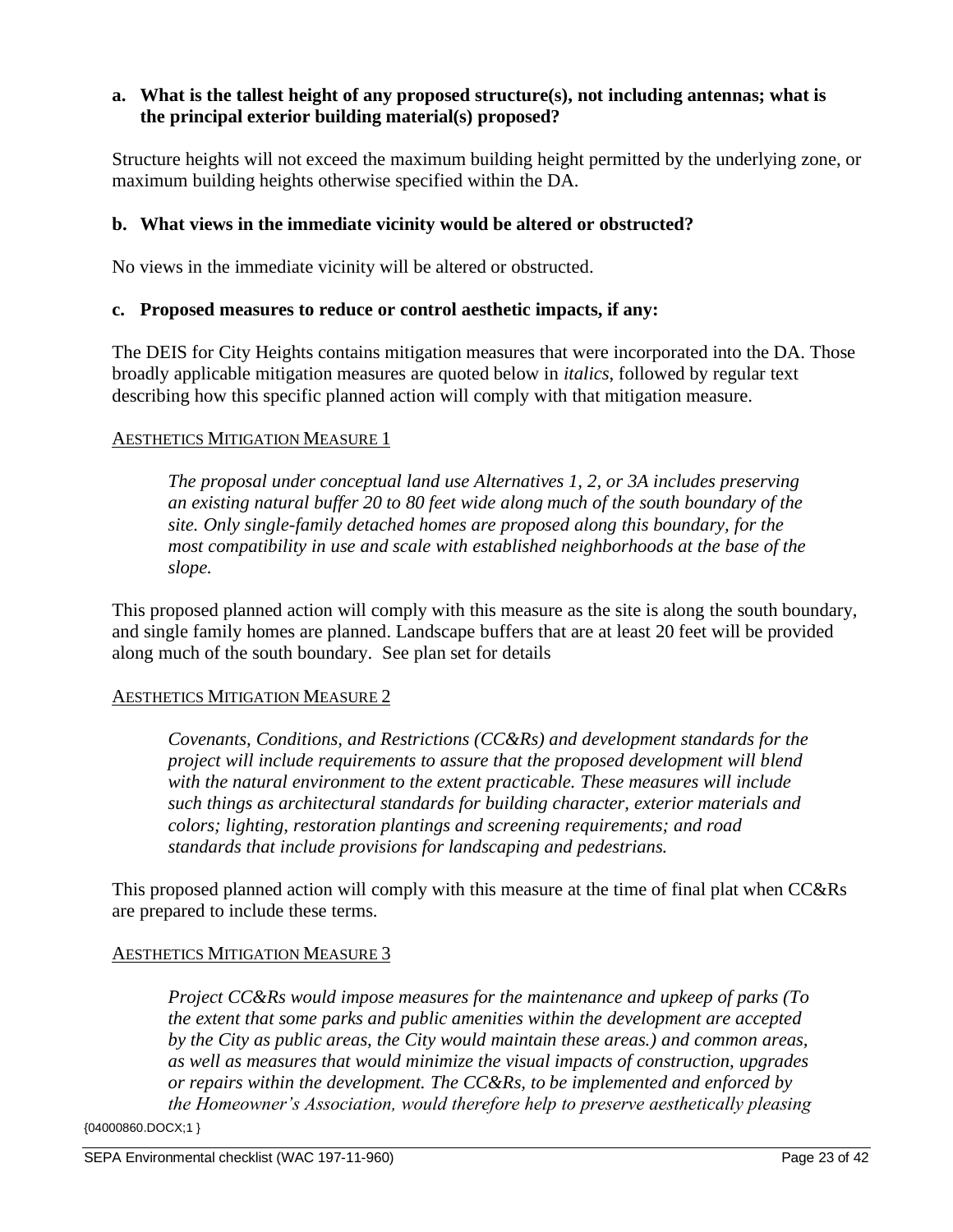### *conditions within the development.*

This proposed planned action will comply with this measure at the time of final plat when CC&Rs are prepared to include these terms.

# **11. Light and Glare**

# **a. What type of light or glare will the proposal produce? What time of day would it mainly occur?**

Light generated by the proposal will be consistent with that of a single-family residential development.

## **b. Could light or glare from the finished project be a safety hazard or interfere with views?**

It is not expected that ay light or glare from the finished project will be a safety hazard or interfere with views.

## **c. What existing off-site sources of light or glare may affect your proposal?**

None known.

### **d. Proposed measures to reduce or control light and glare impacts, if any:**

The DEIS for City Heights contains mitigation measures that were incorporated into the DA. Those broadly applicable mitigation measures are quoted below in *italics*, followed by regular text describing how this specific planned action will comply with that mitigation measure.

### LIGHT AND GLARE MITIGATION MEASURE 1

*The City Heights conceptual land use plans do not yet describe a lighting proposal. These would be evaluated during review of site-specific development proposals. The applicant proposes to minimize the amount of glare, light trespass and sky glow generated by lighting from residential neighborhoods, commercial areas, vehicular and pedestrian corridors through a combination of measures. Representative measures may include:*

• *State-of-the-art lighting system components and controls used for maximum efficiency and effect.* 

• *Light fixture shielding systems to emit light down to areas intended to be illuminated, and not into surrounding areas of the community.* 

• *Use of lighting design principles that focus on appropriate selection of fixtures, levels of lighting, and mounting heights to limit "light spillage" off-site.* 

• *Appropriate selection of painted or treated surfaces for standards and fixtures to minimize the amount of reflected light glare generated.* 

• *Preserving a perimeter buffer of existing vegetation to the extent practicable and restoring cleared areas with landscape plantings to provide visual screening where needed.*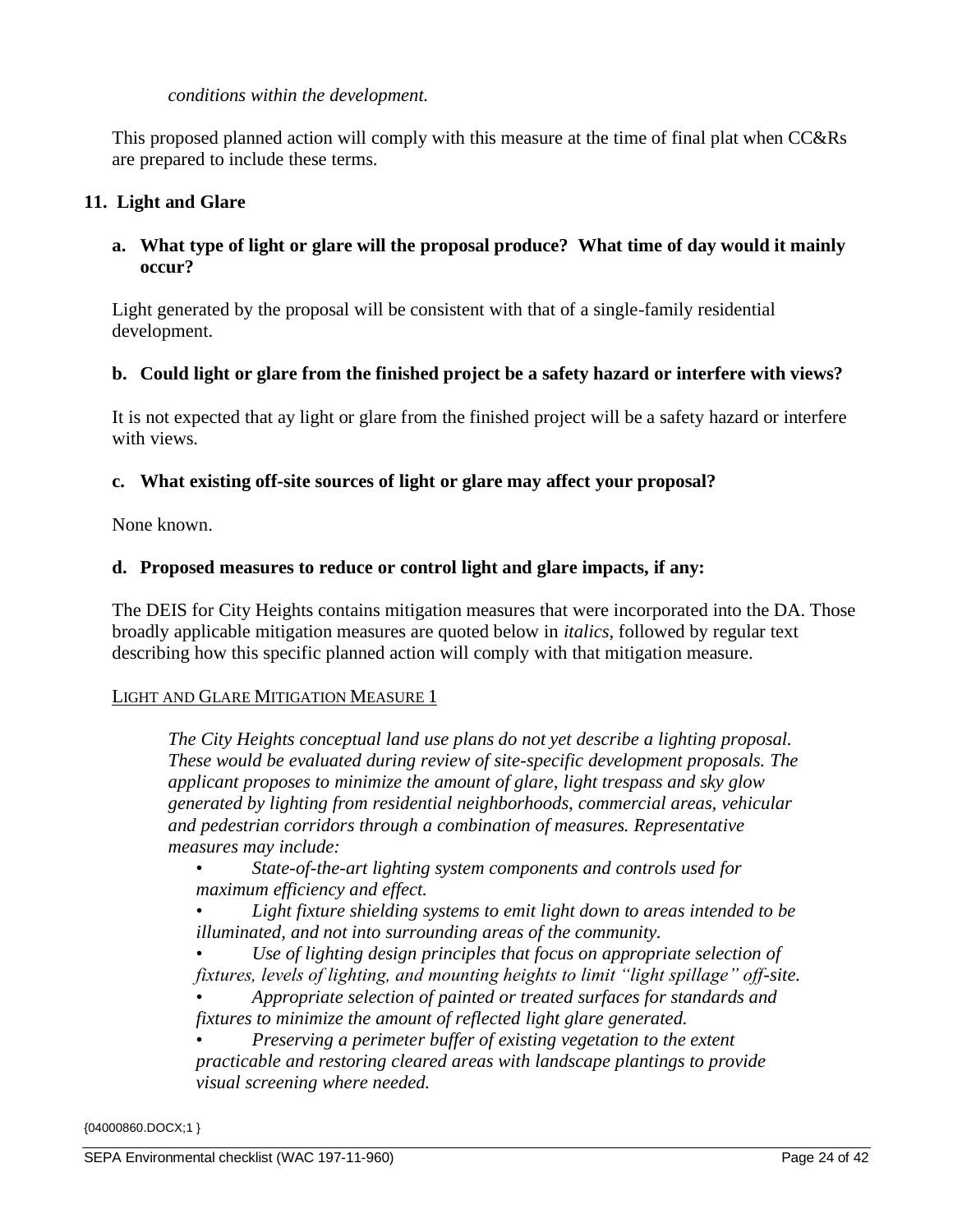This proposed planned action will consider utilizing the above mitigation measures, during the development of site-specific proposals, where appropriate.

# **12. Recreation**

# **a. What designated and informal recreational opportunities are in the immediate vicinity?**

Existing recreational opportunities include the bike trails and the bike parks that will be retained and the pedestrian trail systems that will be improved and expanded throughout the site.

# **b. Would the proposed project displace any existing recreational uses? If so, describe.**

No existing recreational uses will be displaced.

# **c. Proposed measures to reduce or control impacts on recreation, including recreation opportunities to be provided by the project or applicant, if any:**

The DEIS for City Heights contains mitigation measures that were incorporated into the DA. Those broadly applicable mitigation measures are quoted below in *italics*, followed by regular text describing how this specific planned action will comply with that mitigation measure.

## RECREATION MITIGATION MEASURE 1

*The objectives of the City Heights proposal include several priorities for retaining a significant amount of open space on the site, both to preserve unique features of the property, and to provide recreational opportunities for residents of the project and the community as a whole. Trail corridors to be identified in an early phase of site planning are envisioned to connect parks, open spaces and public amenities both onsite and off-site so that people can flow through the development and have different experiences in different locations. The degree of improvements and amenities in these spaces will be a function of the resources available from the conceptual land use alternative selected for implementation, as described* [in the DEIS]*. Improvements to be made will be specified in the Development Agreement to be negotiated between the City and the project proponent. Some parks and trails within the development may be dedicated to the City also to be negotiated through the Development Agreement.*

As previously mentioned, portions of the existing bike trails throughout the site will be retained, some of the trails such as the Rat Pac, Up-Down, and Get-Some may be relocated. The bike park, Maximus, Hillbilly Holiday, and the Trax Bike climb will be retained. Walking trails will also be incorporated throughout Red Rock Park. Parts of a trail system known as the Skyline Trail will be added with each phase. At full buildout, the development areas on site will be linked by trail systems that will allow for bike and pedestrian access.

Dedication of these facilities to the City will be in compliance with the DA and will be specifically outlined within the Conditions of Approval during Final Plat.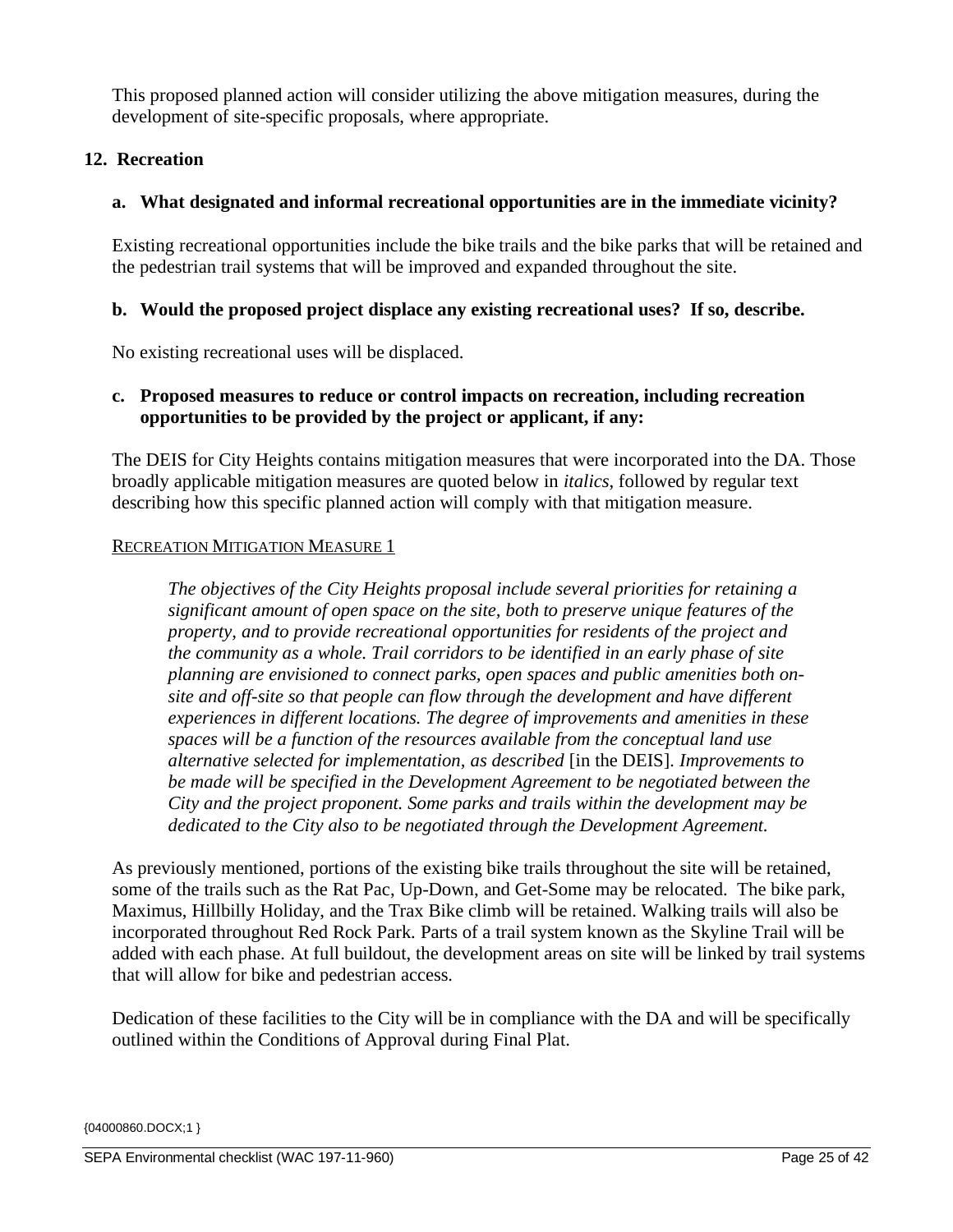### RECREATION MITIGATION MEASURE 2

*In the event that temporary disruptions to use of the Coal Mines Trail would occur during construction of a west access to serve the City Heights development under Alternative 1, 2, or 3A, the developer would work with the City to publish and post advance notice to trail users.*

If construction will interfere at any point with access to the Coal Mines Trail, the developer would work with the City to publish and post advance notice to trail users.

#### **13. Historic and Cultural Preservation**

**a. Are there any buildings, structures, or sites, located on or near the site that are over 45 years old listed in or eligible for listing in national, state, or local preservation registers ? If so, specifically describe.** 

None known.

**b. Are there any landmarks, features, or other evidence of Indian or historic use or occupation? This may include human burials or old cemeteries. Are there any material evidence, artifacts, or areas of cultural importance on or near the site? Please list any professional studies conducted at the site to identify such resources.**

None known.

**c. Describe the methods used to assess the potential impacts to cultural and historic resources on or near the project site. Examples include consultation with tribes and the department of archeology and historic preservation, archaeological surveys, historic maps, GIS data, etc.** 

Specific information regarding the City Heights development as a whole and any associated cultural or historic resources can be found in the *Archaeological Review and Inventory of the City Heights Development Project by* Christopher Landreau M.S. dated July 28, 2009.

The proposed planned action does not fall within the two areas the report notes may contain cultural resources (Area A and Area D2).

## **d. Proposed measures to avoid, minimize, or compensate for loss, changes to, and disturbance to resources. Please include plans for the above and any permits that may be required.**

The DEIS for City Heights contains mitigation measures that were incorporated into the DA. Those broadly applicable mitigation measures are quoted below in *italics*, followed by regular text describing how this specific planned action will comply with that mitigation measure.

### HISTORIC AND CULTURAL RESOURCES MITIGATION MEASURE 1

{04000860.DOCX;1 } *If at any time during project development human or unknown bones are uncovered, or deeply buried cultural deposits are encountered, work would be stopped in this*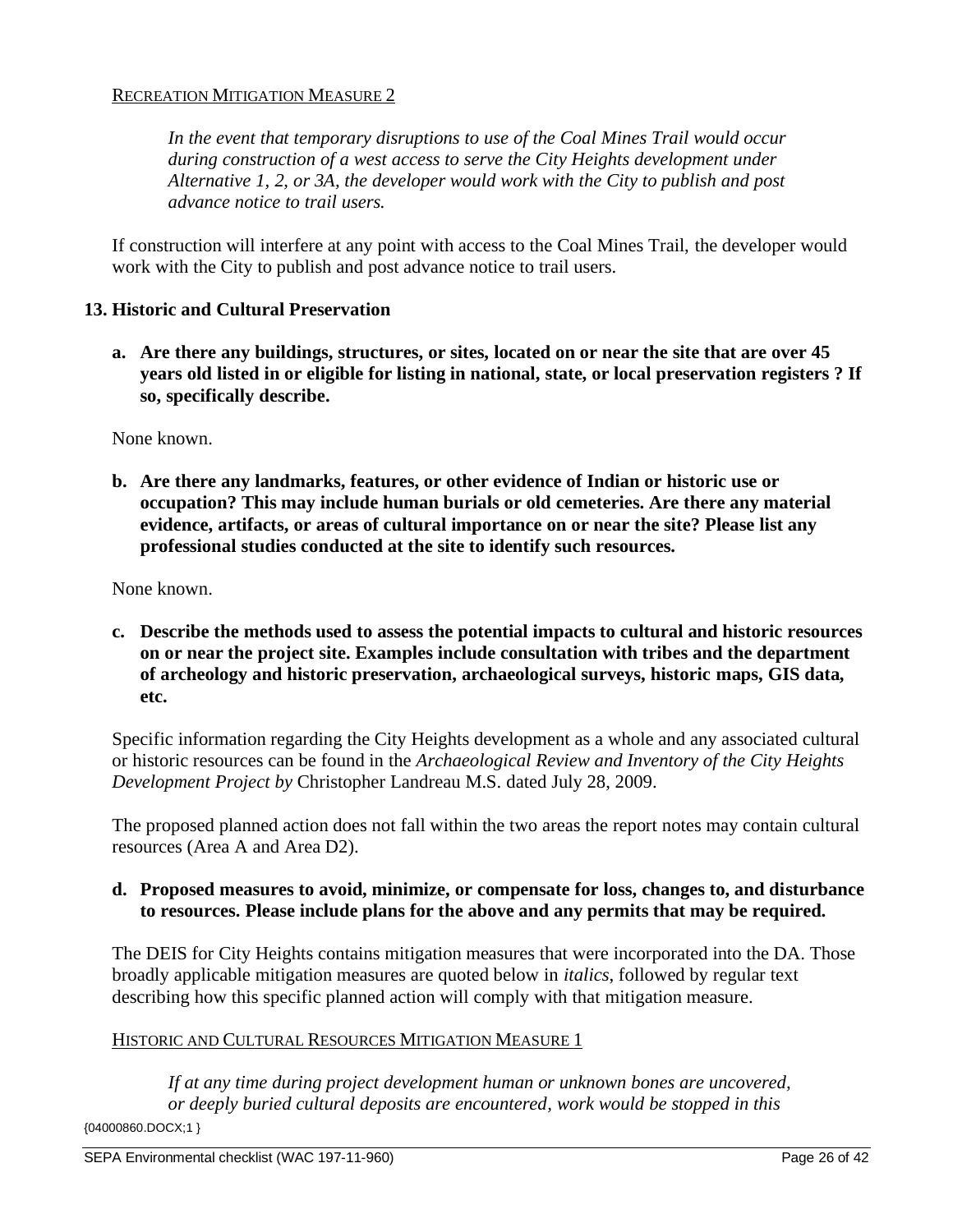*area of the site and a professional archaeologist would be contacted to evaluate these findings.*

This proposed planned action will comply with this mitigation measure and halt work if any sensitive materials are uncovered.

# **14. Transportation**

**a. Identify public streets and highways serving the site or affected geographic area and describe proposed access to the existing street system. Show on site plans, if any.** 

The proposed planned action, Phase 1A – Development Pod B7 and C, will gain primary access from Summit View Drive, off of W $6<sup>th</sup>$  St.

**b. Is the site or affected geographic area currently served by public transit? If so, generally describe. If not, what is the approximate distance to the nearest transit stop?** 

No, the site is not currently served by public transit.

# **c. How many additional parking spaces would the completed project or non-project proposal have? How many would the project or proposal eliminate?**

The proposal includes 2 on-site parking spaces per single-family home, totaling 136 parking spaces for Phase 1A – Development Pods B7 and C. No parking spaces will be eliminated. On-street parking will also be available on one side of certain roadways within the development, accounting for additional spaces throughout the site.

**d. Will the proposal require any new or improvements to existing roads, streets, pedestrian, bicycle or state transportation facilities, not including driveways? If so, generally describe (indicate whether public or private).** 

The proposed planned action will realign Summitview Drive, moving it east to lineup with Reed Street. Summitview will be widened in accordance with city standards and a walking path will run adjacent to the road. The existing bike park will be retained as well the existing bike trails in the area. The Rat Pac trail will be realigned through a portion of the site. A trail system known as the Skyline Trail will be added with each phase. At full buildout pedestrian and bike access will be provided to link all areas of the development.

New roads internal to the site will be added as well, these will meet the city standards and allow parking on one side of the street. Additionally, alleys will be added in select places to enhance the streetscape and eliminate driveways.

# **e. Will the project or proposal use (or occur in the immediate vicinity of) water, rail, or air transportation? If so, generally describe.**

The project will not use water, rail, or air transportation.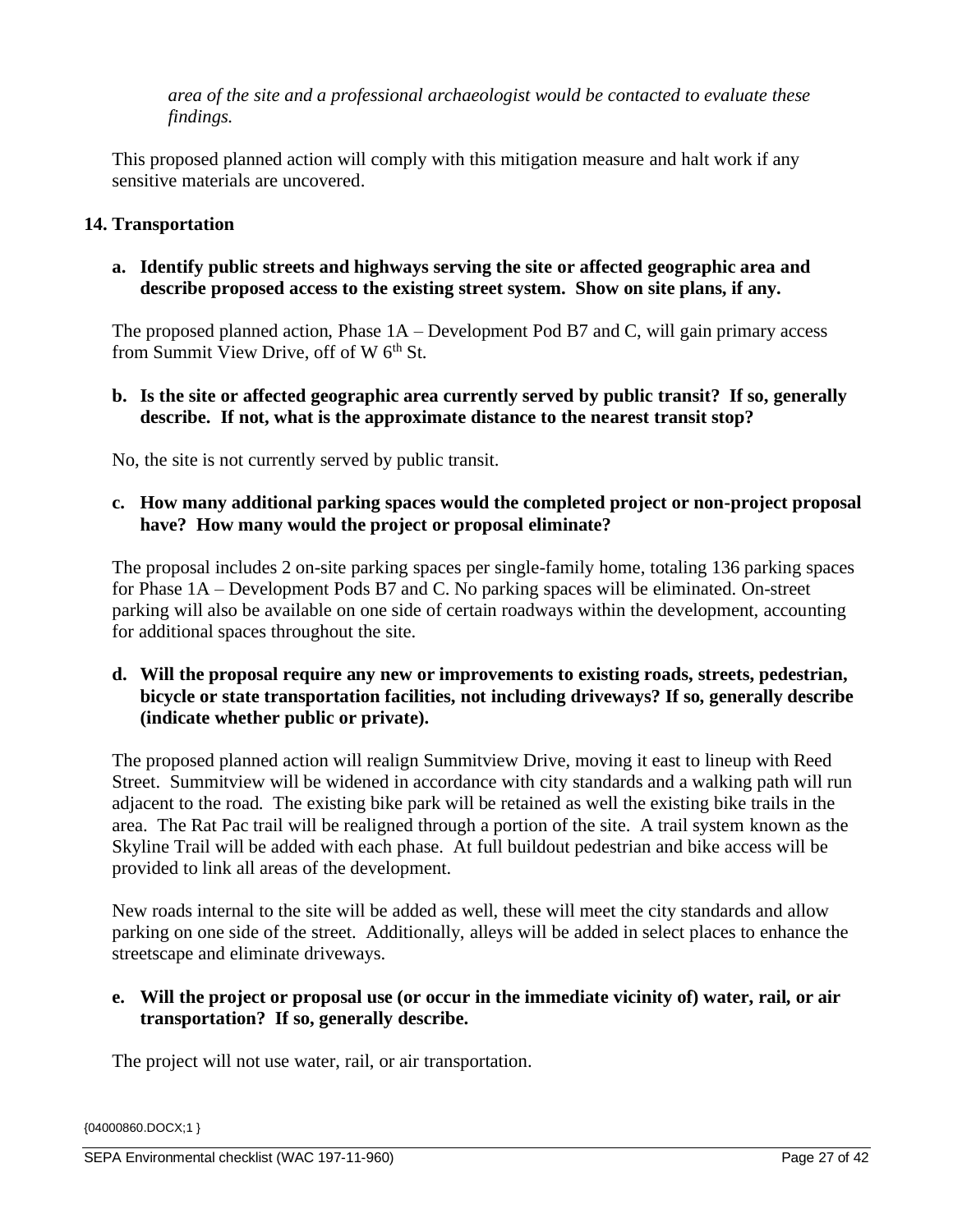**f. How many vehicular trips per day would be generated by the completed project or proposal? If known, indicate when peak volumes would occur and what percentage of the volume would be trucks (such as commercial and nonpassenger vehicles). What data or transportation models were used to make these estimates?**

Phase 1A – Development Pods B7 and C assumes 9.5 average daily trips per single family home (per ITE), totaling 646 new daily trips a day as a result of the proposal. Being this is the initial phase of development at City Heights the projected trips associated with this phase are below the trips assumed in the prior transportation study during the assumed build out period.

# **g. Will the proposal interfere with, affect or be affected by the movement of agricultural and forest products on roads or streets in the area? If so, generally describe.**

No.

## **h. Proposed measures to reduce or control transportation impacts, if any:**

The DEIS for City Heights contains mitigation measures that were incorporated into the DA. Those broadly applicable mitigation measures are quoted below in *italics*, followed by regular text describing how this specific planned action will comply with that mitigation measure.

### TRANSPORTATION MITIGATION MEASURE 1

*Haul routes for construction traffic will be addressed with the Public Works Director prior to the initiation of any construction activity. Provisions will be made in the Development Agreement to be negotiated between the City and the project proponent for restoration of road surfaces damaged by construction traffic (if any).*

This proposed planned action will comply with this measure, as construction haul routes will be determined by the City and complied with by the applicant to minimize impacts to residents and to the City's road surfaces.

### TRANSPORTATION MITIGATION MEASURE 2

[This mitigation measure was adopted for Alternative 1] *New internal roadways and intersections at access points would be constructed to City of Cle Elum standards, or standards negotiated as part of the Development Agreement with the City (see Draft EIS Section 2.9.4.3). Internal roadways would be designed to meet Fire Marshal requirements, emergency access requirements and access for school buses. Snow storage would also be designed into Alternative 1. Proportionate-share mitigation for project impacts to the transportation system would be negotiated as an element of the Development Agreement between the City and the project proponent. (The City Heights proportionate share would be calculated by dividing project traffic volumes by the sum of project traffic plus background traffic volumes.) The proposal includes reconstructing the substandard curve east of the Summit View/W 6th Street intersection to improve sight distance and roadway width.*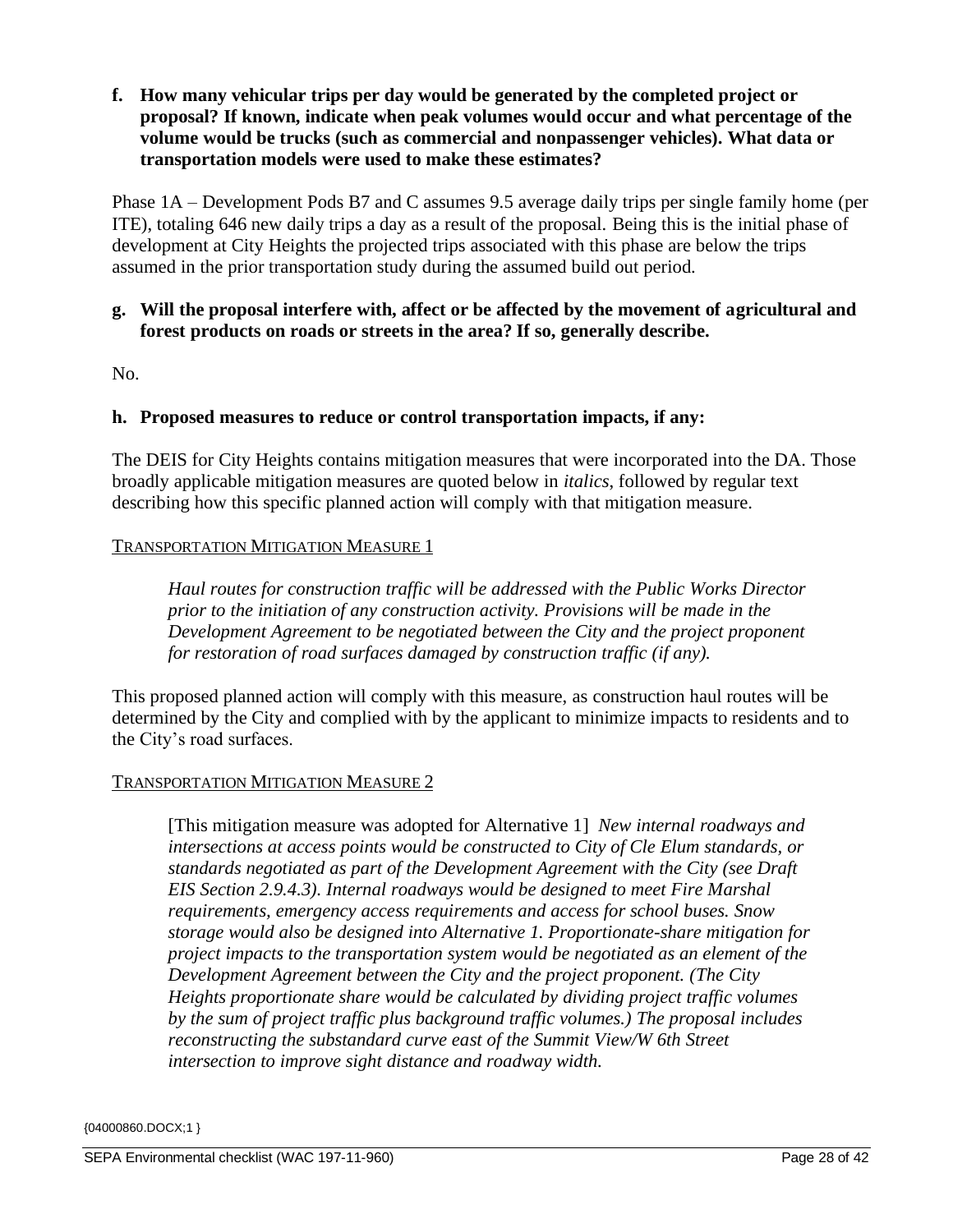This proposed planned action will comply with this measure. Appendix I of the DA contains the transportation mitigation requirements for City Heights, including cost-sharing requirements, that will be imposed on the project, thereby fulfilling this mitigation measure. Internal roadways for this phase are designed to meet required standards. Substandard curves are to be revised to meet standards and sight distance requirements will be met.

# **15. Public Services**

# **a. Would the project result in an increased need for public services (for example: fire protection, police protection, public transit, health care, schools, other)? If so, generally describe.**

Yes, the project will result in an increased need for public services required to serve a typical single family residential development.

### **b. Proposed measures to reduce or control direct impacts on public services, if any.**

The DEIS for City Heights contains mitigation measures that were incorporated into the DA. Those broadly applicable mitigation measures are quoted below in *italics*, followed by regular text describing how this specific planned action will comply with that mitigation measure.

### PUBLIC SERVICES MITIGATION MEASURE 1: GENERAL

*The City Heights site is within the City of Cle Elum Urban Growth Area, adjacent to the north boundary of the existing incorporated area (see Figure 3.8-1 in Draft EIS Section 3.8). The proposal under Alternative 1 or 2 would implement the basic tenets of the Washington State Growth Management Act, the goals of which are to implement "smart growth." Among these principles are to minimize the cost and optimize the efficiency of providing public services by constructing urban development within or adjacent to areas where urban services are currently available or could logically be extended.*

*The Fiscal Analysis prepared for the City Heights proposal (Property Counselors 2010) estimates that annual tax revenues generated by the project would generate a net surplus in revenue to the City or County compared to the operational requirements of Alternative 1 or 2 (see Tables 3.19-11 and 3.19-13 in Draft EIS Section 3.19 and the preceding discussion). Estimated annual tax revenues generated for the Transportation element of the City's operating budget are projected to be sufficient to fund two additional Public Works staff positions.*

*The Development Agreement to be negotiated between the City and the project proponent if Alternative 1 or 2 is selected for implementation will address project costs for these and other general government services to assure that the development would pay for the cost of services it requires.*

Numerous appendices of the DA contain the proponent's cost-sharing requirements for various public services, fulfilling this mitigation requirement.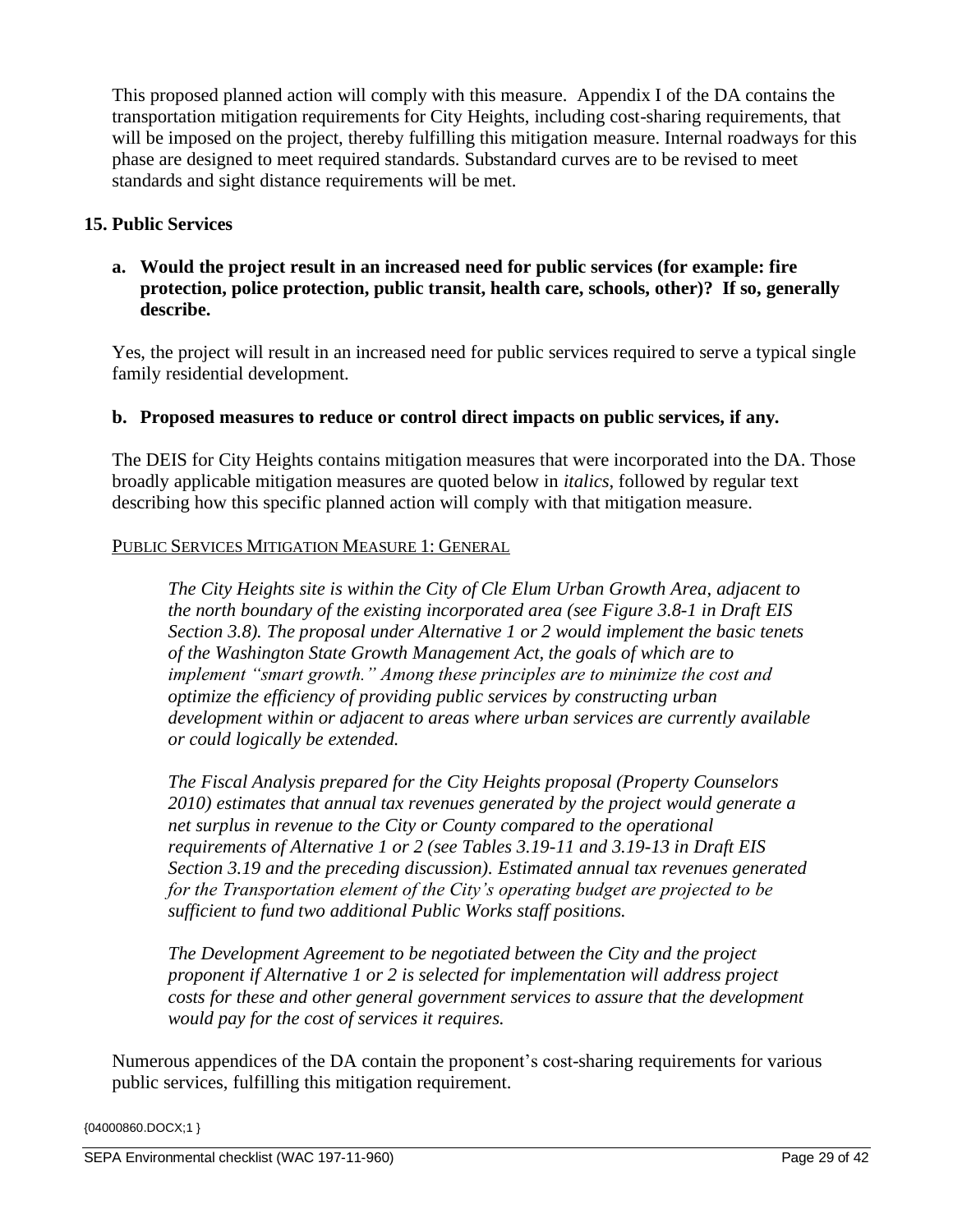### PUBLIC SERVICES MITIGATION MEASURE 2: FIRE PROTECTION SERVICES

*The Fiscal Analysis of the proposed development (Property Counselors 2010) shows that tax revenues generated by the development would generate a net surplus in revenue compared to the operational requirements of Alternative 1 or 2 (see Table 3.19-11 in Draft EIS Section 3.19 and the preceding discussion). Estimated annual revenues that would be allocated to Fire and Emergency Services would fund the cost of 20 additional volunteer members of the Cle Elum Fire Department and a portion of the cost of the salary of a full-time Fire Chief.*

No additional information necessary for this planned action.

### PUBLIC SERVICES MITIGATION MEASURE 3: FIRE PROTECTION SERVICES

*The Development Agreement to be negotiated between the City and the project proponent will establish the terms of the project's proportionate-share cost of capital and operating expenditures for Fire and Emergency Services.*

Appendix K of the DA contains the proponent's cost-sharing requirements for fire services, fulfilling this mitigation requirement.

## PUBLIC SERVICES MITIGATION MEASURE 4: FIRE PROTECTION SERVICES

*If Alternative 3A or 3B is selected for implementation, conditions of approval to be imposed by the County would consider the project's proportionate-share cost responsibilities for fire and emergency aid services provided by KCFPD #7. The Fiscal Analysis prepared for the project (Property Counselors 2010) shows that tax revenues generated by the development are estimated to slightly exceed the operating expenses of KCFPD #7 to serve Alternative 3A or 3B of the City Heights development (see Table 3.19-15 in Draft EIS Section 3.19 and the preceding discussion).*

The proponent chose Alternative 1 for City Heights. Thus, this mitigation measure is irrelevant.

# PUBLIC SERVICES MITIGATION MEASURE 5: FIRE PROTECTION SERVICES

*Roads within the development will be designed to support the weight, turning radius, and slope requirements of heavy fire suppression apparatus and tenders. Responsibility for maintaining clear roadways for emergency vehicle access will be determined during the development approval process when it is determined whether roads within the project will become public rights-of-way (City or County, depending on the alternative selected), or whether they will remain private and therefore the responsibility of the Homeowners Association. See the Public Service and Emergency Vehicle Access proposal described in Draft EIS Section 3.16.*

The roads will be designed per the forementioned parameters. The prelimanry plans inidacte which roadways are public and which are private. Relevant service providers will be informed of the road designs and maintenance obligations.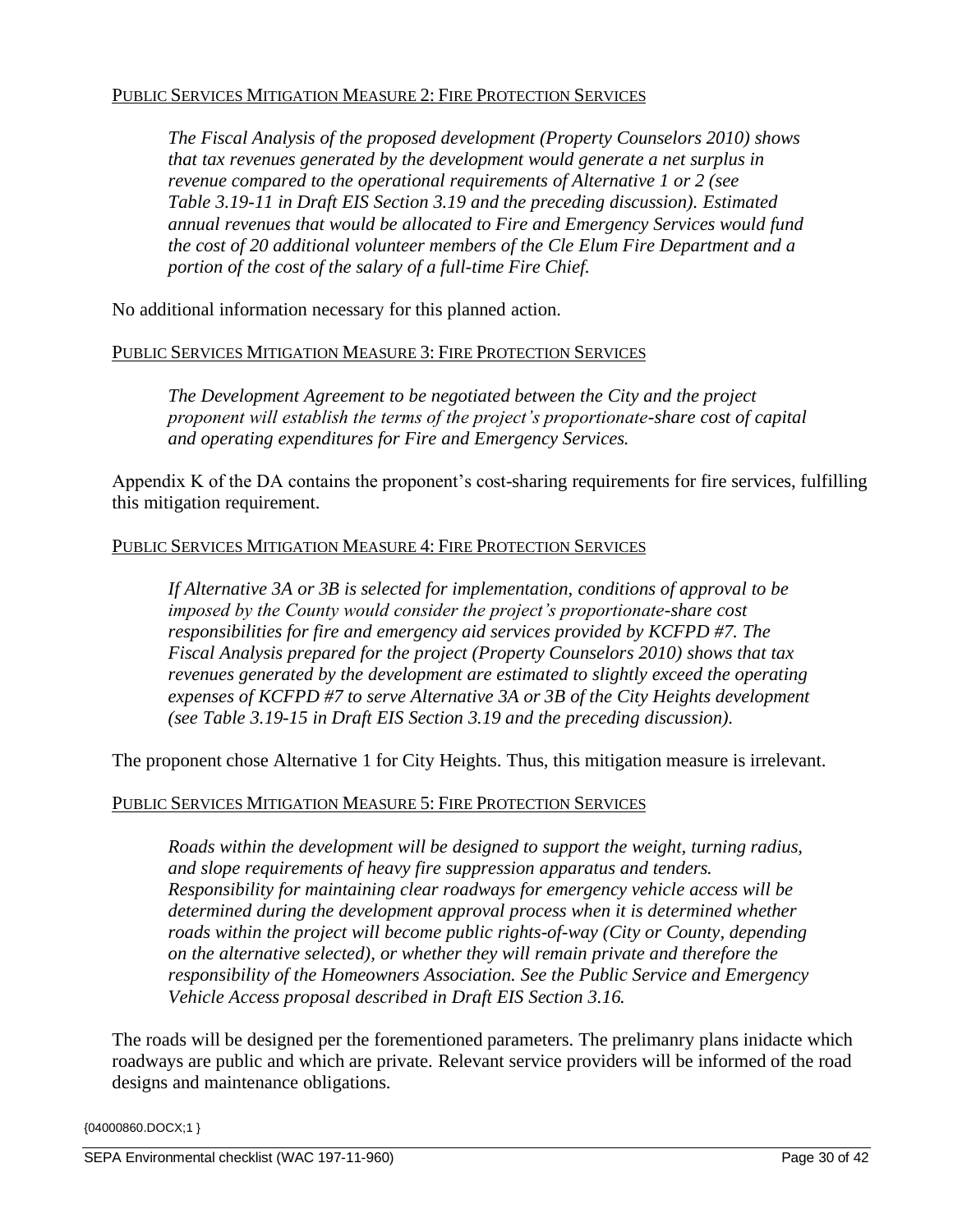# PUBLIC SERVICES MITIGATION MEASURE 6: FIRE PROTECTION SERVICES

*Under Alternative 2 or 3A, Montgomery Avenue would be used for emergency vehicle access only. The east/west Collector Road across the City Heights site (described in Draft EIS Section 2.9.4.3) would be gated at Montgomery Avenue with keyed access for emergency vehicles only.* 

The proponent chose Alternative 1 for City Heights. Thus, this mitigation measure is irrelevant.

### PUBLIC SERVICES MITIGATION MEASURE 7: FIRE PROTECTION SERVICES

*The developer (and subsequently the Homeowners Association) will be responsible for installing signage, identifying the location of fire department connections, and providing current, up-to-date maps to emergency service providers to indicate access routes and various locations within the development to facilitate error-free access to requested locations.*

This proposed planned action will comply with the above mitigation measure when it becomes necessary to post signage within the community.

### PUBLIC SERVICES MITIGATION MEASURE 8: EMERGENCY MEDICAL AID SERVICES

*The Development Agreement to be negotiated between the City and the project proponent if Alternative 1 or 2 is selected, or conditions of approval to be imposed by Kittitas County if Alternative 3A or 3B is selected, would address the project's proportionate-share cost responsibilities for emergency medical aid services provided by Upper Kittitas County Medic One and Hospital District 2.*

Appendix K of the DA contains the proponent's cost-sharing requirements for medical services, fulfilling this mitigation requirement.

### PUBLIC SERVICES MITIGATION MEASURE 9: ROADS FOR SERVICE PROVIDERS

*The proposed internal road system; road standards that would support the weight, turning radius and slope requirements of emergency vehicles; road maintenance including snow removal during winter months; maps and signage that would facilitate error-free access would be beneficial to the provision of law enforcement services as well as fire protection and emergency medical aid. See the description of Mitigating Features Included in the Development Proposal in Section 3.17.2 above* [in the DEIS]*.*

The roads will be designed per the forementioned parameters. The prelimanry plans inidacte which roadways are public and which are private. Relevant service providers will be informed of the road designs and maintenance obligations.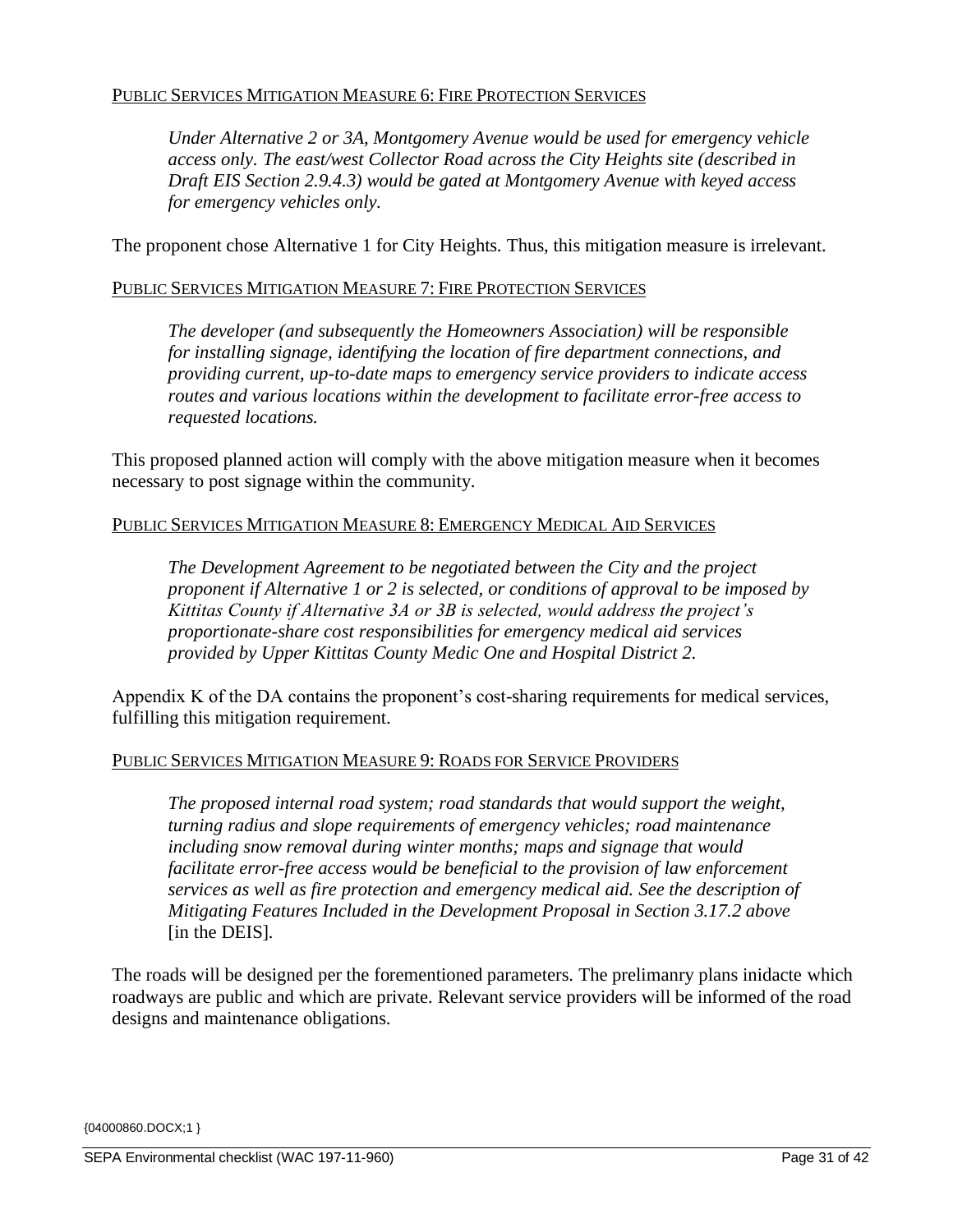### PUBLIC SERVICES MITIGATION MEASURE 10: LAW ENFORCEMENT

*The Fiscal Analysis of the proposed development (Property Counselors 2010) shows that tax revenues generated by City Heights would result in a net surplus in revenue compared to the operational requirements of Alternative 1 or 2 (see Table 3.19-11 in Draft EIS Section 3.19 and the preceding discussion). Estimated annual revenues that would be allocated to the City's Law and Justice budget would fund the cost of four full-time-equivalent officers (salary, benefits and equipment) and approximately \$105,000 per year for jail and dispatch costs. These revenues would also approximately double the City's budget for Municipal Court services, and would enable increasing the Municipal Judge staffing level to 0.6 FTE.* 

No additional information necessary for this planned action.

## PUBLIC SERVICES MITIGATION MEASURE 11: LAW ENFORCEMENT

*The Fiscal Analysis shows that annual tax revenues generated by Alternative 3A would be sufficient to fund 3.4 additional fully-equipped officers with the Kittitas County Sheriff's Department (see Table 3.19-13 in Draft EIS Section 3.19 and the discussion that follows).*

No additional information necessary for this planned action. Also, the proponent chose Alternative 1 for City Heights, so this mitigation measure is irrelevant.

### PUBLIC SERVICES MITIGATION MEASURE 12: SCHOOLS

*Internal roadways, particularly the Main Access Roads and Collector Roads described in Draft EIS Section 2.9.4.3, would be designed to accommodate Cle Elum School District buses with student bus stops at appropriate locations. Because of low forecast traffic volumes on roadways internal to the City Heights development, it is expected that bus pullouts would not be needed since it would be safer to have the buses stop in-lane and hold all approaching and following traffic while students embark or disembark the bus. (Concurrence received from the Cle Elum-Roslyn School District in the form of personal communication with Brian Twardoski, Director of Finance, Operations, and Athletics, March 3, 2010.) Cul-de-sac turnarounds designed for fire equipment would also accommodate the turn-around needs of school buses. Accommodations for school bus access would be the same with any action alternative, since the Cle Elum-Roslyn School District would serve the City Heights site regardless of the City or County jurisdiction in which the site is developed.*

The roads will be designed per the forementioned parameters. The prelimanry plans inidacte which roadways are public and which are private. Relevant service providers will be informed of the road designs and maintenance obligations.

### PUBLIC SERVICES MITIGATION MEASURE 13: SCHOOLS

{04000860.DOCX;1 } *If areas under construction have the potential to temporarily affect school bus routes*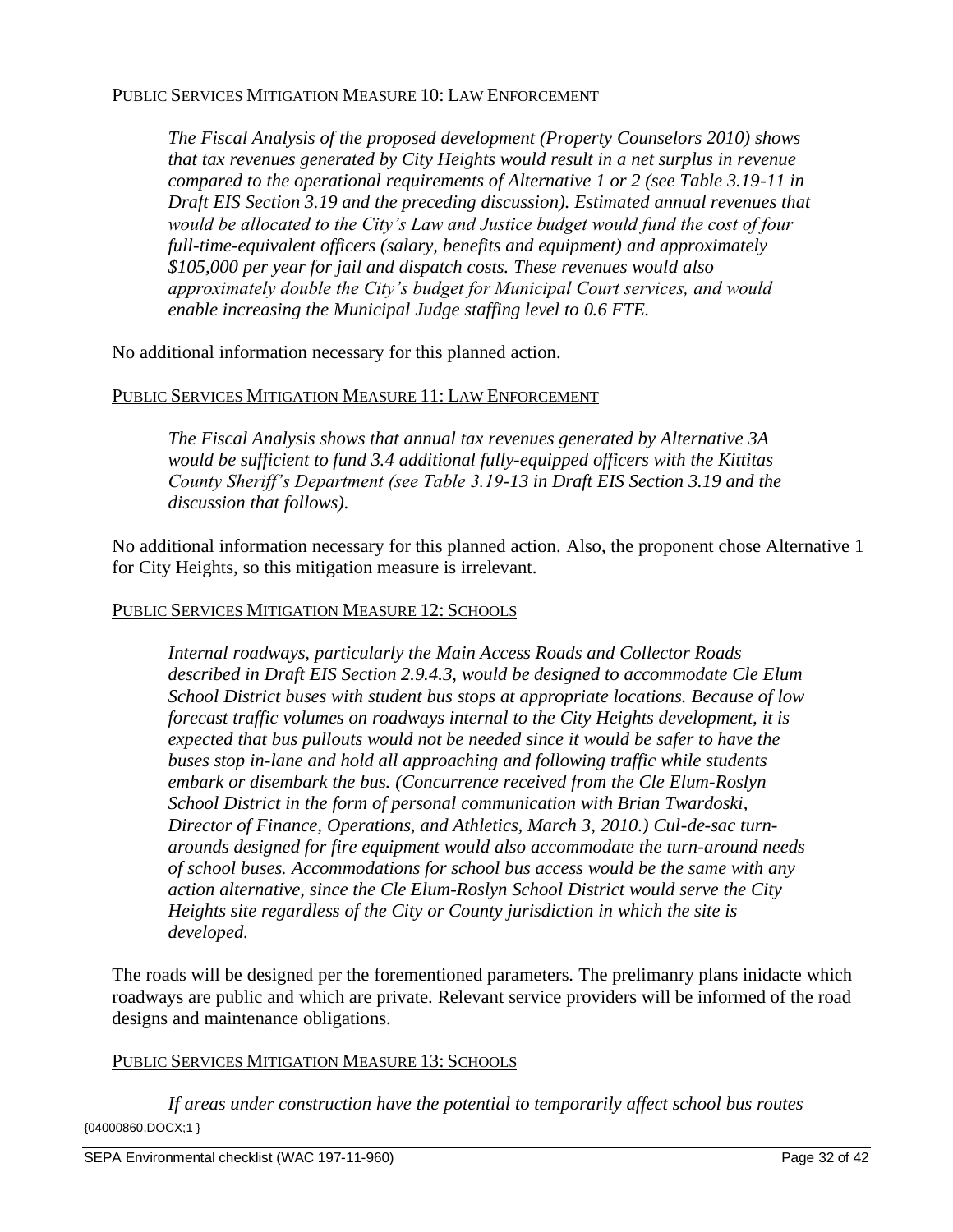*within the project, the developer would be responsible for implementing measures to assure safe and reliable passage for school buses.*

This proposed planned action will comply with the above mitigation measures if school bus routes will be affected during construction.

# **16. Utilities**

### **a. Check utilities currently available at the site:**

**\_\_\_\_**electricity \_\_\_\_natural gas \_\_\_\_water \_\_\_\_refuse service telephone \_\_\_\_sanitary sewer \_\_\_\_septic system \_\_\_\_other: \_\_\_\_\_\_\_\_\_\_\_

The site does not currently have any utilities available.

# **b. Describe the utilities that are proposed for the project, the utility providing the service, and the general construction activities on the site or in the immediate vicinity which might be needed.**

The project will likely consist of sanitary sewer, water, electric, natural gas (potentially), propane (potentially), telephone, internet, cable, and refuse service.

#### **c. Utilities mitigation measures.**

The DEIS for City Heights contains mitigation measures that were incorporated into the DA. Those broadly applicable mitigation measures are quoted below in *italics*, followed by regular text describing how this specific planned action will comply with that mitigation measure.

#### UTILITIES MITIGATION MEASURE 1: WATER SERVICE

*It is typical that as development occurs within local communities, developers are responsible for the initial capital investment costs of infrastructure improvements to mitigate their impacts as part of project approval conditions. It is anticipated that an agreement will be created between the City of Cle Elum and the project proponent to indicate that the costs of improvements required within the City's water system to serve Alternative 1 or 2 of City Heights and all on-site improvements required to supply water to City Heights will be paid by the project proponent and not directly by the City of Cle Elum. Payment could take the form of direct payment by the project proponent, through some form of City-sponsored financing such as a Local Improvement District sponsored by Cle Elum (completely paid for by the project proponent, not with City funds), or through grant money secured by the City of Cle Elum (with the costs of application and procurement funded by the project proponent*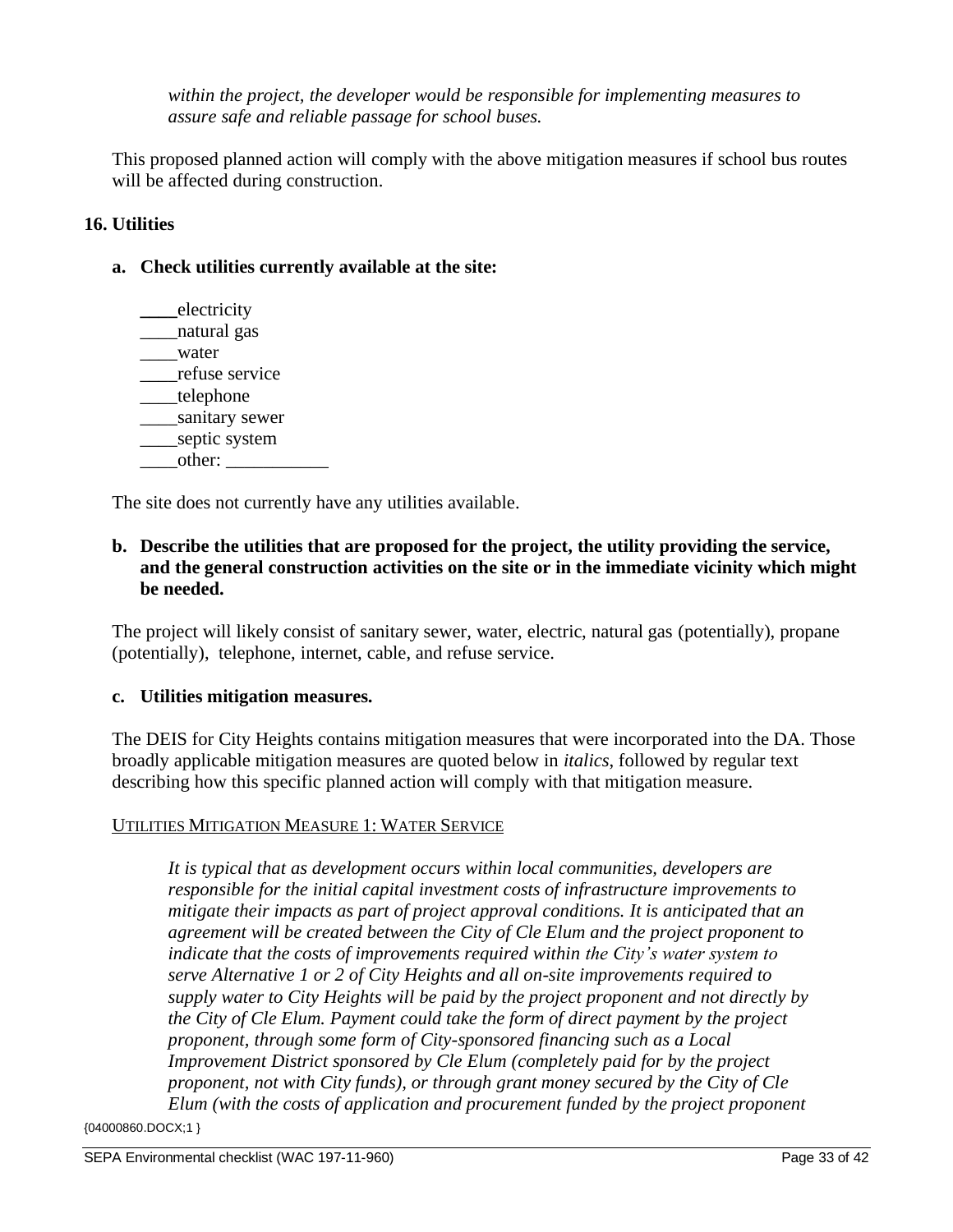### *and not the City).*

Appendix E of the DA contains the requirements for water rights and water service, fulfilling this mitigation measure.

#### UTILITIES MITIGATION MEASURE 2: WATER SERVICE

*The proposed development under Alternative 1 or 2 would incorporate low-flow faucets, toilets, and other similar fixtures to minimize domestic water supply requirements. Water meters would be installed at each building, or at another connection point using water and pipe/meter sizes to be determined on the basis of domestic flow volumes and fire flow needs. Increased operating and maintenance costs accrued by the City would be recovered through utility rates paid by the actual users of the water system.*

This proposed planned action will comply with the above mitigation measures.

### UTILITIES MITIGATION MEASURE 3: WATER SERVICE

*Under Alternative 3A or 3B (to be developed in the County), either a Satellite Management Agency would operate the on-site water system(s), or a Homeowners' Association would become a certified operator. In the latter case, three trained employees would be required to manage the system.*

The proponent chose Alternative 1 for City Heights. Thus, this mitigation measure is irrelevant.

### UTILITIES MITIGATION MEASURE 4: WATER SERVICE

*All reasonable efforts will be made to locate new water reservoirs with minimal visual impacts.*

No water reservoirs are proposed for Phase 1A – Development Pods B7 and C.

#### UTILITIES MITIGATION MEASURE 5: WATER SERVICE

*Best management practices would be implemented during the construction of utilities to minimize noise, dust, and erosion potential (see Section 3.18.3, below* [in the DEIS]*).*

This proposed planned action will comply with the above mitigation measure by utilizing best management practices during construction.

#### UTILITIES MITIGATION MEASURE 6: SEWER SERVICE

*Public System. Mitigation measures for the wastewater collection and treatment requirements of Alternative 1, 2 or 3A would be approximately the same. The Upper Kittitas County Regional Wastewater Treatment Facilities Project Agreement, Development Agreement and Service Agreement, as amended (the Service*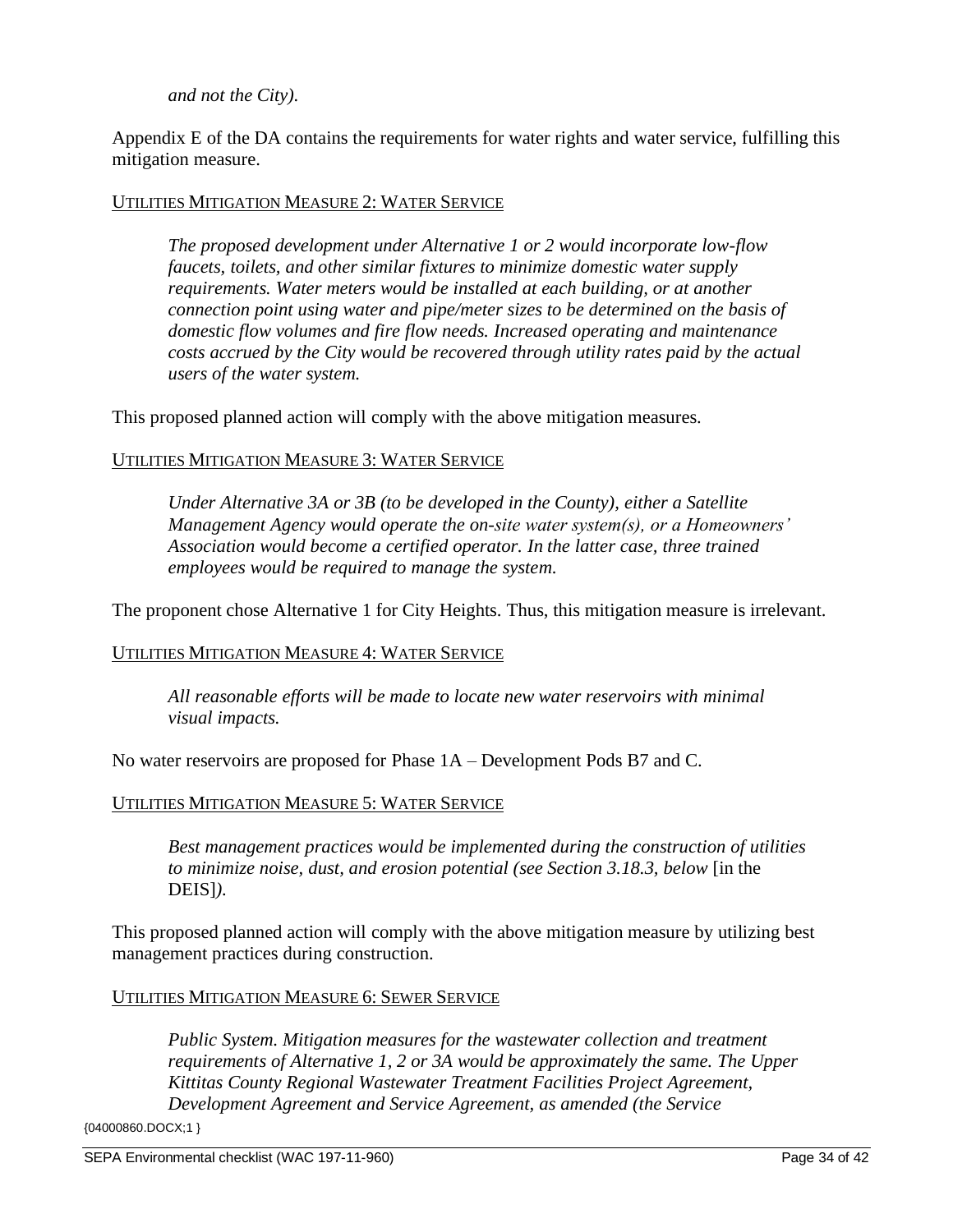*Agreement), guides the construction, use and operation of the Cle Elum wastewater collection and treatment system. In accordance with the Service Agreement, a Capital Recovery Charge is currently charged by the City of Cle Elum to all new ERUs utilizing the existing system. These funds are remitted to Suncadia. As noted above, the City of Cle Elum does not have any existing wastewater system capacity to allocate to the needs of the City Heights project; therefore, it is presently unclear how the project could be served by the City's wastewater collection system. Any costs associated with allocating existing capacity in the wastewater collection and treatment system to the City Heights project would be imposed through the Development Agreement, requiring the project proponent to reimburse costs as lots were developed and connected to the City's infrastructure.*

This proposed planned action includes 68 ERUs which is below the initial 140 ERUs which are guaranteed connection to the existing system.

### UTILITIES MITIGATION MEASURE 7: SEWER SERVICE

*If the Borrow Option, Purchase Option, or Infiltration/Inflow Option for the collection system were selected, existing capacity would be rented or purchased and the compensation would be negotiated between the parties.*

In the event that collection and treatment system capacity could not be secured on a *permanent basis under the Purchase Option or the Infiltration/Inflow Option, then the developer would be responsible for the initial capital investment costs of infrastructure improvements required to serve City Heights as an element of project approval conditions. It is anticipated that an agreement will be created between the City of Cle Elum and the City Heights Planned Mixed-Use development providing that the costs of improvements required within the City of Cle Elum sewer system to serve City Heights and all on-site improvements required to supply service to the project would be paid for by the project proponent and not directly by the City of Cle Elum. Payment could take the form of direct payment by the project proponent, through some form of City-sponsored financing such as a Local Improvement District (completely paid for by the project proponent, not with City funds), or through grant money secured by the City of Cle Elum (with the costs of application and procurement funded by the project proponent, not the City). Under no circumstance would costs to provide sewer service to the City Heights development be borne directly by the City of Cle Elum or existing sewer service customers.*

*Increased operating and maintenance costs accrued by the City would be recovered by utility rates paid by the actual City Heights users of the wastewater collection and treatment system.*

This proposed planned action includes 68 ERUs which is below the initial 140 ERUs which are guaranteed connection to the existing system.

### UTILITIES MITIGATION MEASURE 8: SEWER SERVICE

{04000860.DOCX;1 } *MBR System. A MBR system could be implemented to serve Alternative 1, 2 or 3A.*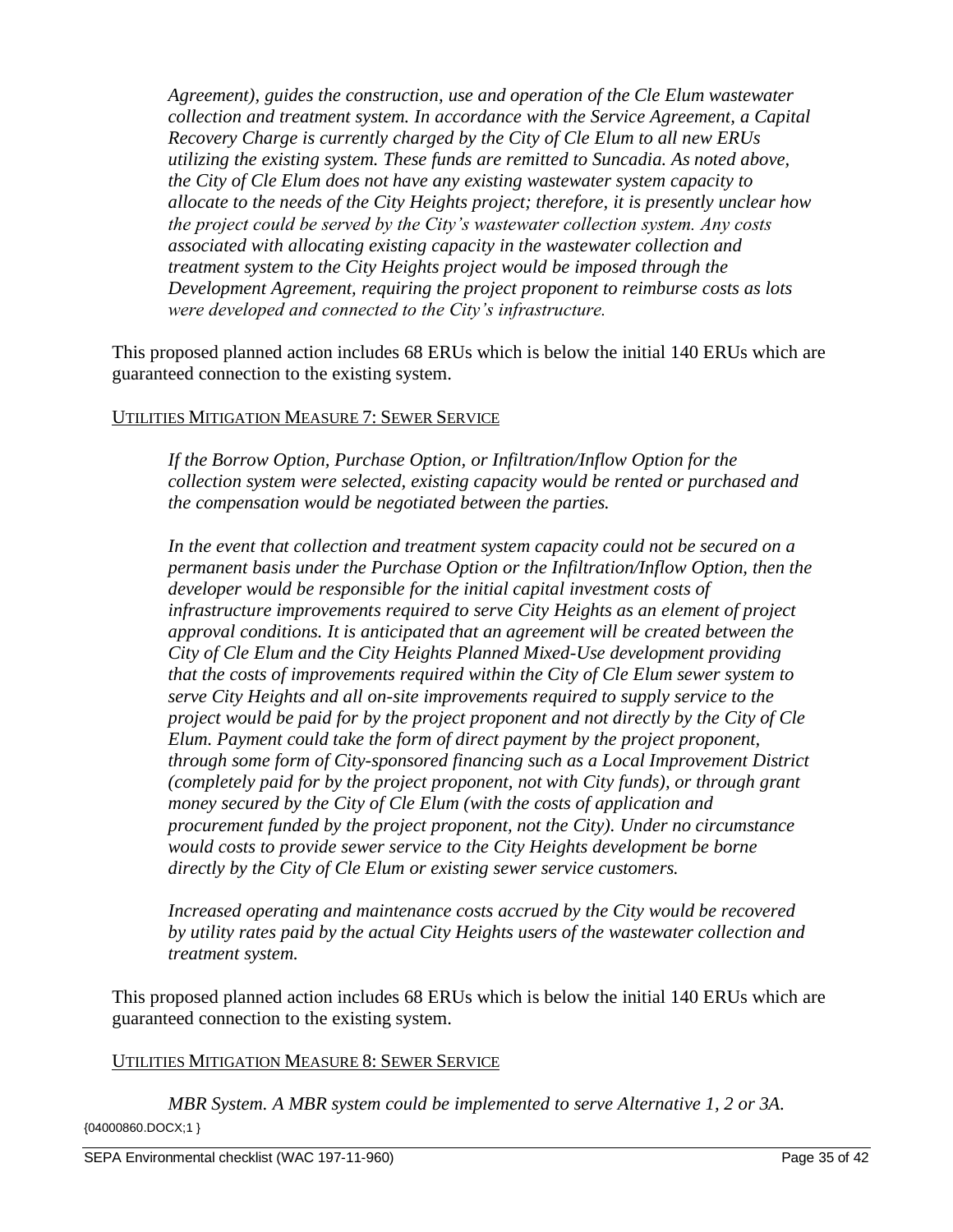*Proper design and operation of a MBR plant would produce reclaimed water that would meet Class A water quality standards for possible seasonal reuse on-site for landscape irrigation, and for discharge to the Yakima River (subject to obtaining all required permits and approvals for a new outfall to the river).*

This proposed planned action is not proposing an MBR system.

## UTILITIES MITIGATION MEASURE 9: SEWER SERVICE

*On-Site Sewage Disposal Systems. On-site sewage disposal systems could be used to serve Alternative 3A or Alternative 3B. When these systems are properly designed,*  installed, and maintained in accordance with applicable regulations, they would not *be a source of impact to the environment until they no longer functioned properly and required upgrade or replacement.*

The proponent chose Alternative 1 for City Heights. Thus, this mitigation measure is irrelevant.

## UTILITIES MITIGATION MEASURE 10: STORMWATER MANAGEMENT

*The City Heights proposal would comply with the requirements of Ecology's 2004 Stormwater Management Manual for Eastern Washington (SWMMEW) to mitigate the potential impacts of surface water runoff described above* [in the DEIS]*. Temporary erosion/sedimentation control (ESC) facilities would be installed during construction. ESC measures would minimize soil erosion once the natural vegetative cover has been removed, and would minimize the occurrence of sediment from those same areas migrating into water bodies such as streams. Permanent stormwater management facilities would be created concurrent with residential and commercial development on the site, and technologies associated with sustainable designs would be implemented. Possible treatment methods to accomplish this goal are described below* [in the DEIS]*.*

Approximately 6.43 acres of the phase will be collected and routed to a biofiltration swale for water quality treatment and then routed to a detention pond that will outfall to Stream C via dispersion trench. Approximately 9.30 acres of the phase will be collected and routed to a biofiltration swale for water quality treatment and a detention vault that will outfall to the existing ditch on the south side of 6th Street. Approximately 0.21 acres of the phase will be collected via thickened edge and conveyed to a dispersion trench for full dispersion.

### UTILITIES MITIGATION MEASURE 11: STORMWATER MANAGEMENT

*Based on the proposed design criteria and mitigation measures for stormwater management, it is anticipated that the City Heights project would not adversely affect the existing water quality of Crystal Creek during construction or in the completed condition of the development.*

This is not phrased as a specific mitigation measure; however, the planned action will meet the intent of this statement to protect Crystal Creek via implementation of standard stormwater management protocols.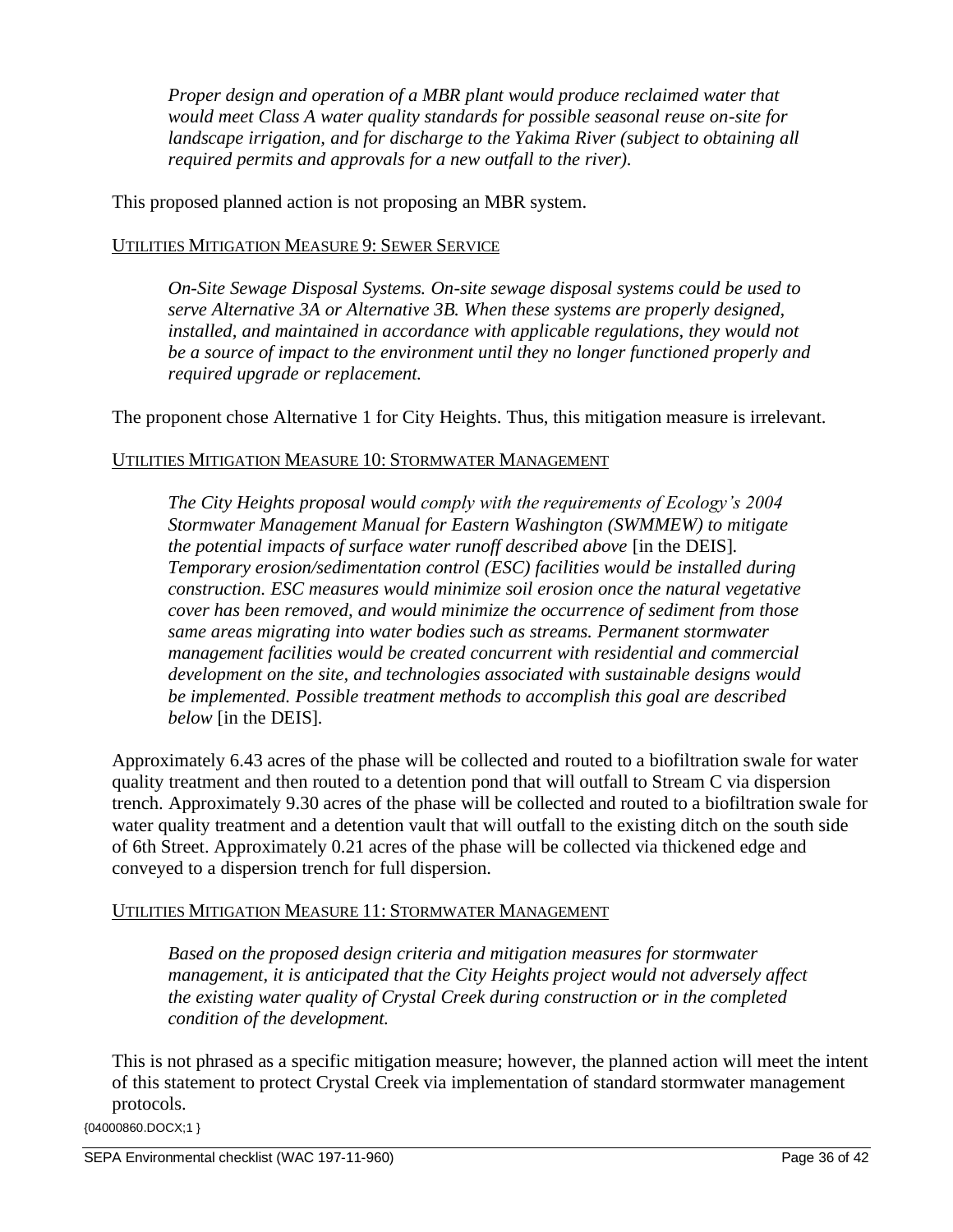#### UTILITIES MITIGATION MEASURE 12: STORMWATER MANAGEMENT

*Flow control and channel stabilization measures will be implemented throughout the project site in compliance with Ecology's 2004 SWMMEW standards, especially near existing critical areas such as wetlands and streams (such as Stream D), to minimize both existing conditions of erosion and sediment transport and conditions that have the potential to be made worse as a result of site development. Representative Best Management Practices are listed below:* 

- *BMP C102: Buffer Zones*
- *BMP C120: Temporary and Permanent Seeding*
- *BMP C122: Nets and Blankets*
- *BMP C124: Sodding*
- *BMP C200: Interceptor Dike and Swales*
- *BMP C202: Channel Lining*
- *BMP C207: Check Dams*
- *BMP C209: Outlet Protection*
- *BMP C234: Vegetated Strip*
- *BMP C235: Straw Wattles*
- *BMP F6.10: Detention Ponds*
- *BMP F6.21: Infiltration Ponds*
- *BMP F6.42: Full Dispersion*
- *BMP T5.10: Infiltration Ponds*
- *BMP T5.40: Biofiltration Swales*
- *BMP T5.50: Vegetated Filter Strip*

This proposed planned action will utilize the above BMPs where possible. Refer to the *UTILITIES MITIGATION MEASURE 10: STORMWATER MANAGEMENT* above for information regarding the BMPs used in Phase 1A – Development Pods B7 and C.

### UTILITIES MITIGATION MEASURE 13: STORMWATER MANAGEMENT

*Given that seasonal flooding occurs in the Crystal Creek basin and in seasonal streams that flow through the City Heights site under existing conditions, mitigation measures may be selected from the following strategies to address the increased volume of stormwater and increased peak flows that would occur as a result of the City Heights Planned Mixed-Use development:* 

• *Reduce the quantity of stormwater to be discharged.* 

• *Implement full or basic dispersion for each phase of development based on the King County 2009 Surface Water Design Manual in order to reduce, treat and/or slow down post-development runoff.* 

• *Where possible, infiltrate stormwater in an area where recharge does not report directly to basins that have flooding problems.* 

• *Store stormwater during the wet season for use during the dry season and/or until the timing of recharge will have a minimal impact on these basins.* 

• *Improve and/or maintain the capacity of the City's stormwater conveyance infrastructure so that it can handle increased flows without an increase in flooding.*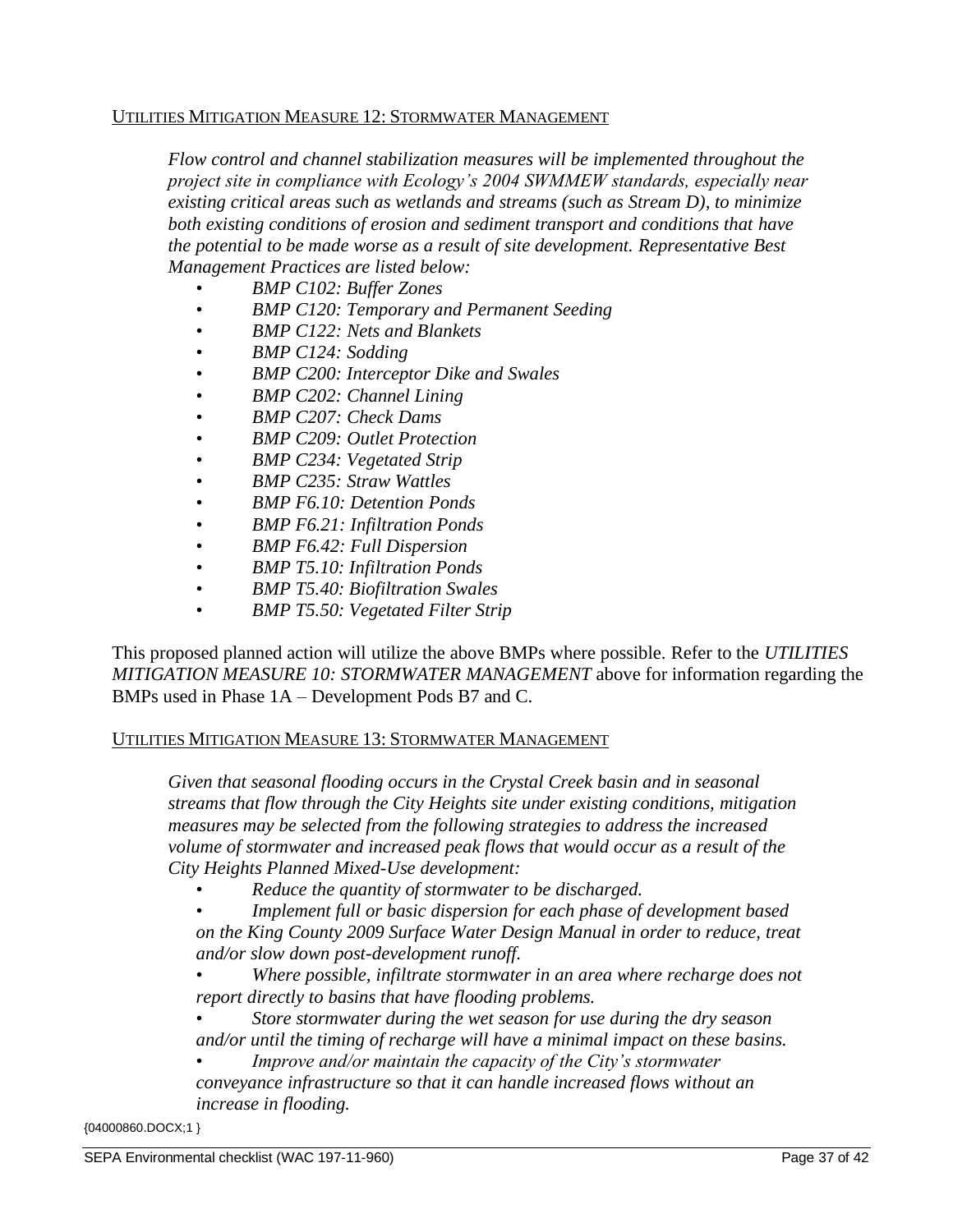• *Develop on-site snow removal policies that will allow snow runoff to be properly detained and not by-pass the stormwater management system.* 

This proposed planned action will utilize onsite stormwater facilities in accordance with adopted standards to match pre-developed peak flows and temporarily store runoff to decrease the quantity of stormwater discharged over a specified time period. Where soils permit, individual infiltration BMPs will be evaluated on a lot by lot basis which helps reduce peak flows and quantities of runoff discharged from the site.

# UTILITIES MITIGATION MEASURE 14: STORMWATER MANAGEMENT

*It is anticipated that some form of low impact development approach to stormwater management may be used depending on the conceptual land use alternative selected for implementation. Low impact development methods differ from traditional development in that they are applied at a smaller scale and are designed to more closely mimic pre-development hydrology by managing stormwater closer to its source in small drainage areas, rather than creating large stormwater facilities for entire drainage basins. Stormwater management facilities within the City Heights development would be owned and maintained by the Homeowners' Association (HOA) after construction is complete and lots are legally platted. Prior to that time, the property owner/developer would be responsible for maintenance of these facilities. Each stormwater management facility would need to be periodically observed and maintained to ensure design performance. The HOA would need to create a procedure for this observation and maintenance.*

In addition to neighborhood level stormwater management facilities, individual stormwater LID BMPs will be evaluated during the building permit process and implemented where feasible. An HOA will be established and a procedure to observe and maintain these LID BMP facilities will be established.

### UTILITIES MITIGATION MEASURE 15: ELECTRICAL SERVICE

*The City Heights developer will coordinate with PSE and BPA concerning the construction, operation, and maintenance of roads, utilities, and/or trail improvements within the easements granted to PSE and BPA for the overhead electrical transmission lines that pass through the property.*

This proposed planned action will engage with PSE and BPA during the preliminary plat application process and throughout design in order to coordinate the construction, operation, and maintenance of roads, utilities, and/or trail improvements within the easements granted to PSE and BPA for the overhead electrical transmission lines that pass through the property.

### UTILITIES MITIGATION MEASURE 16: ELECTRICAL SERVICE

*It is the preference of the project proponent to have natural gas service installed throughout the development to serve all homes and neighborhood commercial uses, provided that it is cost-effective to do so.*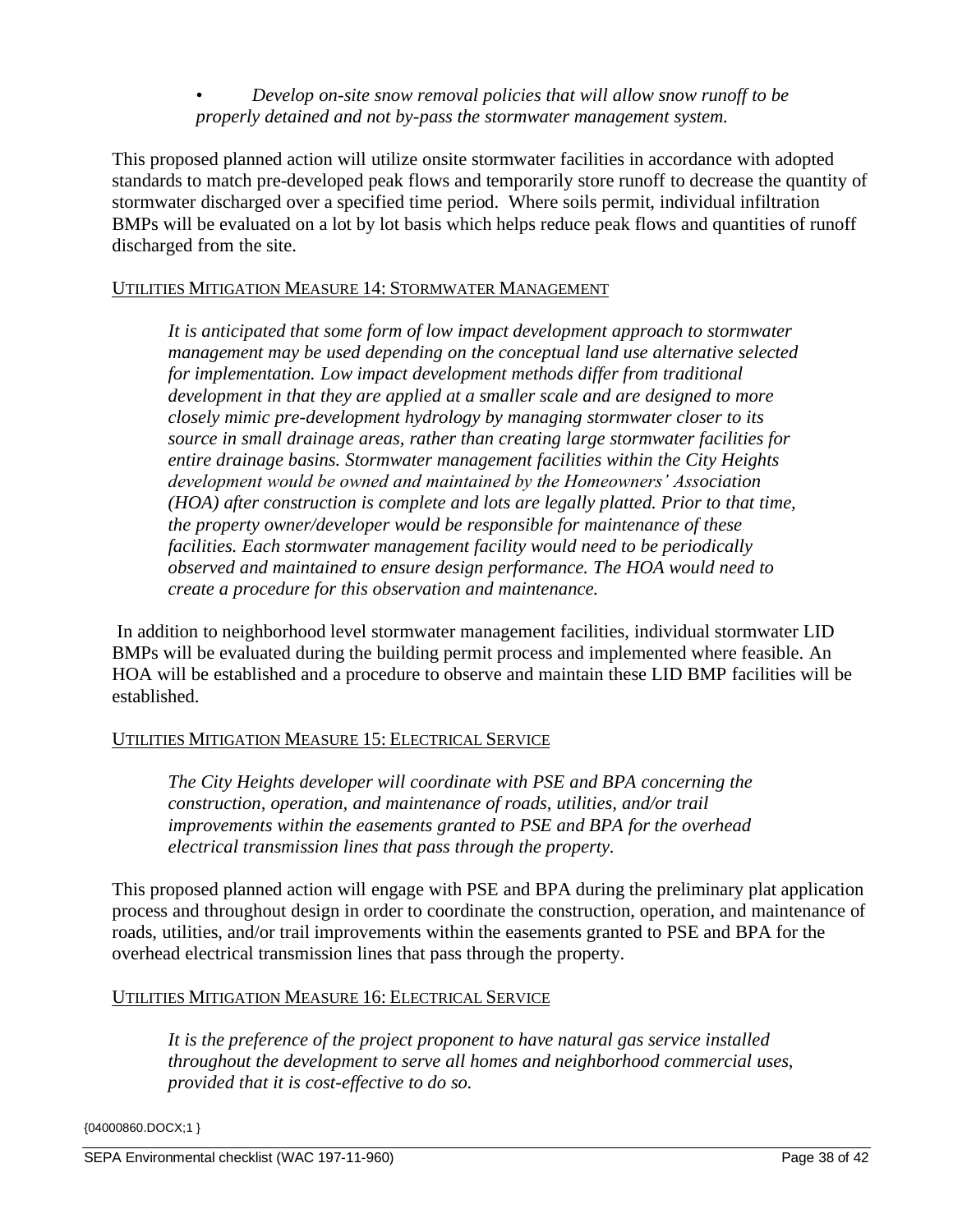This proposed planned action, and the applicant, will investigate the costs associated with providing natural gas service to the development to understand if is feasible from a financial standpoint. If gas service is found to be cost-effective, it will be provided to homes and neighborhood commercial uses within the development.

## UTILITIES MITIGATION MEASURE 17: ELECTRICAL SERVICE

*The developer will encourage builders to incorporate "built green" features and additional energy conservation measures to the extent practicable.*

This mitigation measure will be complied with during the building permit phase of the project.

## UTILITIES MITIGATION MEASURE 18: NATURAL GAS SERVICE

*PSE would construct the natural gas system within dedicated rights-of-way using one of its authorized contractors to perform this work. The contractor would be required to work with the City of Cle Elum and/or Kittitas County (depending on the alternative selected for implementation) to provide traffic control measures during work within road rights-of-way adjacent to operational roadways.*

This proposed planned action will, if utilizing natural gas, will coordinate with PSE. PSE would construct the natural gas system within dedicated rights-of-way in compliance with the above mitigation measure.

#### UTILITIES MITIGATION MEASURE 19: TELECOMMUNICATION SERVICE

In order to minimize potential construction conflicts, the developer will contact the *selected telecommunications service provider as early as possible following development approvals to initiate engineering design of the system and establish the construction schedule. If Qwest is selected, they usually require a minimum of 60*  days to complete a design and release the necessary work orders to their construction *department once they have received the plat drawings and power company designs, and enter into a Provisioning Agreement for Housing Developments.*

This proposed planned action will engage a telecommunications service provided at the appropriate time so as to avoid any construction delays.

### UTILITIES MITIGATION MEASURE 20: SOLID WASTE COLLECTION SERVICE

*The project developer and/or City would notify Waste Management of Ellensburg at the time each new phase of development is proposed within City Heights, in order to coordinate the provision of services that may be required during construction, and to give the company advance notice of the forthcoming increase in the number of customers to be served.*

This proposed planned action and applicant will notify Waste Management of Ellensburg at the time each new phase of development is proposed within City Heights, in order to coordinate the provision of services.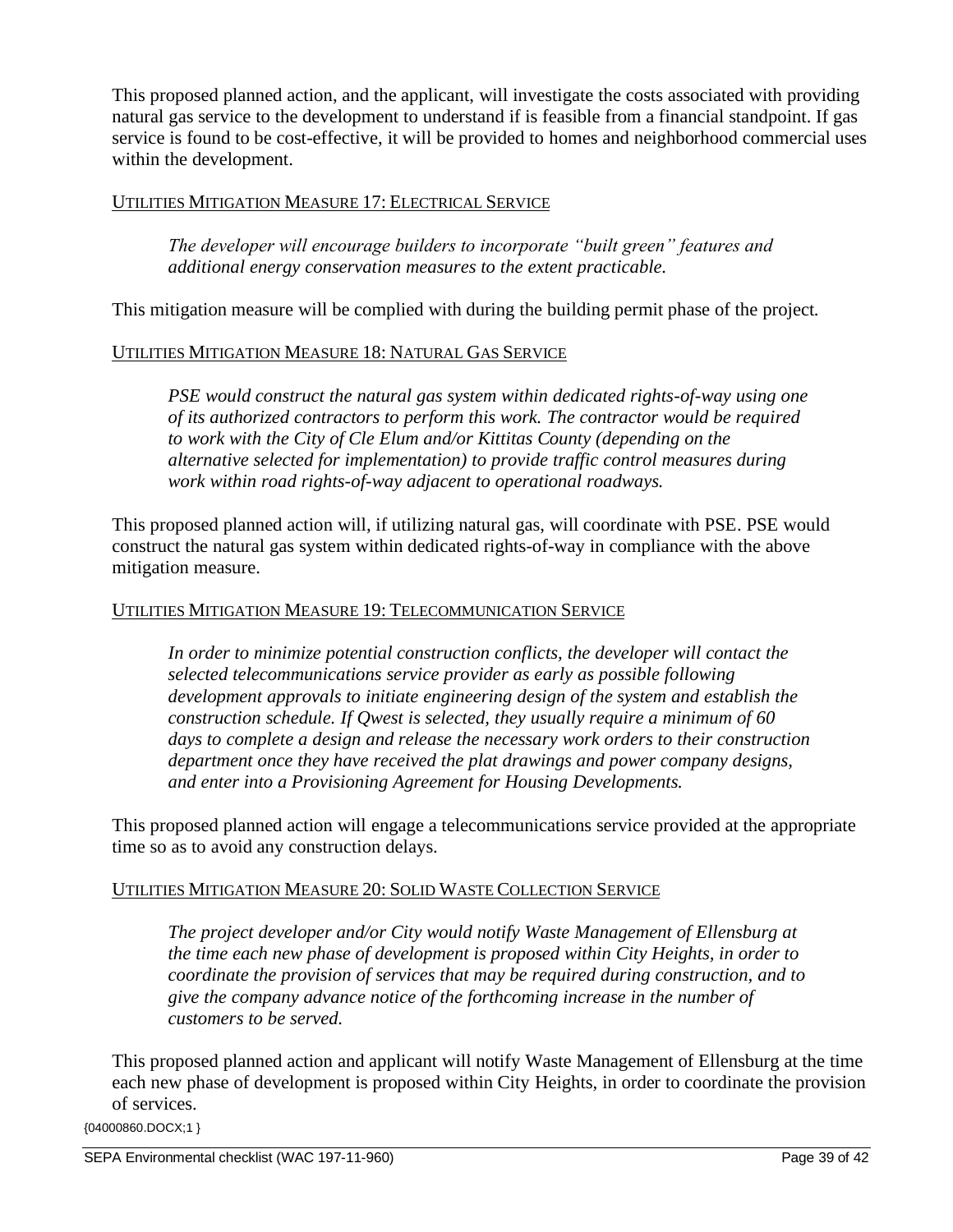### UTILITIES MITIGATION MEASURE 21: SOLID WASTE COLLECTION SERVICE

*As an alternative to burning land-clearing debris (biomass), the proposal includes grinding wood waste and stumps on-site to create woodchips for use in temporary site stabilization and permanent landscaping. Excess material may also be hauled offsite.*

This proposed planned action will seek to grind up wood waste and stumps, and utilize the materials on-site were useful and appropriate rather than burning.

## **C. SIGNATURE**

The above answers are true and complete to the best of my knowledge. I understand that the lead agency is relying on them to make its decision.

| Signature:              | Digitally signed by Lee Ann Ryan British Call S. E-liven@thebluelinegroup.com,<br>Date: 2020.07.31 08:00:21-07'00' |  |
|-------------------------|--------------------------------------------------------------------------------------------------------------------|--|
|                         | Printed Name of signee: Lee Ann Ryan                                                                               |  |
|                         | Position and Agency/Organization: Planner, Blueline                                                                |  |
| Date Submitted: 7/31/20 |                                                                                                                    |  |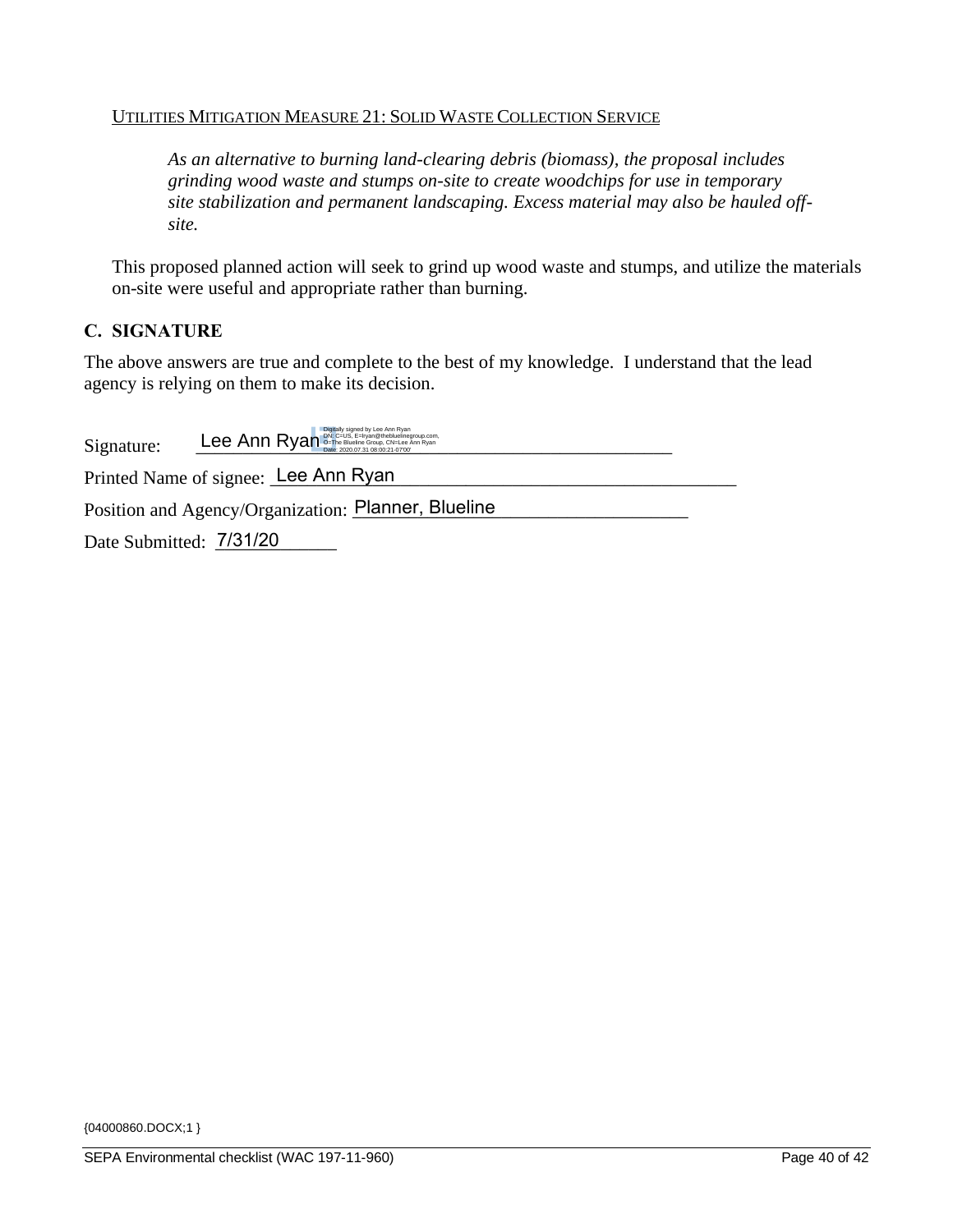# **D. SUPPLEMENTAL SHEET FOR NONPROJECT ACTIONS**

#### **(IT IS NOT NECESSARY to use this sheet for project actions)**

**Because these questions are very general, it may be helpful to read them in conjunction with the list of the elements of the environment.**

**When answering these questions, be aware of the extent the proposal, or the types of activities likely to result from the proposal, would affect the item at a greater intensity or at a faster rate than if the proposal were not implemented. Respond briefly and in general terms.**

**1. How would the proposal be likely to increase discharge to water; emissions to air; production, storage, or release of toxic or hazardous substances; or production of noise?**

Not applicable.

**Proposed measures to avoid or reduce such increases are:**

Not applicable.

**2. How would the proposal be likely to affect plants, animals, fish, or marine life?**

Not applicable.

**Proposed measures to protect or conserve plants, animals, fish, or marine life are:**

Not applicable.

**3. How would the proposal be likely to deplete energy or natural resources?**

Not applicable.

**Proposed measures to protect or conserve energy and natural resources are:**

Not applicable.

**4. How would the proposal be likely to use or affect environmentally sensitive areas or areas designated (or eligible or under study) for governmental protection; such as parks, wilderness, wild and scenic rivers, threatened or endangered species habitat, historic or cultural sites, wetlands, floodplains, or prime farmlands?**

Not applicable.

**Proposed measures to protect such resources or to avoid or reduce impacts are:**

Not applicable.